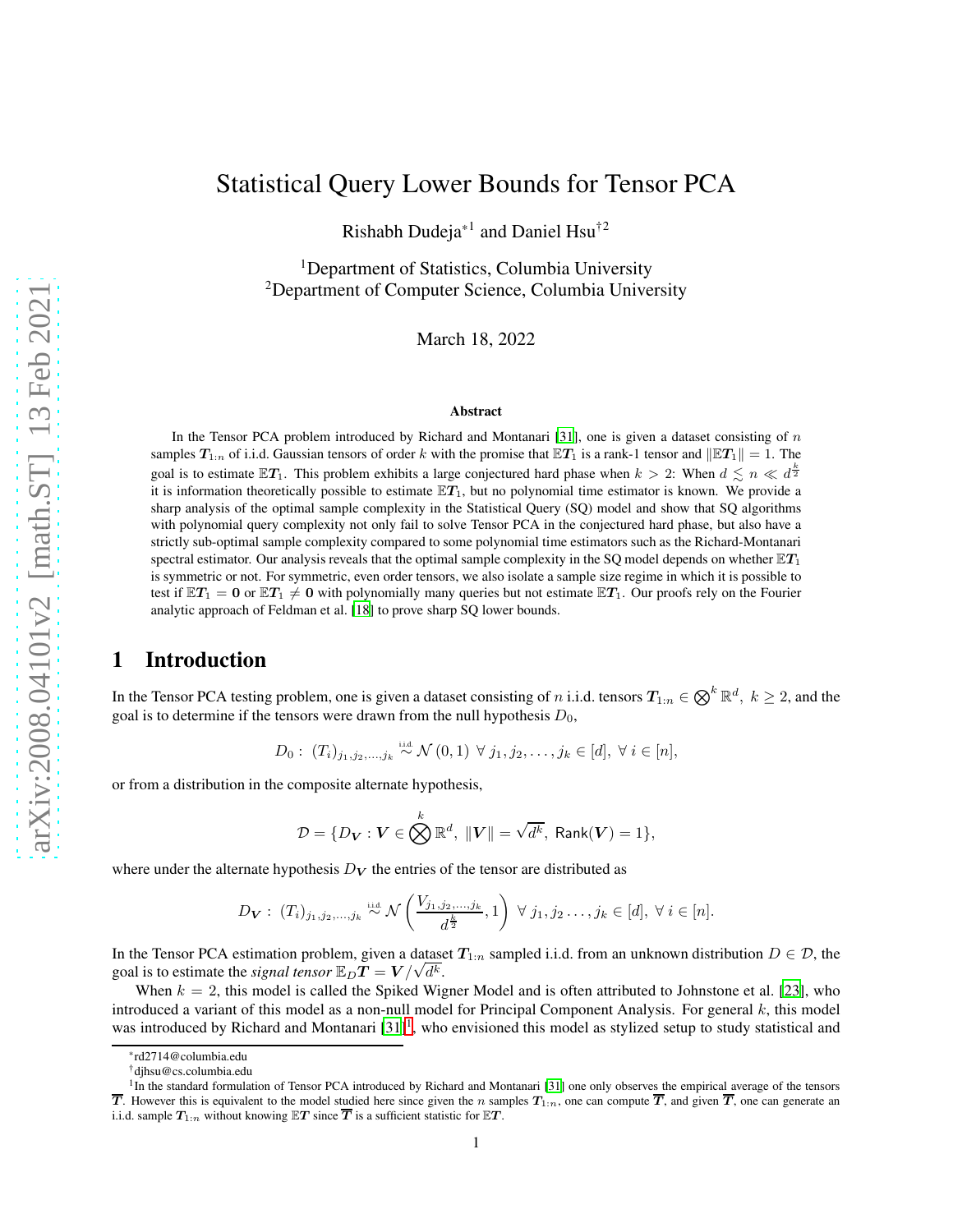computational phenomena occurring in higher order moment based estimators for fitting latent variable models [\[2\]](#page-37-0). In these applications, a suitable sample moment tensor can also be decomposed as a sum of a low rank population tensor, which contains information about parameters of interest, and a random tensor arising due to finite sample fluctuations.

The most striking feature of the Tensor PCA problem is that it exhibits a large gap between the information theoretically optimal performance and the performance achieved by computationally efficient estimators when  $k > 2$ . Estimating the mean of a Gaussian tensor in general requires  $n \asymp d^k$  samples. However, in the Tensor PCA problems since the mean is low rank, the information theoretic sample complexity requirement is  $n \approx d$ . For example, when the signal tensor is symmetric, it is known that there exists a critical value  $\beta_k^*$  such that if  $n < (\beta_k^* - o_d(1)) \cdot d$ , then it is information theoretically impossible to solve the Tensor PCA testing or estimation problems [\[27\]](#page-39-1). On the other hand, the results of Richard and Montanari [\[31\]](#page-39-0) imply the existence of another threshold  $\beta_k^{\sharp}$  such that if  $n > (\beta_k^{\sharp} + o_d(1)) \cdot d$ , then tests and estimators based on the maximum likelihood value:

<span id="page-1-0"></span>
$$
\max_{\|\boldsymbol{x}\|=1} \overline{\boldsymbol{T}}(\boldsymbol{x}, \boldsymbol{x}, \dots, \boldsymbol{x}), \quad \overline{\boldsymbol{T}} \stackrel{\text{def}}{=} \frac{1}{n} \sum_{i=1}^{n} \boldsymbol{T}_i,
$$
\n(1)

have a non-trivial testing and estimation performance. When  $k > 2$ , no computationally efficient algorithm to solve the optimization problem in Eq. [1](#page-1-0) is known. [Richard and Montanari](#page-39-0) have proposed a computationally tractable relaxation of the optimization problem that flattens the mean tensor  $\overline{T}$  into a  $d^{[\frac{k}{2}]} \times d^{[\frac{k}{2}]}$  matrix and uses the largest singular value and vector of the resulting matrix for testing and estimation respectively. This procedure requires  $n \geq d^{\frac{k}{2}}$  to solve the testing and estimation problems [\[19](#page-38-2), [36](#page-39-2)]. To this date no known computationally efficient procedure improves on the performance of the Richard-Montanari spectral method. Consequently it is conjectured that any computationally efficient testing or estimation procedure requires  $n \gtrsim d^{\frac{k}{2}}$  samples. Proving this conjecture is expected to be more difficult than resolving P v.s. NP since proving computational lower bounds for average-case problems is harder than proving computational lower bounds for worst-case problems. However, recent works have exhibited some evidence that lends credibility to this conjecture.

In this paper, we study lower bounds on a class of algorithms for Tensor PCA: those that can be implemented in Statistical Query (SQ) computational model introduced by Kearns [\[24\]](#page-38-3). In the SQ Model, the estimation or testing procedure does not have direct, unrestricted access to the data  $T_{1:n}$  generated from the unknown distribution  $D \in$  $\mathcal{D} \cup \{D_0\}$ , but instead can access the data only through an oracle. The algorithm can query the oracle with a statistic q of interest, and the oracle returns an estimate of the expected value of the statistic  $\mathbb{E}_D q(T)$ . The response of the oracle, denoted by  $\mathbb{E}_{D}q(T)$ , has an error guarantee comparable to the error guarantee of the mean of the statistic on the dataset, but can be otherwise arbitrary (see Definition [1\)](#page-2-0); that is,

<span id="page-1-1"></span>
$$
\left|\hat{\mathbb{E}}_D q(\boldsymbol{T}) - \mathbb{E}_D q(\boldsymbol{T})\right| \approx \left|\frac{1}{n}\sum_{i=1}^n q(\boldsymbol{T}_i) - \mathbb{E}_D q(\boldsymbol{T})\right|.
$$
\n(2)

The SQ framework to study computational-statistical gaps aims to show that in the regime where no polynomial time estimators are known for the learning problem, no SQ algorithm can solve the learning problem after making only polynomially many queries. We emphasize that a successful SQ algorithm must work with an arbitrary oracle whose errors  $\mathbb{E}_{D}q(T) - \mathbb{E}_{D}q(T)$  are possibly adversarial but do satisfy the requirement of Eq. [2,](#page-1-1) and not just the most natural sample mean oracle which estimates  $\mathbb{E}_D q(T)$  by the empirical mean of  $q(\cdot)$  on n samples drawn from D. This strong robustness requirement which is expected in the SQ model is what makes it possible to prove strong lower bounds in this model. At the same time, one hopes that though most practical procedures require direct access to the samples  $T_{1:n}$ , they are essentially computing certain adaptively chosen statistics q on the dataset. Moreover, one hopes that their analysis only relies on the fact that the sample mean of these statistics satisfies an error guarantee of the form given in Eq. [2.](#page-1-1) It would then be possible to implement these procedures in the SQ model without any degradation in their performance and hence, lower bounds proved in the SQ model would apply to these procedures.

Indeed, these hopes have been realized in a number of problems which exhibit statistical-computational gaps. Two notable examples are the Planted Clique problem [\[16\]](#page-38-4) and sparse PCA [\[33](#page-39-3)]. Both of these problems exhibited a gap between the information theoretically optimal performance and the performance of the best known polynomial time estimator. The performance of the best known polynomial time estimator can be achieved in the SQ model and moreover is the best possible performance in the SQ model. Hence, for these problems the SQ Model provides a framework to prove lower bounds on the sample complexity of a class of computationally tractable estimators which include the best known estimators for this problem. Furthermore, the SQ lower bounds for these problems provide an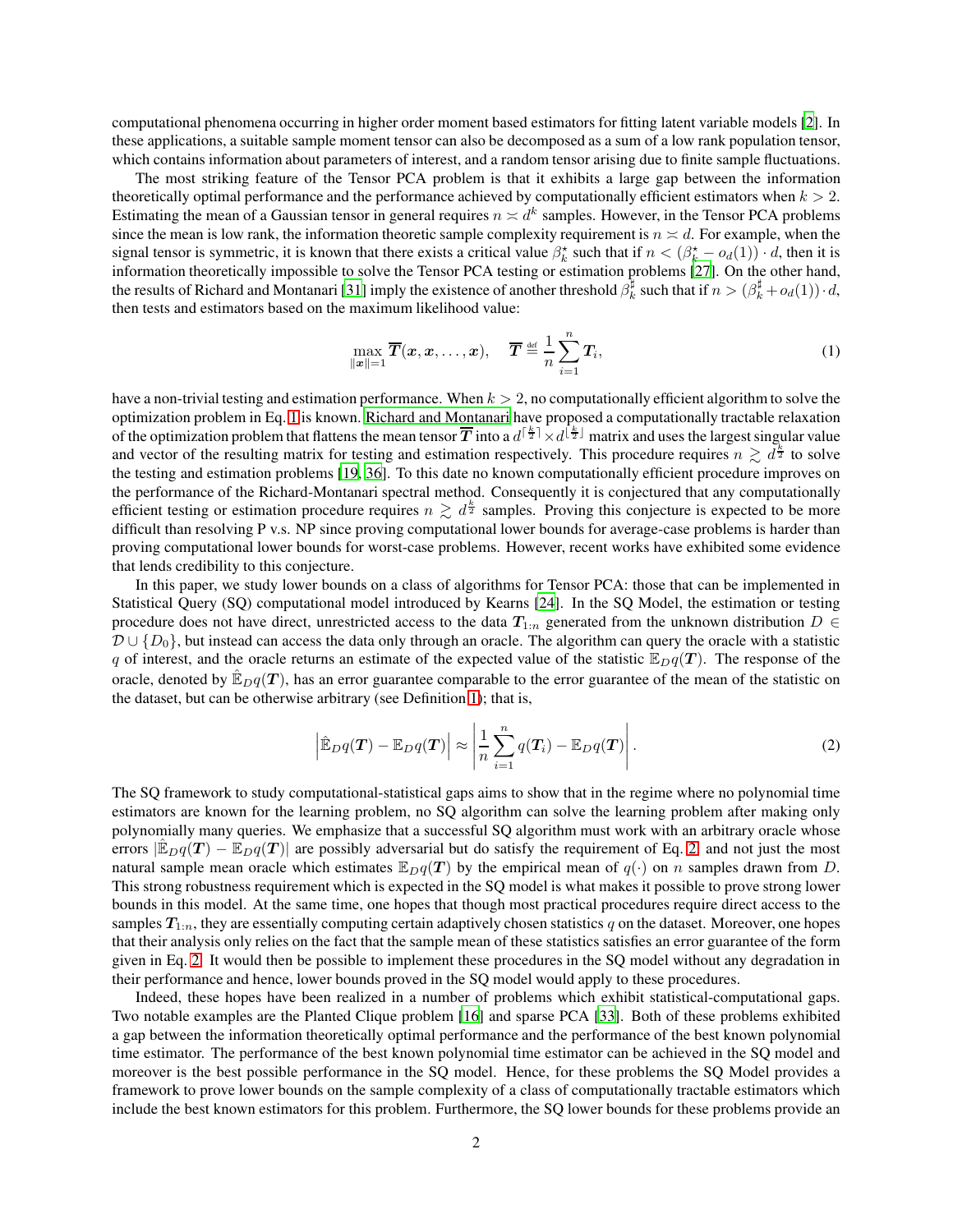intuitive *mechanistic explanation* for the observed statistical-computational gap based on the informational structure of the problem: In order to declare that the unknown distribution  $D \notin \mathcal{D}$ , an SQ algorithm must rule out all alternate hypothesis  $D_1 \in \mathcal{D}$  by asking queries such that  $|\hat{\mathbb{E}}_D q(T) - \mathbb{E}_{D_1} q(T)|$  is more than the finite sample fluctuations expected from n samples. The SQ lower bound proceeds by exhibiting an *exponentially* large (in d) collection of distributions  $H \subset \mathcal{D}$  such that even the single most powerful query is able to rule out only a small fraction of the distributions in H (more precisely,  $o(d^{-t})$  fraction for any  $t \in \mathbb{N}$ ). Consequently, any SQ algorithm must make a superpolynomial number of queries to solve these problems in the regimes where they are believed to be computationally hard. More recently, SQ lower bounds have also been used to reason about computational hardness of various robust estimation problems [\[12,](#page-38-5) [13\]](#page-38-6). We also refer the reader to the recent review article on the SQ model [\[30](#page-39-4)].

### 1.1 Problem Definition and the Statistical Query Model

Recall that in the alternative hypothesis for Tensor PCA,  $\mathbb{E} T=V/\sqrt{d^k}$ , where  $V$  is a rank-1 tensor with  $\|V\|=\sqrt{d^k}$ . Hence we can write  $V$  as:

$$
\mathbf{V} = \mathbf{v}_1 \otimes \mathbf{v}_2 \cdots \otimes \mathbf{v}_k, \; \mathbf{v}_i \in \mathbb{R}^d, \; ||\mathbf{v}_i|| = \sqrt{d} \; \forall \; i \; \in \; [k].
$$

In the standard symmetric version of Tensor PCA introduced by [Richard and Montanari,](#page-39-0) one further assumes  $v_1 =$  $v_2 = \cdots = v_k$ . However, the completely asymmetric version where this constraint is not enforced is also common in the literature [\[36,](#page-39-2) [35\]](#page-39-5). It turns out that the asymmetric Tensor PCA problems are harder to solve for SQ algorithms that make only polynomially many queries. In order to get more insight into this phenomena, in this paper, we study a generalization of Tensor PCA to incorporate partial symmetries where only some of the  $v_i$ 's are identical. This interpolates between symmetric Tensor PCA on one end and completely asymmetric Tensor PCA on the other end. The generalization is parametrized by integers  $k, K \in \mathbb{N}$  with  $K \leq k$  and a labelling function  $\pi : [k] \to [K]$  such that, under the alternate hypothesis,

$$
\mathbb{E} \bm{T} = \frac{1}{\sqrt{d^k}} \cdot \bm{v}_{\pi(1)} \otimes \bm{v}_{\pi(2)} \otimes \cdots \otimes \bm{v}_{\pi(k)}.
$$

For example, if  $k = 3, K = 2$  and  $\pi(1) = \pi(2) = 1, \pi(3) = 2$ , then  $\sqrt{d^3} \cdot \mathbb{E}T = v_1 \otimes v_1 \otimes v_2$ , for two, possibly distinct  $v_1, v_2 \in \mathbb{R}^d$  with  $||v_1|| = ||v_2|| = \sqrt{d}$ . Hence, we define the composite alternative hypothesis:

$$
\mathcal{D}(\pi)=\{\mathcal{D}_{\bm{V}}:\; \bm{V}=\bm{v}_{\pi(1)}\otimes \bm{v}_{\pi(2)}\otimes \cdots \otimes \bm{v}_{\pi(k)},\; \bm{v}_{1:K}\in\mathbb{R}^d,\; \|\bm{v}_i\|=\sqrt{d}\;\forall\; i\;\in\; [K]\}.
$$

In order to prove the strongest possible lower bounds, we will assume the algorithm knows the labelling function  $\pi$ . In the (generalized) Tensor PCA testing problem, the testing algorithm is given data  $T_{1:n}$  sampled i.i.d. from some unknown  $D \in \{D_0\} \cup \mathcal{D}(\pi)$  and has to decide if  $D = D_0$  or  $D \in \mathcal{D}(\pi)$ . In the (generalized) Tensor PCA estimation problem, the data is generated from an unknown  $D \in \mathcal{D}(\pi)$  and one seeks to estimate  $\mathbb{E}_D T$  with small error.

We study tests and estimators for Tensor PCA in the Statistical Query framework, where the algorithm can access the data only through the VSTAT oracle introduced by Feldman et al. [\[16\]](#page-38-4).

<span id="page-2-0"></span>**Definition 1** (VSTAT oracle for Tensor PCA). *For any*  $D \in \{D_0\} \cup \mathcal{D}(\pi)$  and any  $n \in \mathbb{N}$ , VSTAT $_D(n)$  *is an oracle* that, when given as input an arbitrary function  $q:\bigotimes^k{\mathbb R}^d\mapsto[0,1]$ , returns an estimate  $\hat{\mathbb{E}}_Dq(T)$  of the expectation  $\mathbb{E}_{D}q(T)$  *with the error guarantee:* 

<span id="page-2-1"></span>
$$
|\hat{\mathbb{E}}_D q(\boldsymbol{T}) - \mathbb{E}_D q(\boldsymbol{T})| \le \max\left(\frac{1}{n}, \sqrt{\frac{\mathbb{E}_D q(\boldsymbol{T}) \cdot (1 - \mathbb{E}_D q(\boldsymbol{T}))}{n}}\right).
$$
\n(3)

*The parameter* n *is known as the* effective sample size *of the oracle.*

The rational for defining the oracle in this way is that the error guarantee of the oracle given in Eq. [3](#page-2-1) is comparable to the error guarantee obtained if one estimated  $\mathbb{E}_D q(T)$  with its sample average on a dataset of size n drawn from the distribution D. This is also why the parameter n in VSTAT $_D(n)$  is interpreted as the effective sample size. Our goal is to understand how large must the effective sample size  $n$  be for there to exist an SQ algorithm to solve the Tensor PCA testing problem by making only polynomial number of queries in the following sense: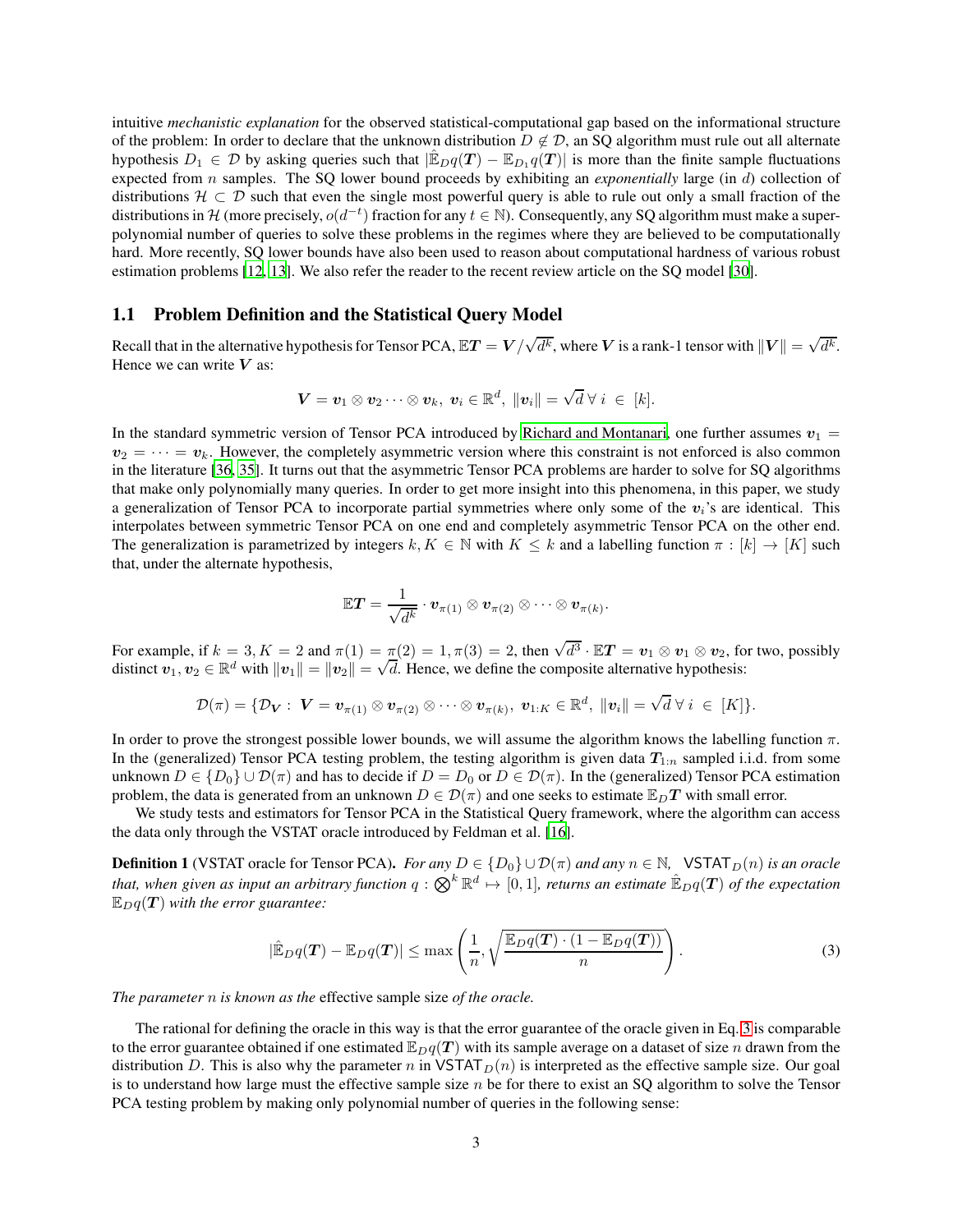Definition 2 (Tensor PCA Testing in the SQ Model). *An algorithm* A solves the Tensor PCA testing problem in the SQ model with n samples and B queries *if, for any*  $D \in \{D_0\} \cup \mathcal{D}(\pi)$  *(unknown to A), given access to an arbitrary* VSTAT<sub>D</sub>(n) *oracle,* A *correctly decides if*  $D = D_0$  *or*  $D \in \mathcal{D}(\pi)$  *after making at most* B (*possibly adaptive*) *queries to*  $VSTAT_D(n)$ *.* 

<span id="page-3-3"></span>Definition 3 (Tensor PCA Estimation in the SQ Model). *An algorithm* A solves the Tensor PCA estimation problem in the SQ model with n samples and B queries *if, for any*  $D \in \mathcal{D}(\pi)$  *(unknown to A), given access to an arbitrary*  $VSTAT_D(n)$  *oracle, A returns an estimate*  $\hat{V}$  *such that* 

<span id="page-3-1"></span>
$$
\|\hat{\mathbf{V}} - \mathbb{E}_D \mathbf{T}\| \leq \frac{1}{4},
$$

*after making at most* B (possibly adaptive) queries to  $VSTAT_D(n)$ .

The sample complexity of Tensor PCA in the Statistical Query depends on some structural properties of the labelling function  $\pi$ . For any  $i \in [K]$ , let  $s_i$  be the number of times label i is used in the labelling function  $\pi$ :

$$
s_i \stackrel{\text{def}}{=} |\pi^{-1}(i)| = |\{j \in [k] : \pi(j) = i\}|. \tag{4}
$$

The sample complexity of Tensor PCA depends crucially on the number of labels that are used an odd number of times. We denote this parameter by o and call it the *oddness parameter* of the labelling function  $\pi$ , i.e., o =  $\{\{i \in$  $[K] : s_i$  is odd} |. Note that  $o \in \{0, 1, ..., k\}.$ 

#### 1.2 Our Contribution

Our main result is the following SQ lower bound for Tensor PCA.

<span id="page-3-0"></span>**Theorem 1.** *Let*  $C_0 \geq 0$  *and*  $\epsilon \in (0,1)$  *be arbitrary constants. Consider the learning problems:* 

- *1. Tensor PCA testing with*  $o = 0$  *and sample size*  $n \leq C_0 d^{\frac{k}{2} \epsilon}$ .
- 2. Tensor PCA estimation with  $\mathbf{o} = 0$  and sample size  $n \leq C_0 d^{\frac{k+2}{2} \epsilon}$
- 3. Tensor PCA testing or estimation with  $\infty \geq 1$  and sample size  $n \leq C_0 d^{\frac{k+\omega}{2} \epsilon}$ .

*Then for any*  $L \in \mathbb{N}$ , there exists a positive constant  $c_1(k, L, \epsilon, C_0) > 0$  depending only on  $k, L, \epsilon, C_0$  and a finite *constant*  $C_1(k, L, \epsilon) < \infty$  *depending only on* k, L,  $\epsilon$  *such that for all*  $d \ge C_1(k, L, \epsilon)$ *, any SQ algorithm that solves* any of the above problems must make at least  $c_1(k, L, \epsilon, C_0) \cdot d^L$  queries.

We also design optimal SO procedures, which show that the above lower bounds are tight.

<span id="page-3-2"></span>**Theorem 2.** There exist SQ algorithms that make  $O(d^k \cdot \log(n))$  queries and solve:

- *1.* The Tensor PCA testing problem with  $\mathsf{o} = 0$  provided  $n \gg \sqrt{d^k}$ .
- 2. The Tensor PCA estimation problem with  $\mathsf{o}=0$  provided  $n\gg \sqrt{d^{k+2}}$ .
- 3. The Tensor PCA testing and estimation problems with  $\infty \geq 1$  provided  $n \gg \sqrt{d^{k+\alpha}}$ .

Our results have the following implications:

1. As mentioned previously, when  $k \geq 3$ , no known computationally efficient algorithm is able to leverage the low rank structure in Tensor PCA optimally. Our results show that SQ algorithms also do not work in the conjectured hard phase  $d \lesssim n \ll \sqrt{d^k}$ .

The SQ framework leverages the adversarial corruptions in the query responses to prove strong lower bounds. However, our result shows that these adversarial corruptions have the unintended effect of making the SQ lower bounds too pessimistic: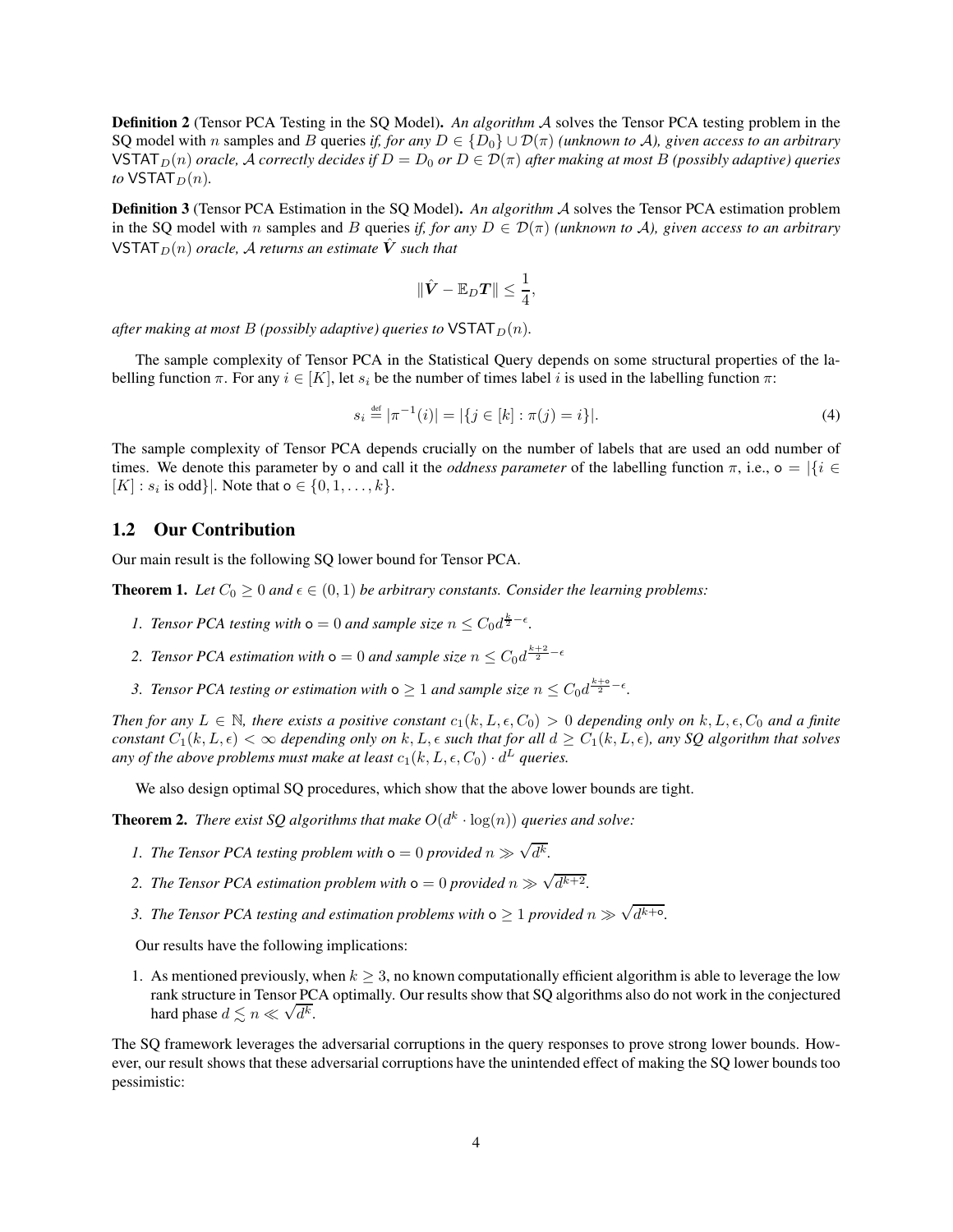- 2. When  $k = 2$ , the estimator based on the best rank-1 approximation to  $\overline{T}$  is able to effectively leverage the low dimensional structure and attain the information theoretic sample complexity in polynomial time. In contrast, SQ estimators with polynomial query complexity are ineffective at taking advantage of this low dimensional structure and require as many samples as in the case when the mean is unstructured ( $n \gtrsim d^2$ ).
- 3. When  $k \geq 3$ , SQ estimators with polynomially many queries are still less effective than known polynomial time algorithms in taking advantage of the low rank structure, however now, the effectiveness of SQ procedures depends crucially on the underlying symmetry of the mean tensor. They are least effective when the mean tensor is completely asymmetric, where they require as many samples as in the unstructured case ( $n \gtrsim d^k$ ).
- 4. When  $o = 0$  (e.g., even-order symmetric Tensor PCA), the problem exhibits an estimation-testing gap in the SQ model: in the regime  $\sqrt{d^k} \lesssim n \ll \sqrt{d^{k+2}}$  testing is possible but estimation is not. No such testing-estimation is not. gap is seen outside the SQ model.

The ineffectiveness of SQ algorithms seems connected to the fact that leveraging the low rank structure requires solving stochastic non-convex optimization with adversarial, inexact gradient oracles. The results of Feldman et al. [\[17](#page-38-7)] show that stochastic *convex* optimization problems based on n samples (such as the least squares problem) can be solved with restricted access to a VSTAT $(n)$  oracle with no degradation in performance. In contrast, our estimation lower bound for the symmetric spiked Wigner problem ( $k = 2$ ,  $\sigma = 0$ ,  $\mathbb{E}T = v_0v_0^T$ ) exhibits a canonical, benign stochastic non-convex optimization problem:  $\max_{\Vert v \Vert = 1} \mathbb{E}\langle v, Tv \rangle$  which cannot be solved with a VSTAT(n) oracle without a degradation in sample complexity compared to its empirical version:  $\max_{\|v\|=1} \langle v, \overline{T} v \rangle$ . This rules out non-convex extensions to the results of Feldman et al. [\[17\]](#page-38-7) without a worse dependence on problem parameters. This suboptimality of SQ algorithms seems to arise because random initialization starts close to a saddle point of the population objective. In the spiked Wigner case, the n sample empirical gradient at initialization  $v_{\text{init}}$  is  $2\langle v_0, v_{\text{init}}\rangle v_0 +$ 2g where  $g \sim \mathcal{N}(0, I_d/n)$ . Although the "signal" part is small,  $\langle v_0, v_{\text{init}} \rangle \approx d^{-\frac{1}{2}}$ , the noise g is randomly oriented,  $\langle g, v_0 \rangle \approx n^{-1/2}$ , and hence when  $n \gg d$ , the signal part dominates the noise part in the projection of the gradient along  $v_0$  at initialization. This signal is amplified in the subsequent iterations of the power method. In contrast, when a VSTAT $(n)$  oracle is used, the approximate gradient is of the form  $2\langle v_0, v_{\text{init}}\rangle v_0 + 2\tilde{g}$ , where  $\|\tilde{g}\|^2 \approx \|g\|^2 \approx d/n$ ; but the noise vector  $\tilde{g}$  is no longer randomly oriented and can be adversarially chosen to cancel out the signal unless  $n \gg d^2$ .

Given that SQ algorithms are suboptimal for Tensor PCA, one might wonder why one should care about SQ lower bounds for Tensor PCA. Indeed, the SQ prediction of the threshold for hardness of Tensor PCA is nowhere near the correct (conjectured) threshold, so SQ lower bounds are not evidence for the computational hardness of the problem. We believe that SQ lower bounds for Tensor PCA are still useful for two reasons. (1) Currently, there are several frameworks to predict computational-statistical gaps including SQ lower bounds, Hopkins' Low Degree method [\[22](#page-38-8), [25](#page-39-6)], reductions from other hard problems [\[5](#page-37-1)], and statistical physics heuristics like failure of Belief Propagation [\[34](#page-39-7)]. We believe it is of interest to report successes and failures of these frameworks in canonical problems to understand their relative strengths and weaknesses. (2) SQ lower bounds are also useful even beyond the study of computational-statistical gaps. SQ algorithms are robust since they can't use specialized properties of finite sample fluctuations implied by model assumptions. This is desirable in practice, and it is of interest to understand how the sample complexity changes under some natural deviations from model assumptions.

#### 1.3 Related Work

A number of works have investigated the computational-statistical gap in Tensor PCA, which we discuss below.

Studies of Computational-Statistical Gap in Tensor PCA: Ben Arous et al. [\[4\]](#page-37-2) have shown that in the information theoretic regime  $n \times d$ , the expected number of local maximizers of the maximum likelihood optimization problem (Eq. [1\)](#page-1-0) is exponentially large. These local maximizers can potentially trap gradient based methods. Ben Arous et al. [\[3](#page-37-3)] have shown that when  $n \gg d^{k-1}$ , Langevin Dynamics succeeds in solving Tensor PCA and that this is essentially tight for Langevin Dynamics to work. Sum of Squares relaxations for Tensor PCA have been analyzed [\[19,](#page-38-2) [20,](#page-38-9) [21,](#page-38-10) [6\]](#page-37-4) and it is known that computationally efficient sum-of-squares based procedures match the performance of the Richard-Montanari spectral estimator but fail to improve on it. A popular way to provide evidence for hardness of a particular problem is via reductions, i.e., to show that solving it would lead to algorithms to solve another problem which is widely believed to be hard. Reductions were introduced to reason about the hardness of statistical inference problems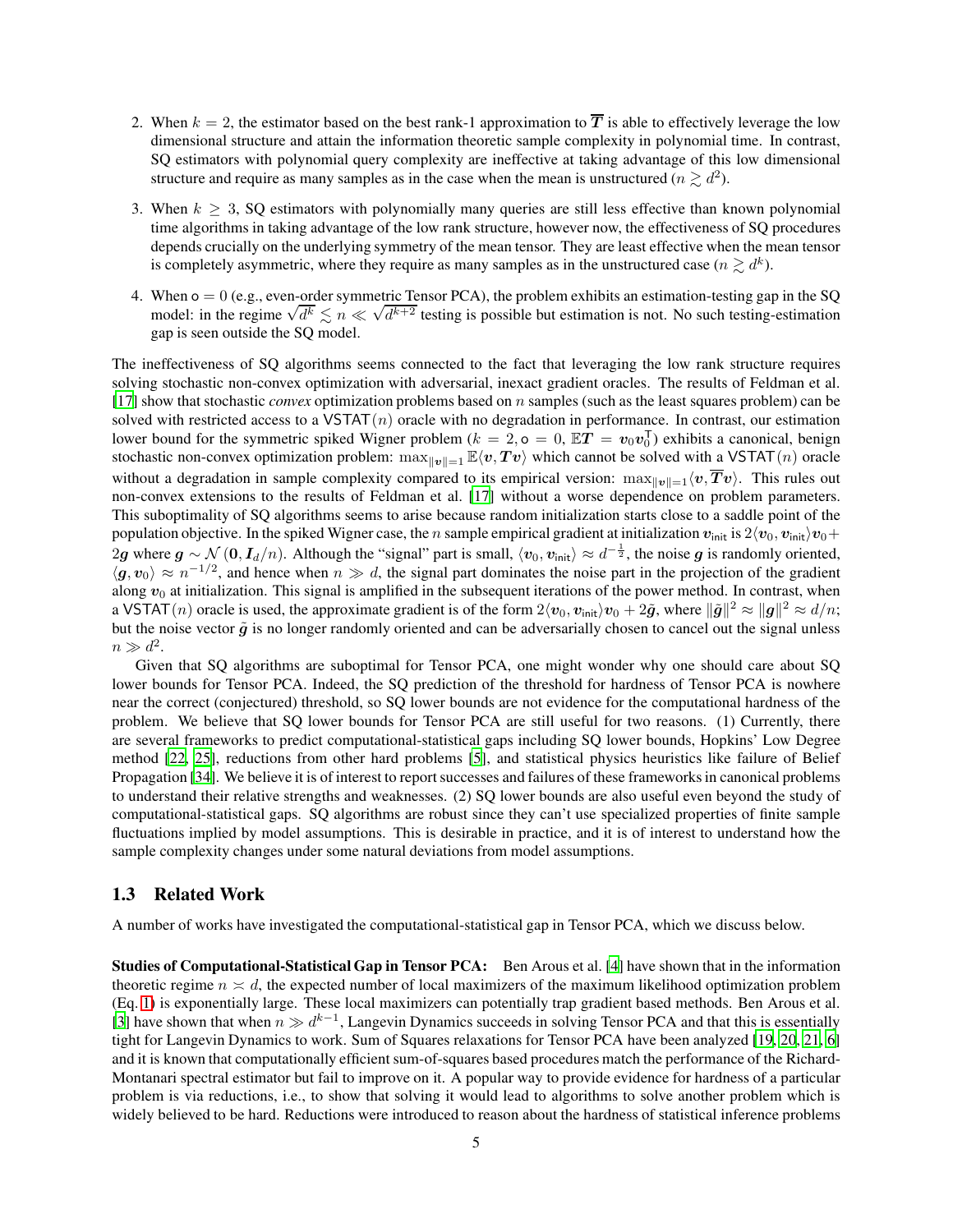in the seminal work of Berthet and Rigollet [\[5](#page-37-1)]. In the specific case of Tensor PCA, it has been shown that hardness of Hypergraph Planted Clique implies the hardness of Tensor PCA [\[35,](#page-39-5) [10](#page-38-11)].

Our results reveal a gap between the optimal sample complexity of Tensor PCA for polynomial query SQ algorithms and computationally efficient algorithms. A well known example of this situation is efficient learning of parity functions (in a noise-free setting), which is possible using the Gaussian elimination algorithm, but not using SQ algorithms [\[9\]](#page-38-12). Apart from this, we are aware of at least two other instances where SQ algorithms are suboptimal in comparison to some computationally efficient and noise tolerant procedure, which we discuss next.

Planted Satisfiability: Feldman et al. [\[18\]](#page-38-0) study a broad class of planted random planted constraint satisfaction problems in which an unknown assignment  $\sigma_{\star} \in \{0,1\}^d$  is fixed and we observe n clauses  $C_1, C_2, \ldots, C_n$  drawn independently and uniformly at random from a family of clauses C, conditioned on  $\sigma_{\star}$  being a satisfying assignment for the clause. The goal is to identify the planted assignment  $\sigma_{\star}$ . When C is the set of all XOR expressions involving  $k$  variables, the problem is called the planted  $k$ -XOR-SAT problem and exhibits a large computational-statistical gap: observing  $n \gtrsim d \log(d)$  clauses is information theoretically sufficient to identify the planted assignment  $\sigma_{\star}$  with high probability. However, all noise-tolerant and computationally efficient methods require  $n \gtrsim d^{\frac{k}{2}}$  clauses. On the other hand, Feldman et al. [\[18\]](#page-38-0) show that SQ algorithms fail unless  $n \gtrsim d^k$ . Moreover, this work introduces the Fourier analytic approach to prove SQ lower bounds that we rely on. Previous approaches for proving SQ lower bounds [\[16\]](#page-38-4) are only able to show a weaker sample complexity lower bounds of  $n \gtrsim d^{\frac{k}{2}}$  for k-XOR-SAT as well as k-Tensor PCA. This work also proposes a hierarchical generalization of the VSTAT $(n)$  oracle for satisfiability problems known as the MVSTAT $(n, \ell)$  oracle where  $\ell$  is a parameter controlling the strength of the oracle. The oracle is designed such that, for a well-chosen value of  $\ell$ , it is possible to implement a particular  $d^{\frac{k}{2}}$  sample complexity estimator for k-XOR-SAT without any degradation in performance.

Matrix Mean Estimation: The recent work Li et al. [\[26\]](#page-39-8) studies mean estimation on general normed spaces. Their results on matrix mean estimation with respect to the operator norm  $(||\cdot||_{op})$  are particularly relevant for our problem. In this problem, one is given n samples  $X_1, X_2, \ldots, X_n$  of  $d \times d$  matrices sampled i.i.d. from some distribution supported on unit operator norm ball, and the goal is to estimate  $\mathbb{E}X$  with an error of  $\epsilon = 0.1$  in operator norm. By the matrix Bernstein inequality [\[32\]](#page-39-9), when  $n \gtrsim \log(d)$ , the empirical average of the matrices  $\overline{X}$  satisfies  $\|\overline{X} - \mathbb{E}X\|_{op} \leq 0.1$ . On the other hand, [Li et al.](#page-39-8) show that in the SQ model one requires  $n \gtrsim d$  samples to solve this problem. Though their results are stated for unstructured matrix mean estimation, the hard distribution they construct is supported on highly sparse Boolean matrices with a low rank expectation. Thus, after a suitable change of scale, their hard instance also shows  $n \gtrsim d^2$  sample complexity lower bound in the SQ model for a non-Gaussian variant of low rank matrix mean estimation. Their proof also relies on the Fourier analytic approach of Feldman et al. [\[18\]](#page-38-0).

Another commonly used framework to provide evidence for a computational-statistical gap is the low-degree polynomial framework, which we discuss next.

Connection with low-degree polynomial lower bounds: The low-degree polynomial framework seeks to provide evidence for a computational-statistical gap by showing that any procedure that seeks to solve the inference problem by computing a low-degree polynomial of the data fails to solve the inference in the conjectured hard phase [\[22,](#page-38-8) [25\]](#page-39-6). This framework consistently reproduces widely believed average-case hardness conjectures for many problems, including Tensor PCA [\[21,](#page-38-10) [22,](#page-38-8) [25](#page-39-6)]. The concurrent work of Brennan et al. [\[11\]](#page-38-13) identifies general conditions under which lower bounds for low-degree polynomial procedures are equivalent to a *sufficient criterion* for SQ lower bounds, namely the statistical dimension criterion of Feldman et al. [\[16](#page-38-4)]. Hence, for many inference problems, including the completely symmetric Tensor PCA testing problem, they obtain SQ lower bounds from previously known low-degree lower bounds. However, the SQ lower bounds obtained in this manner are often not tight. For example, [Brennan et al.](#page-38-13) show that when  $n \ll d^{\frac{3}{2}}$ , SQ algorithms with polynomial query complexity fail to solve the completely symmetric Tensor PCA testing problem with  $k = 3$ . In contrast, our results show that the same conclusion holds when  $n \ll d^2$ . The reason for this appears to be that the statistical dimension criterion of Feldman et al. [\[16\]](#page-38-4) studied by [Brennan et al.](#page-38-13) is only a sufficient (and not necessary) criterion for SQ lower bounds. In contrast, our lower bounds rely on a different criterion introduced by Feldman et al. [\[18\]](#page-38-0) which is known to imply stronger SQ lower bounds in other problems like planted CSPs [\[18](#page-38-0)].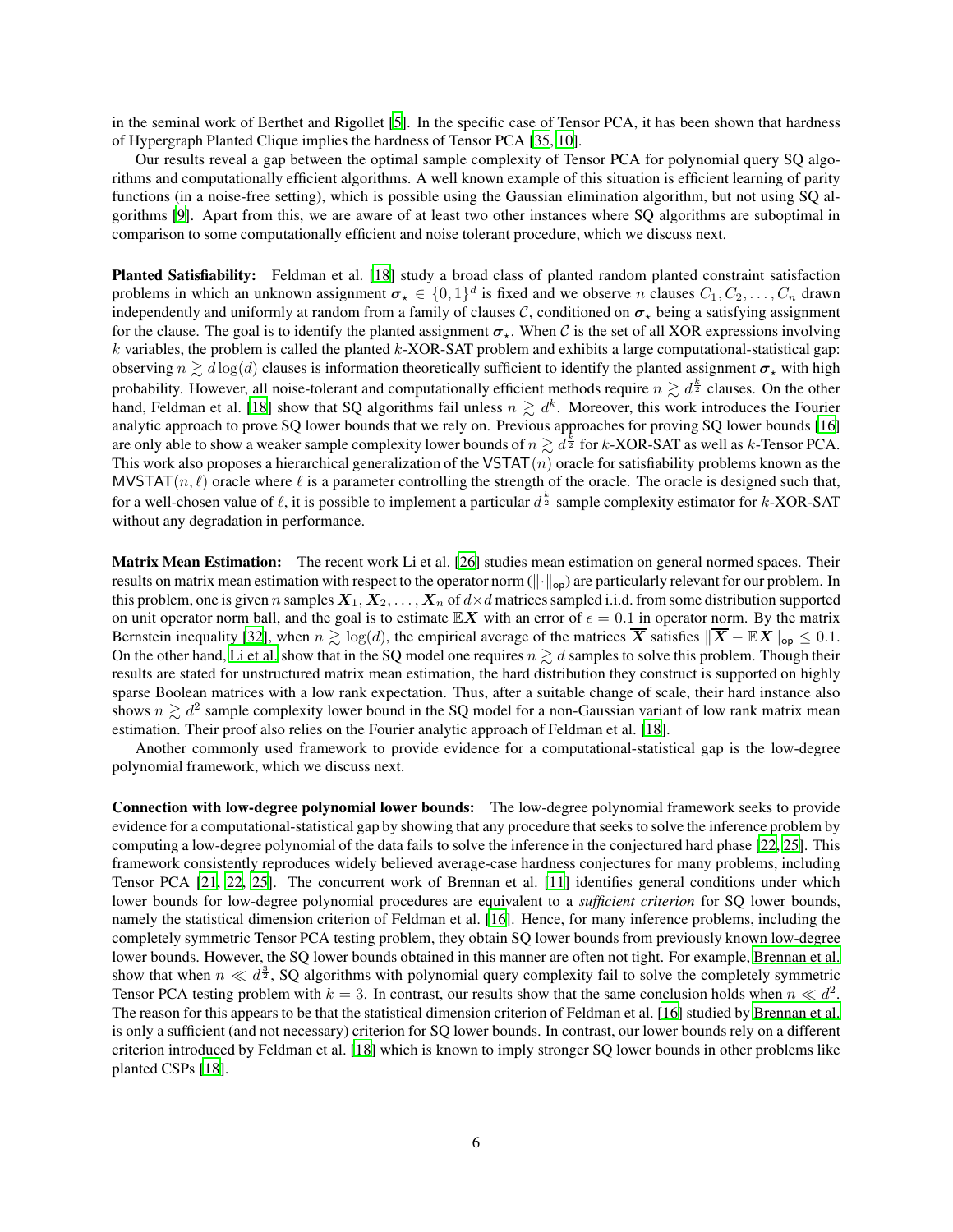#### 1.4 Notation

In this section, we introduce the notation used in this paper.

**Common Sets:**  $\mathbb{R}, \mathbb{N}, \mathbb{N}_0$  denote the set of real numbers, natural numbers and non-negative integers respectively. We denote the finite set  $\{1, 2, \ldots, k\}$  by  $[k]$ . The set  $\bigotimes^k \mathbb{R}^d$  denotes the set of all  $d \times d \times \cdots \times d$  tensors with real entries. The set  $\bigotimes^k \mathbb{N}_0^d$  denotes the set of all  $d \times d \times \cdots \times d$  tensors with non-negative integer entries.

Vectors, Matrices and Tensors: We denote vectors, matrices and tensors with bold face letters. We denote the d dimension vectors  $(1, 1, \ldots, 1)$  and  $(0, 0, \ldots, 0)$  as  $\mathbf{1}_d$  and  $\mathbf{0}_d$ . We will omit the subscript d when it is clear from the context. For vectors,  $\|\cdot\|$  and  $\|\cdot\|_1$  denote the Euclidean ( $\ell_2$ ) norm and the  $\ell_1$  norm respectively. For vectors  $a, b \in \mathbb{R}^d$ ,  $\langle a, b \rangle$  denotes the standard Euclidean inner product  $\sum_{i=1}^d a_i b_i$ . These norms and inner product are analogously defined for matrices and tensors by stacking their entries into a single vector. For a tensor  $T \in \bigotimes^k \mathbb{N}_0^d$ , we define the map SUM  $(T, l) : \bigotimes^k \mathbb{N}_0^d \times [k] \mapsto \mathbb{R}^d$  which computes the partial sum of the entries of  $T$  along all modes except mode l:

SUM 
$$
(T, l)_i = \sum_{j_1, j_2...j_{l-1}, j_{l+1}...j_k \in [d]} T_{j_1, j_2...j_{l-1}, i, j_{l+1}...j_k}.
$$
 (5)

Likewise we define PARITY  $(\cdot, \cdot) : \bigotimes^k \mathbb{N}_0^d \times [k] \mapsto \{0, 1\}^d$  as follows:

$$
PARITY(T, l)_i = \bigoplus_{j_1, j_2, \dots, j_{l-1}, j_{l+1}, \dots, j_k \in [d]} T_{j_1, j_2, \dots, j_{l-1}, i, j_{l+1}, \dots, j_k}.
$$
(6)

In the above display, ⊕ denotes addition modulo 2.

Given a labelling function  $\pi : [k] \mapsto [K]$ , which assigns each mode  $l \in [k]$  to a label  $\pi(l) \in K$ , we can combine the partial sums which leave out modes with the same label by adding them. This defines a map  $SUM_{\pi}(T, i)$ :  $\bigotimes^k \mathbb{N}_0^d \times [K] \mapsto \mathbb{R}^d$ :

<span id="page-6-1"></span><span id="page-6-0"></span>
$$
\mathsf{SUM}_{\pi}(\boldsymbol{T},i)=\sum_{l:\pi(l)=i}\mathsf{SUM}(\boldsymbol{T},l).
$$

Analogously, we combine the partial parities which leave out modes with the same label via the map PARITY<sub> $\pi$ </sub> (T, i) :  $\bigotimes^k \mathbb{N}_0^d \times [K] \mapsto \{0, 1\}^d$  defined as follows:

$$
PARITY_{\pi}(\boldsymbol{T},i) = \bigoplus_{l:\pi(l)=i} PARITY(\boldsymbol{T},l).
$$

For a tensor T, the support of T is Supp  $(T) = \{(i_1, i_2, \ldots, i_k) \in \mathbb{N}^k : T_{i_1, i_2, \ldots, i_k} \neq 0\}.$ 

**Special Distributions:**  $\mathcal{N}(\mu, \Sigma)$  denotes the multivariate Gaussian distribution with mean  $\mu$  and covariance matrix  $\Sigma$ . Pois(λ) denotes the Poisson distribution with rate  $\lambda \geq 0$ . Mult $(n, k)$  denotes the Multinomial distribution governing the random vector that counts the occurrences of  $1, 2, \ldots, k$  when a fair k-faced die is independently thrown n times. For a finite set S, Unif (S) denotes the uniform distribution on S, and Unif ( $\{\pm 1\}$ ) is also called the Rademacher distribution.

**Asymptotic Order Notation:** We use the following notation to describe the behaviour of positive sequence  $f(d)$ and  $g(d)$  for large d. We say  $f(d) \leq g(d)$  if there exists a constant c independent of d such that  $f(d) \leq cg(d)$ . If  $f(d) \lesssim g(d)$  and  $g(d) \lesssim f(d)$ , then we say  $f(d) \asymp g(d)$ . Finally, we say a sequence  $f(d) \ll g(d)$  if there exists an  $\epsilon > 0$  such that  $f(d)d^{\epsilon} \lesssim g(d)$ .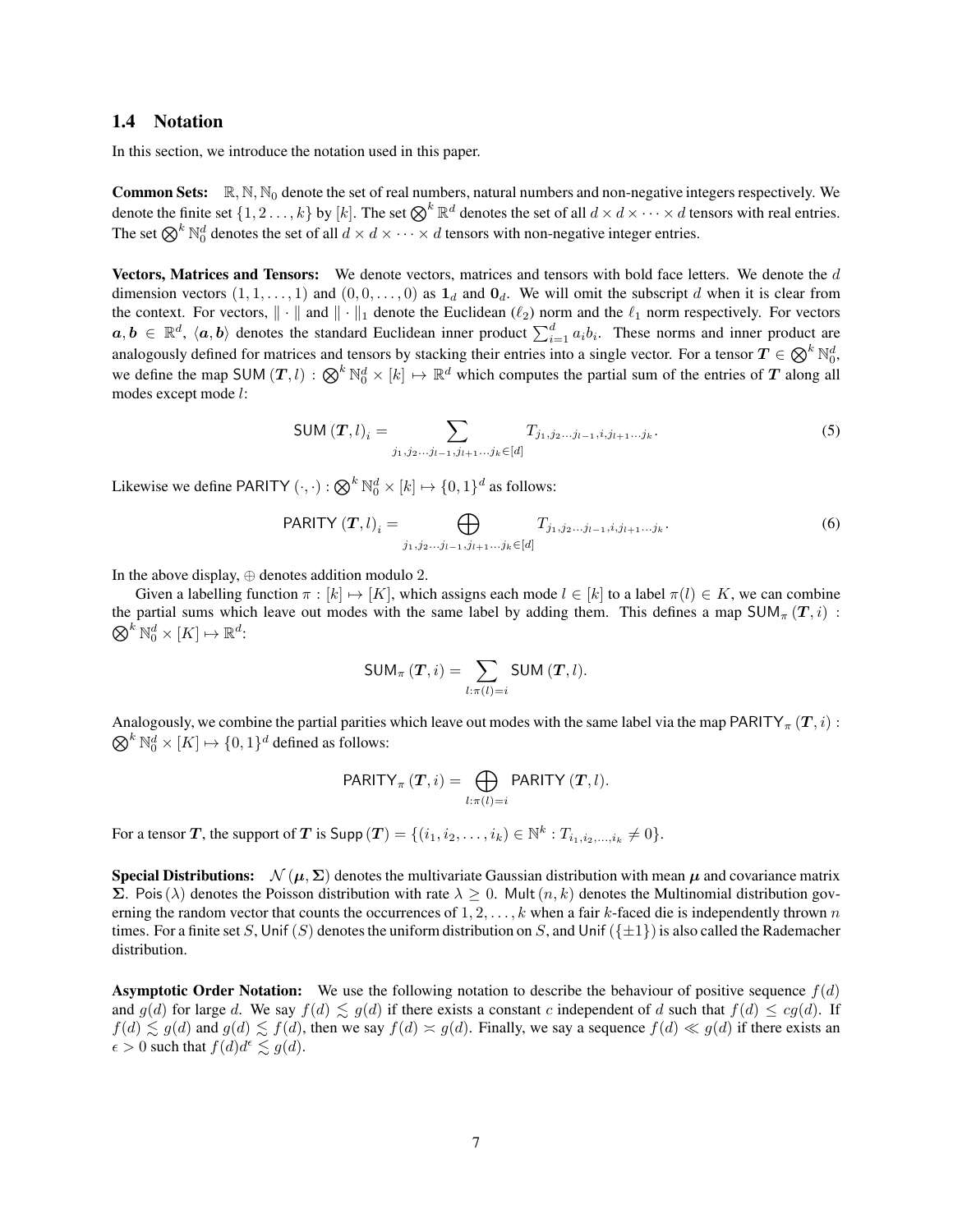**Miscellaneous:** For real numbers  $a, b, a \vee b$  denotes the maximum of  $a, b$ . For a vector  $v \in \mathbb{R}^d$  and a vector  $c \in \mathbb{N}_0^d$ , we define the entry-wise factorial and the entry-wise powering notations:

<span id="page-7-2"></span><span id="page-7-0"></span>
$$
\boldsymbol{c}! \stackrel{\text{def}}{=} \prod_{i=1}^{d} c_i!, \ \boldsymbol{a}^{\boldsymbol{c}} \stackrel{\text{def}}{=} \prod_{i=1}^{d} a_i^{c_i}.
$$

We also use the natural extension of the above entry-wise operators to the case when  $a, c$  are tensors.

# 2 Proof Overview for Theorem [1](#page-3-0)

For Tensor PCA with the labelling function  $\pi$ , we consider the following prior on  $v_1, v_2, \cdots, v_K$ :  $v_i \stackrel{\text{i.i.d.}}{\sim} \text{Unif } (\{\pm 1\}^d)$ . Define the random tensor  $\bm{V}=\bm{v}_{\pi(1)}\otimes\bm{v}_{\pi(2)}\otimes\cdots\otimes\bm{v}_{\pi(k)}.$  Note that for any realization of  $\bm{V},D_{\bm{V}}\in\mathcal{D}(\pi).$  Standard results on the SQ framework (developed in Feldman et al. [\[18\]](#page-38-0), reviewed in Appendix [A\)](#page-14-0) show that the minimal possible query complexity of an SQ algorithm that solves the Tensor PCA testing problem with  $n$  samples is determined by the asymptotics of the following quantity:

$$
\max_{q:\mathbb{E}_{D_0}q^2(\mathbf{T})=1} \Delta(q;D_0), \text{ where } \Delta(q;D_0) \stackrel{\text{def}}{=} \mathbb{P}_{\mathbf{V}}\left[|\mathbb{E}_{D_{\mathbf{V}}}q(\mathbf{T}) - \mathbb{E}_{D_0}q(\mathbf{T})|\gtrsim \frac{1}{\sqrt{n}}\right].\tag{8}
$$

The intuition for this is as follows. Consider a fixed realization of the r.v.  $V$ . Suppose for a query q, we have  $|\mathbb{E}_{D_V} q(T) - \mathbb{E}_{D_0} q(T)| \gtrsim n^{-\frac{1}{2}}$ . Then given a response from an arbitrary VSTAT  $_D(n)$  oracle, one can distinguish if  $D = D_0$  or if  $D = D_V$  since the gap  $|\mathbb{E}_{D_V} q(T) - \mathbb{E}_{D_0} q(T)|$  is more than the size of the error introduced by the VSTAT<sub>D</sub> $(n)$  oracle. In this situation, we say that the query q has *resolved* the alternative hypothesis  $D_V$ . In order to solve the composite hypothesis testing problem of distinguishing  $D = D_0$  or  $D \in \mathcal{D}(\pi)$ , one must ask queries to resolve at least every hypothesis D<sub>V</sub> for every possible realization of V. Note that for a query q, the quantity  $\Delta(q;D_0)$ measures the information content of a single query: the fraction of realizations of  $V$  that are resolved by the query q. In order to minimize the number of queries asked, one should ask powerful queries: single queries which resolve a large fraction of hypotheses in one go. Hence, in order to show that no SQ algorithm can solve Tensor PCA with polynomially many queries it is sufficient to show that any single query resolves at most  $o(d<sup>-t</sup>)$  fraction of possible realizations of  $V \forall t \in \mathbb{N}$ .

For the estimation problem, the results of Feldman [\[15,](#page-38-14) Theorem 4.2] show that the number of queries that need to be made to solve the estimation problem with  $n$  samples is governed by the asymptotics of a quantity analogous to object in Eq. [8](#page-7-0) with a small change: the measure  $D_0$  can be replaced by an arbitrary measure on  $D_*$  on  $\bigotimes^k \mathbb{R}^d$ . For most cases, choosing  $D_{\star} = D_0$  suffices. In other cases we will choose

$$
D_{\star} = \overline{D}(\pi) \stackrel{\text{def}}{=} D_{\overline{\mathbf{V}}(\pi)}, \text{ where } \overline{\mathbf{V}}(\pi) \stackrel{\text{def}}{=} \mathbb{E}\mathbf{V}.
$$
 (9)

To analyze Eq. [8,](#page-7-0) we use a key idea of Feldman et al. [\[18](#page-38-0)]:  $\mathbb{E}_{D_{\mathbf{v}_{\pi(1)}\otimes\cdots\otimes\mathbf{v}_{\pi(k)}}} q(T) - \mathbb{E}_{D_0} q(T)$  is a function of Boolean random vectors  $v_1, v_2, \ldots, v_K$ , and Hypercontractivity Theorems can be used to control its moments and concentration properties. Implementing this approach requires an understanding of the Fourier spectrum of  $\mathbb{E}_{D_{\mathbf{v}_{\pi(1)}\otimes\cdots\otimes\mathbf{v}_{\pi(k)}}q(T)} - \mathbb{E}_{D_0q}(T)$ , which is possible due to the additive Gaussian structure of Tensor PCA. This structure is also leveraged in the Low Degree method for predicting computational-statistical gaps [\[22,](#page-38-8) [25\]](#page-39-6). This results in the following proposition, which is proved in Appendix [B.](#page-15-0)

<span id="page-7-1"></span>**Proposition 1.** Let  $\epsilon > 0$ ,  $u \in \mathbb{N}, u \geq 2$  be arbitrary. For the reference distribution  $D_0$ , and for any query q with  $\mathbb{E}_{D_0}q^2(\boldsymbol{T})=1$ , we have,

$$
\mathbb{P}_{\mathbf{V}}\left[\left|\mathbb{E}_{D}q(\boldsymbol{T})-\mathbb{E}_{D_0}q(\boldsymbol{T})\right|>\epsilon\right] \leq \left(\frac{e}{\epsilon^2}\cdot\max_{l_1,l_2,\ldots,l_K\in\mathbb{N}_0}\left((u-1)^{l_1+l_2+\cdots+l_K}\cdot p_{\pi}(l_{1:K})\right)\right)^{\frac{u}{2}},
$$

*where the coefficients*  $p_{\pi}(l_1, l_2, \ldots, l_K)$  *are defined as follows:* 

$$
p_{\pi}(l_1, l_2, \ldots, l_K) \stackrel{\text{def}}{=} \frac{1}{e} \sum_{\substack{\mathbf{c} \in \bigotimes^{k} \mathbb{N}_{0}^{d}: ||\mathbf{c}||_{1} \geq 1 \\ \text{PARITY}_{\pi}(\mathbf{c}, i) = (\mathbf{1}_{l_i}, \mathbf{0}) \ \forall \ i \in [K]}} \frac{1}{d^{k||\mathbf{c}||_{1} \cdot \mathbf{c}|}}.
$$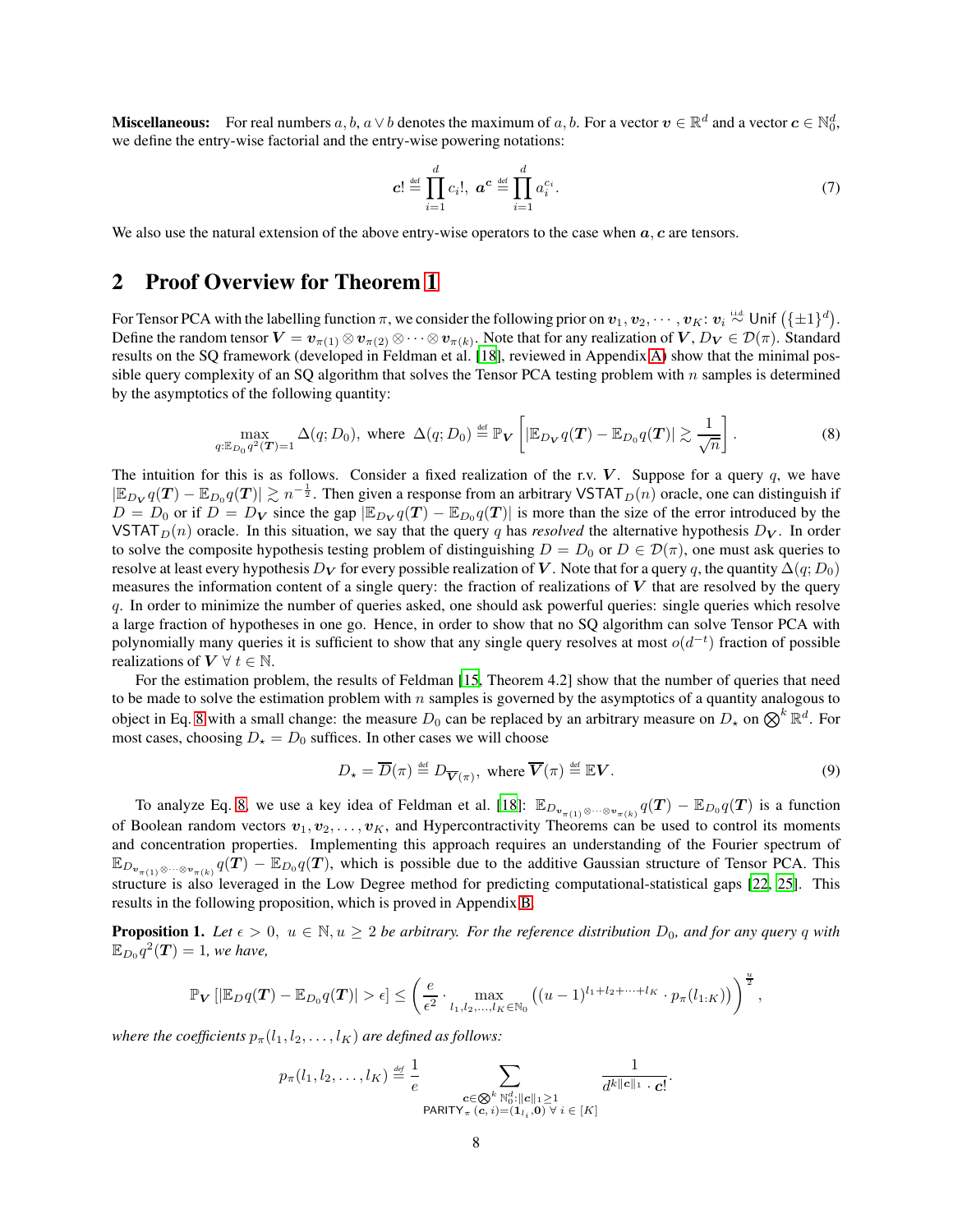For the reference measure  $\overline{D}(\pi)$ , for any query  $q$  such that  $\mathbb{E}_{\overline{D}(\pi)} q^2(\bm{T})=1$ , we have,

$$
\mathbb{P}_{\mathbf{V}}\left[\left|\mathbb{E}_{D}q(\mathbf{T})-\mathbb{E}_{\overline{D}(\pi)}q(\mathbf{T})\right|>\epsilon\right] \leq \left(\frac{e}{\epsilon^2}\cdot \max_{l_1,l_2,\ldots,l_K\in\mathbb{N}_0}\left((u-1)^{l_1+l_2\cdots+l_K}\cdot \overline{p}_{\pi}(l_{1:K})\right)\right)^{\frac{u}{2}},
$$

where the coefficients  $\overline{p}_{\pi}(l_1,l_2,\ldots,l_K)$  are defined as follows:

$$
\overline{p}_{\pi}(l_1, l_2, \ldots, l_K) \stackrel{\text{\tiny def}}{=} \frac{1}{e} \sum_{\substack{\mathbf{c} \in \mathbb{Q}^k \ \mathbb{N}_0^d : ||\mathbf{c}||_1 \geq 1 \\ \text{PARTY}_{\pi}(\mathbf{c}, i) = (\mathbf{1}_{l_i}, \mathbf{0}) \ \forall \ i \in [K]}} \frac{1}{d^{k||\mathbf{c}||_1} \cdot \mathbf{c}!} \cdot \mathbb{I} \left( \text{Supp}(\mathbf{c}) \cap \text{Supp}(\overline{\mathbf{V}}(\pi)) = \phi \right).
$$

### 2.1 Asymptotics of Combinatorial Coefficients  $p_{\pi}$  and  $\overline{p}_{\pi}$

Proving sharp SQ lower bounds for Tensor PCA requires a tight asymptotic analysis of the combinatorial coefficients  $p_{\pi}$  and  $\overline{p}_{\pi}$ . In order to illustrate why this requires a delicate analysis, we consider the following natural bound:

$$
p_{\pi}(l_1, l_2, \dots, l_K) = \frac{1}{e} \sum_{\substack{\mathbf{c} \in \mathbb{Q}^k \ \mathbb{N}_0^d : ||\mathbf{c}||_1 \ge 1 \\ \text{PARITY}_{\pi}(\mathbf{c}, i) = (\mathbf{1}_{l_i}, \mathbf{0}) \ \forall \ i \in [K]}} \frac{1}{d^{k||\mathbf{c}||_1} \cdot \mathbf{c}!} \le \frac{1}{ed^k} \sum_{\mathbf{c} \in \mathbb{Q}^k \ \mathbb{N}_0^d} \frac{1}{\mathbf{c}!} = \frac{1}{ed^k} e^{d^k},\tag{10}
$$

<span id="page-8-0"></span> $-1$ 

where the last step follows from  $e = 1 + 1/1! + 1/2! + \cdots$ . This estimate diverges exponentially with  $d^k$  and is too weak for our analysis. In order to obtain tight estimates, we rely on a natural a probabilistic interpretation of the coefficients  $p_\pi$  as a certain Poisson probability. Let C be a random tensor in  $\bigotimes^k \mathbb{N}_0^d$  whose entries are sampled independently as  $C_{i_1,i_2,...,i_k} \stackrel{\text{i.i.d.}}{\sim} \text{Pois}(d^{-k})$ . Recalling the formula for the probability mass function of the Poisson distribution (Fact [7\)](#page-31-0), we have

$$
p_{\pi}(l_1, l_2, \ldots, l_K) \stackrel{\text{def}}{=} \sum_{\substack{\mathbf{c}: ||\mathbf{c}||_1 \geq 1 \\ \mathbf{PARITY}_{\pi}(\mathbf{c}, i) = (\mathbf{1}_{l_i}, \mathbf{0}) \ \forall \ i \in [K]}} \prod_{\substack{i_1, i_2, \ldots, i_k \in [d] \\ i_1, i_2, \ldots, i_k \in [d]}} \frac{e^{-\overline{d^k}}}{(d^k)^{c_{i_1, \ldots, i_k}} \cdot c_{i_1, \ldots, i_k}!}
$$
\n
$$
= \mathbb{P}\left(\|\mathbf{C}\|_1 \geq 1, \text{PARITY}_{\pi}(\mathbf{C}, i) = (\mathbf{1}_{l_i}, \mathbf{0}) \ \forall \ i \in [K]\right).
$$

Analogously,

$$
\overline{p}_{\pi}(l_1, l_2, \ldots, l_K) = \mathbb{P}\left(\|\mathcal{\boldsymbol{C}}\|_1 \geq 1, \text{PARITY}_{\pi}(\mathcal{\boldsymbol{C}}, i) = (\mathbf{1}_{l_i}, \mathbf{0}) \ \forall \ i \ \in [K], \ \mathsf{Supp}\left(\mathcal{\boldsymbol{C}}\right) \cap \mathsf{Supp}\left(\overline{\boldsymbol{V}}(\pi)\right) = \phi\right).
$$

This interpretation already shows that  $p_{\pi} \leq 1$  and  $\overline{p}_{\pi} \leq 1$ , which is much better than the trivial estimate in Eq. [10.](#page-8-0) We obtain tighter bounds by taking into account the parity constraints using the following conditional independence structure in Poisson random tensors.

<span id="page-8-1"></span>Proposition 2. *Let* C *be a Poisson random tensor sampled as above. Then, we have*

<span id="page-8-2"></span>
$$
||\mathbf{C}||_1 \sim \text{Pois}(1).
$$

*Moreover, conditioned on*  $||C||_1$ *, we have* 

SUM 
$$
(C, i)
$$
 || $|C||_1 \stackrel{i.i.d}{\sim}$  Mult (||C||<sub>1</sub>, d),  $\forall i \in [k]$ .

The proof of this property can be found in Appendix [F.](#page-30-0) The following result provides an exact formula for the probabilities  $\mathbb{P}(\text{PARITY}(C, i) = (1_{l_i}, 0) \ \forall \ i \in [K])$  which in principle allows us to compute the complete asymptotic expansion for these probabilities for large d.

**Lemma 1.** Let  $X_1, X_2, \ldots, X_K$  be  $\underline{K}$  independent vectors in  $\{\pm 1\}^d$  whose entries  $(X_i)_j$  are i.i.d. Rademacher distributed and independent of  $C.$  Let  $X_i$  denote the mean of the entries of the random vector  $\boldsymbol{X}_i.$  Then,

$$
\mathbb{P}\left(\text{PARITY}_{\pi}\left(\mathbf{C},i\right)=\left(\mathbf{1}_{l_{i}},\mathbf{0}\right)\forall i\in[K]\right)=\frac{1}{e}\cdot\mathbb{E}\left[e^{\overline{X}_{1}^{s_{1}}\cdot\overline{X}_{2}^{s_{2}}\cdots\overline{X}_{K}^{s_{K}}}\prod_{i=1}^{K}\prod_{j=1}^{l_{i}}X_{ij}\right],\tag{11}
$$

*where*  $s_{1:K}$  *were defined previously in Eq. [4.](#page-3-1)*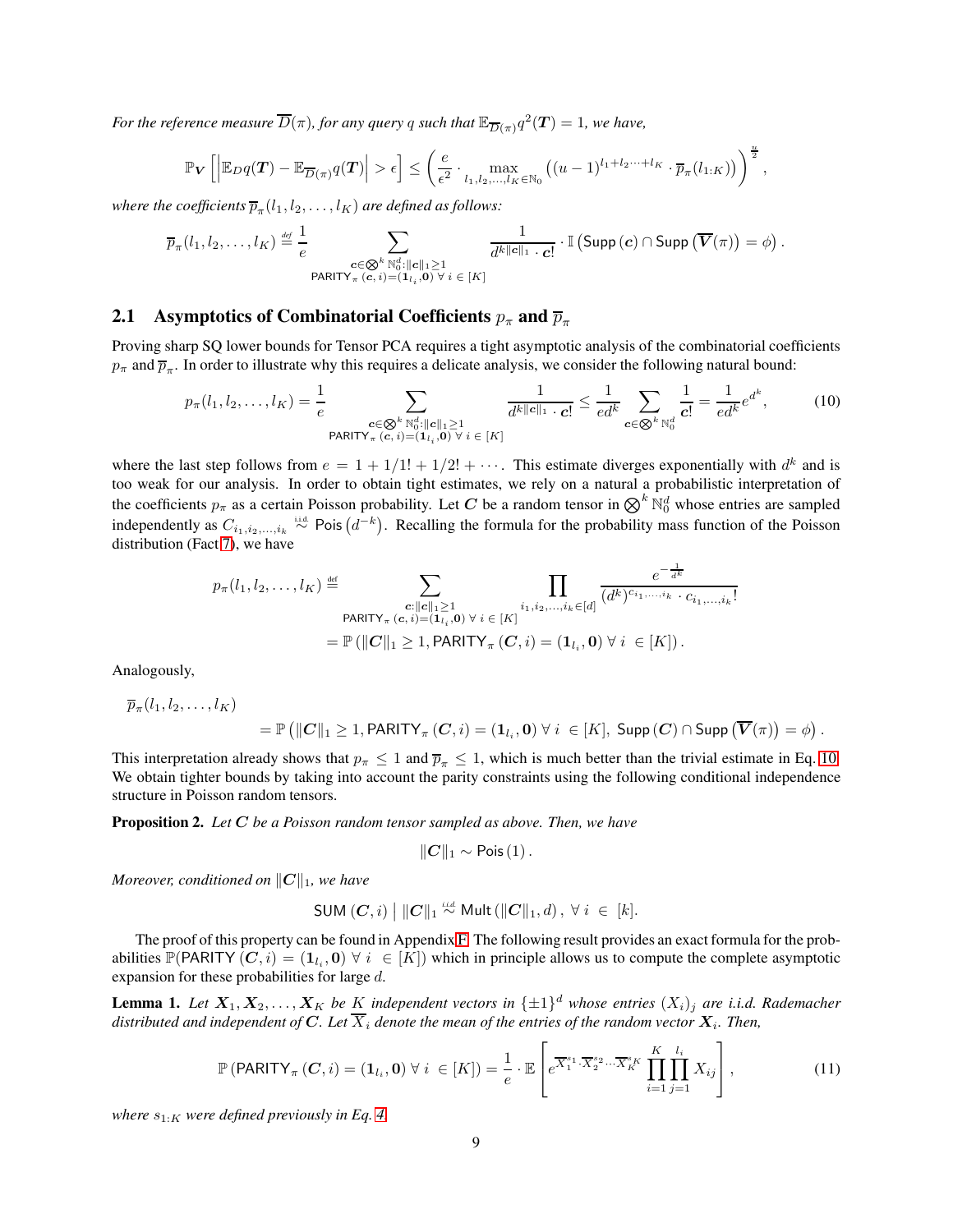The proof of this lemma uses the following simple observation. Let  $Y$  be an arbitrary random variable taking values in  $\mathbb{N}_0$ . Let X be a Rademacher random variable independent of Y. Then,

$$
\mathbb{P}(\mathbf{Y} \text{ has even parity}) = \mathbb{E}[X^Y], \ \mathbb{P}(\mathbf{Y} \text{ has odd parity}) = \mathbb{E}[X^{Y+1}|Y].
$$

Appealing to this observation, we have,

$$
\mathbb{P}\left(\mathsf{PARITY}_{\pi}\left(\mathbf{C},i\right)=\left(\mathbf{1}_{l_i},\mathbf{0}\right)\forall i\in[K]\right)=\mathbb{E}\left[\boldsymbol{X}_1^{\mathsf{SUM}_{\pi}\left(\mathbf{C},1\right)}\cdots\boldsymbol{X}_K^{\mathsf{SUM}_{\pi}\left(\mathbf{C},K\right)}\cdot\prod_{i=1}^K\prod_{j=1}^{l_i}X_{ij}\right].
$$

The expectation with respect to C can now be evaluated by conditioning on  $||C||_1$  and using Proposition [2](#page-8-1) along with the formula for the moment generating function for the Poisson and Multinomial distributions. A complete proof is provided in Appendix [C.1.](#page-19-0) The advantage of the formula given in Lemma [1](#page-8-2) is that it reduces the analysis of a combinatorial expression to controlling moments of subgaussian random variables. By expanding the exponential in Eq. [11](#page-8-2) to a suitable order and using the fact that  $\sqrt{d} \cdot \overline{X}_i$  are 1-subgaussian results in the following sharp upper bounds on the combinatorial coefficients  $p_{\pi}(l_1, l_2 \ldots l_K)$  and  $\overline{p}_{\pi}(l_1, l_2 \ldots l_K)$ .

<span id="page-9-1"></span>**Proposition 3.** *The coefficients*  $p_{\pi}(l_1, l_2 \ldots l_K)$  *satisfy the following estimates:* 

$$
p_{\pi}(l_1, l_2, \dots, l_K) \le \begin{cases} C_k \cdot d^{-\frac{k}{2}} & : l_1 = l_2 = \dots = l_K = 0, \ o = 0 \\ C_k \cdot d^{-k} & : l_1 = l_2 = \dots = l_K = 0, \ o \ge 1 \\ C_k \cdot d^{-\frac{k + \sum_{i=1}^K l_i}{2}} & : l_i \le |\pi^{-1}(i)|, \ l_i + |\pi^{-1}(i)| \ \text{is even} \ \forall \ i \ \in [K] \\ C_k \cdot d^{-\frac{l_1 \vee l_2 \vee \dots \vee l_K}{2}} & : l_1 \vee l_2 \vee \dots \vee l_K \ge 2k \\ C_k \cdot d^{-k} & : \text{otherwise.} \end{cases}
$$

*For any*  $l_1, l_2, \ldots, l_K \in \mathbb{N}_0$ , we have,  $\overline{p}_{\pi}(l_1, l_2, \ldots, l_K) \leq p_{\pi}(l_1, l_2, \ldots, l_K)$  and, in the special case  $l_1 = l_2 = \cdots =$  $l_K = 0$ , we have,  $\overline{p}_{\pi}(0,0,\ldots,0) \leq \frac{C_k}{d^k}$ . In the above equations,  $C_k$  denotes a universal constant that depends only *on* k*.*

The proof of this Proposition can be found in Appendix [C.2.](#page-20-0) Theorem [1](#page-3-0) now follows immediately by substituting the above upper bounds on  $p_{\pi}$  and  $\overline{p}_{\pi}$  in Proposition [1](#page-7-1) with  $\epsilon \asymp n^{-\frac{1}{2}}$ . More details can be found in Appendix [D.](#page-26-0)

# 3 Optimal Statistical Query Procedures

Theorem [2](#page-3-2) claims the existence of SQ algorithms which achieve the lower bounds proved in Theorem [1.](#page-3-0) A complete description of these procedures can be found in Appendix [E.](#page-28-0) Interestingly, these procedures do not try and solve either the maximum likelihood problem or its spectral relaxation. Instead, these procedures leverage the "Partial Trace" technique used by Hopkins et al. [\[20\]](#page-38-9), Anandkumar et al. [\[1\]](#page-37-5), Biroli et al. [\[7\]](#page-38-15) to compress the empirical mean tensor in symmetric Tensor PCA into a vector or a matrix, and incur only a modest decrease in the signal-to-noise ratio. To implement these estimators in the SQ model, we leverage on the following result.

<span id="page-9-0"></span>Fact 1 (SQ Scalar Mean Estimation; [14\)](#page-38-16). *There exists a SQ algorithm that given parameters* ξ, B > 0*, a query*  $f$ unction  $q:\bigotimes^k{\mathbb R}^d\mapsto{\mathbb R}$  and access to an arbitrary <code>VSTAT $_D(n)$ </code> oracle for any distribution  $D\in{\cal D}(\pi)\cup\{D_0\}$  such that  $\mathbb{E}_D q^2(\bm{T}) \leq B$ , returns an estimate of  $\mathbb{E}_D q(\bm{T})$  denoted by  $\hat{\mathbb{E}}_D q(\bm{T})$  such that:

$$
\left|\hat{\mathbb{E}}_D q(\boldsymbol{T}) - \mathbb{E}_D q(\boldsymbol{T})\right| \leq 8 \cdot \log(n) \cdot \sqrt{\frac{\text{Var}_D q(\boldsymbol{T})}{n}} + \xi.
$$

*after making at most* 3 log(4nB/ξ<sup>2</sup> ) *queries.*

We describe the optimal SQ algorithms in the following illustrative special cases.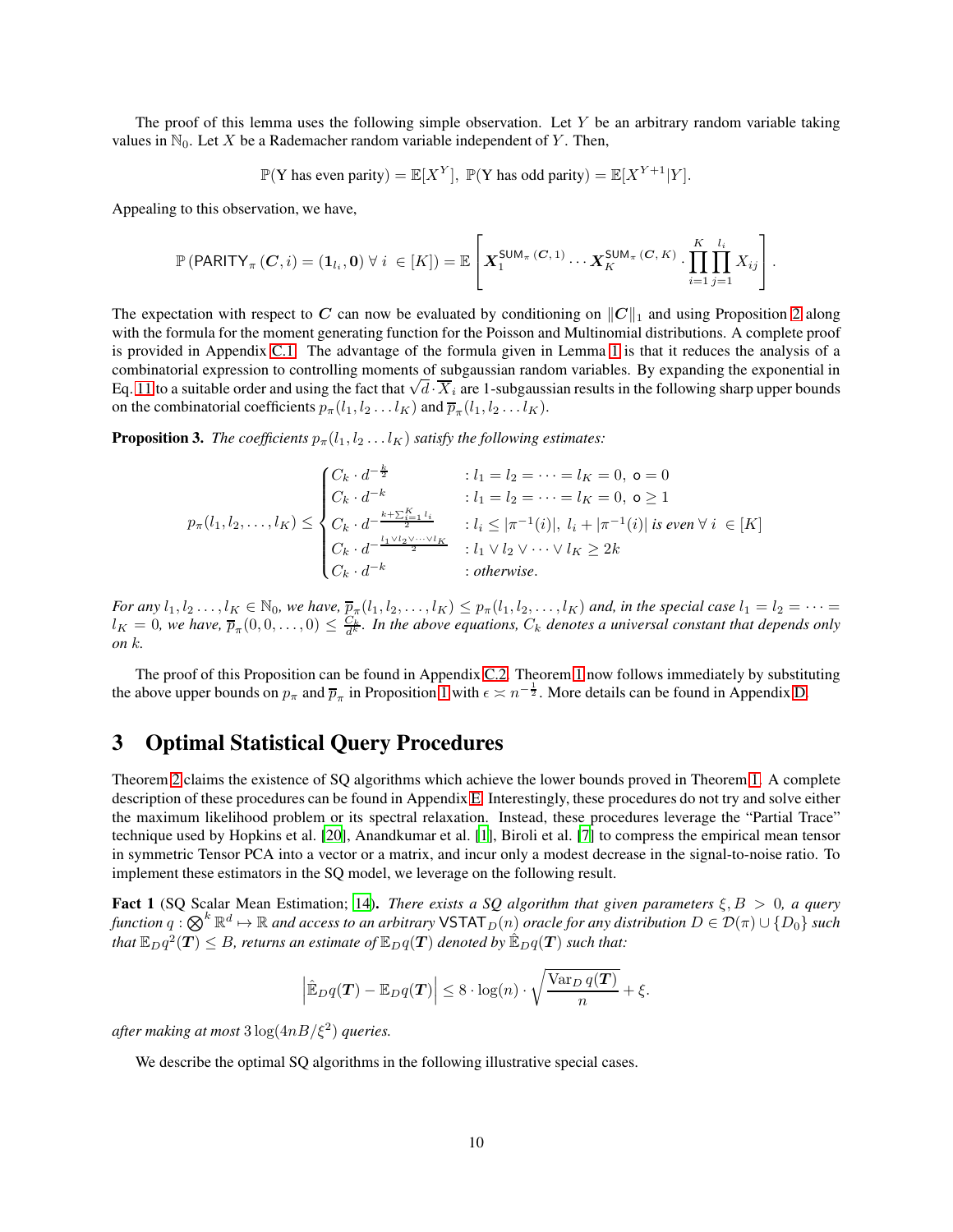Even order, Symmetric Tensor PCA Testing: In this case,  $k = 2l$  for some  $l \in \mathbb{N}$  and  $K = 1$ . The procedure uses Fact [1](#page-9-0) to estimate the mean of the query

$$
q(\boldsymbol{T}) = \boldsymbol{T}(\boldsymbol{I}_d, \boldsymbol{I}_d, \dots, \boldsymbol{I}_d) \stackrel{\text{def}}{=} \sum_{j_1, j_2, \dots, j_l \in [d]} T_{j_1, j_1, j_2, j_2, \dots, j_l, j_l}.
$$

It is easy to check that when D is in the alternative hypothesis,  $q(T) \sim \mathcal{N}\left(1, \sqrt{d^k}\right)$  and when  $D = D_0$ , then  $q(T) \sim \mathcal{N}\left(0, \sqrt{d^k}\right)$ . Consequently when  $n \gg \sqrt{d^k}$ , the error guarantee of the estimate from Fact [1](#page-9-0) is small enough to ensure that null and alternate hypothesis are distinguishable.

**Completely Asymmetric Tensor PCA:** In this case  $K = k$ . The optimal procedure simply estimates the mean of each entry of the tensor using Fact [1.](#page-9-0) The resulting tensor of mean estimates is used as an estimate of the signal tensor for the estimation problem and its norm is used to solve the testing problem. Since the errors of a  $VSTAT(n)$  oracle can be adversarial, the error in each entry can add up. Consequently, this approach works only when  $n \gg d^k$ .

Partially Symmetric Tensor PCA: The general case can be handled by a combination of the above techniques. At a high level, the signal tensor can be written as a outer product of a compressible part and an incompressible part. In the first step, a partial trace is used to compress the tensor by eliminating the compressible part. The mean of the incompressible part is estimated entry-wise using Fact [1.](#page-9-0) The reduction in the size of the tensor during the compression phase ensures that the accumulation of adversarial SQ errors is minimized. The estimate of the incompressible part can be used to construct a test or to recover the compressible part of the signal tensor.

### 4 Effect of Noise Variance

In the formulation of Tensor PCA that we study in this paper, we assume that the noise variance is 1. It is natural to study formulations where the noise variance  $\sigma^2$  is a parameter that is allowed to depend on n, d. More formally, in the testing problem TPCA $(n, d, \sigma^2)$ , one is given a dataset consisting of n i.i.d. tensors  $T_{1:n} \in \bigotimes^k \mathbb{R}^d$ ,  $k \ge 2$ , and the goal is to determine if the tensors were drawn from the null hypothesis  $D_0$ ,

$$
D_0(\sigma^2): (T_i)_{j_1,j_2,\ldots,j_k} \stackrel{\text{iid}}{\sim} \mathcal{N}(0,\sigma^2) \ \forall j_1,j_2,\ldots,j_k \in [d], \ \forall i \in [n],
$$

or from a distribution in the composite alternate hypothesis,

$$
\mathcal{D}(\sigma^2) = \{D_V(\sigma^2) : V \in \bigotimes^k \mathbb{R}^d, ||V|| = \sqrt{d^k}, \text{ Rank}(V) = 1\},\
$$

where under the alternate hypothesis  $D<sub>V</sub>$  the entries of the tensor are distributed as

$$
D_{\mathbf{V}}(\sigma^2): (T_i)_{j_1,j_2,\ldots,j_k} \stackrel{\text{iid}}{\sim} \mathcal{N}\left(\frac{V_{j_1,j_2,\ldots,j_k}}{d^{\frac{k}{2}}},\sigma^2\right) \ \forall \ j_1,j_2\ldots,j_k \in [d], \ \forall \ i \in [n].
$$

In the estimation problem TPCA $(n, d, \sigma^2)$ , given a dataset  $T_{1:n}$  sampled i.i.d. from an unknown distribution  $D \in$  $D(\sigma^2)$ , the goal is to estimate the *signal tensor*  $\mathbb{E}_D T = V/\sqrt{d^k}$ . When allowed unrestricted access to the dataset TPCA( $n_1, d_1, \sigma_1^2$ ) and TPCA( $n_2, d, \sigma_2^2$ ) testing and estimation problems are statistically and computationally equivalent if  $\sigma_1^2/n_1 = \sigma_2^2/n_2$  because of the following observation.

<span id="page-10-0"></span>**Observation 1.** Given  $n_1$  samples drawn i.i.d. from  $D_V(\sigma_1^2)$  one can generate  $n_2$  samples drawn i.i.d. from  $D_V(\sigma_2^2)$ without the knowledge of  $V$  if  $\sigma_1^2/n_1 = \sigma_2^2/n_2$ . Moreover, this sampling mechanism is computationally efficient.

*Proof.* Note that one can make the transformation  $(n_1, \sigma_1^2) \rightarrow (n_2, \sigma_2^2)$  in two steps:  $(n_1, \sigma_1^2) \rightarrow (1, \sigma_1^2/n_1) =$  $(1, \sigma_2^2/n_2) \to (n_2, \sigma_2^2)$ . Hence, it is sufficient to show that given n samples from  $D_V(\sigma^2)$  one can generate 1 sample from  $D_V(\sigma^2/n)$  and vice-versa. Note that if  $T_{1:n} \stackrel{\text{i.i.d.}}{\sim} D_V(\sigma^2)$  then,

$$
\overline{T} \stackrel{\text{def}}{=} \frac{1}{n} \sum_{i=1}^{n} T_i \sim D_V\left(\frac{\sigma^2}{n}\right).
$$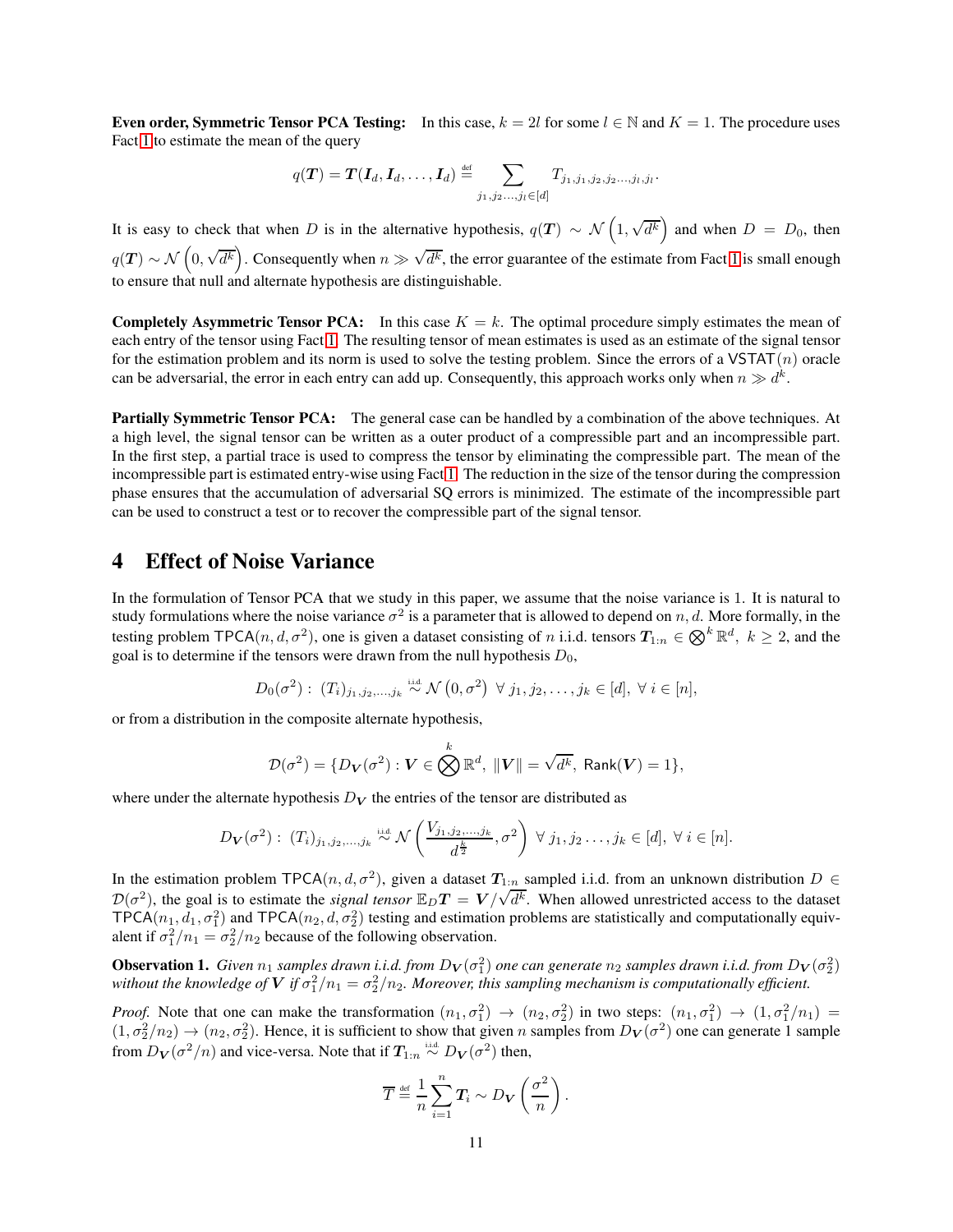Hence, to generate a sample from  $D_V(\sigma^2/n)$  one can compute the empirical average of the n samples from  $D_V(\sigma^2)$ . For the other direction, we observe that since the empirical average is a sufficient statistic for the mean parameter  $V$ of a Gaussian distribution (with known variance), the conditional law of  $T_{1:n}$  given  $\overline{T}$  does not depend on the mean parameter  $V.$  Hence, given one sample from  $D_V(\sigma^2/n)$  (i.e.,  $\overline{T})$  one can generate  $n$  samples  $T_{1:n}$  by sampling from this conditional law without the knowledge of V. Furthermore, since  $T_{1:n}$ ,  $\overline{T}$  are jointly Gaussian, this conditional law is Gaussian and can be efficiently sampled. П

As a consequence of Observation [1,](#page-10-0) the problems  $TPCA(n_1, d_1, \sigma_1^2)$  and  $TPCA(n_2, d, \sigma_2^2)$  are statistically and computationally equivalent: given an algorithm  $A_1$  for TPCA( $n_1, d, \sigma_1^2$ ) one can construct an algorithm  $A_2$  for TPCA $(n_2, d, \sigma_2^2)$  as follows: First use the reduction outlined in Observation [1](#page-10-0) to construct a TPCA $(n_1, d, \sigma_1^2)$  instance from the TPCA( $n_2, d, \sigma_2^2$ ) instance and then run  $A_1$  on the TPCA( $n_1, d, \sigma_1^2$ ) instance. The procedure  $A_2$  has the same statistical performance on a TPCA( $n_2$ ,  $d$ ,  $\sigma_2^2$ ) instance as procedure  $A_1$  has on TPCA( $n_1$ ,  $d$ ,  $\sigma_1^2$ ) instance. Moreover if  $A_1$  is computationally efficient so is  $A_2$ .

Given the above observation, a natural question is whether the above equivalence is preserved when one can only access the data via an SQ oracle. Formally, let us consider a pair of distributions  $(D_1, D_2)$  such that:

$$
D_1 \in \{D_0(\sigma_1^2)\} \cup \mathcal{D}(\sigma_1^2), D_2 \in \{D_0(\sigma_2^2)\} \cup \mathcal{D}(\sigma_2^2), \ \mathbb{E}_{D_1}T = \mathbb{E}_{D_2}T.
$$

One can ask the question: Given access to a VSTAT  $_{D_1}(n_1)$  can one simulate a VSTAT  $_{D_2}(n_2)$  oracle and vice-versa? This would allow us to use SQ algorithms designed for TPCA( $n_2, d, \sigma_2^2$ ) to solve TPCA( $n_1, d, \sigma_1^2$ ) and vice-versa and lower bounds proved for one problem would have implications for the other problem.

<span id="page-11-0"></span>**Observation 2.** Suppose that  $\sigma_2^2 = \sigma_1^2 \cdot S$  for some  $S \in \mathbb{N}$ . Then given access to a VSTAT  $_{D_1}(n_1)$  oracle can one  $simulate$  a  $\textsf{VSTAT}_{D_2}(n_2)$  *oracle with:* 

$$
n_2 = \frac{Sn_1}{256 \log^2(n_1)} = \frac{1}{256 \log^2(n_1)} \cdot \frac{n_1 \sigma_2^2}{\sigma_1^2}.
$$

 $Further more, this simulation makes at most  $9\log(n_1S)$  queries to the  $\mathsf{VSTAT}_{D_1}(n_1)$  oracle to respond to one query$ for the  $\mathsf{VSTAT}_{D_2}(n_2)$  oracle.

The proof relies on a conditioning argument to reduce the variance of a statistic while preserving its expectation. This is often called Rao-Blackwellization [\[29](#page-39-10), [8](#page-38-17)] in statistics.

*Proof.* Let  $q : \bigotimes^k \mathbb{R}^d \to [0,1]$  be the query for the VSTAT<sub>D2</sub> $(n_2)$  oracle. We will construct a query Q for the VSTAT $_{D_1}(n_1)$  oracle with the following properties:

- 1. Unbiasedness:  $\mathbb{E}_{D_1} Q(T) = \mathbb{E}_{D_2} q(T)$ .
- 2. Variance bound:  $\mathsf{Var}_{D_1} Q(\mathbf{T}) \leq \mathsf{Var}_{D_2} q(\mathbf{T})/S$ .

Let us assume for the moment that such a query  $Q$  can be constructed and complete the proof of the claim. Indeed, by Fact [1](#page-9-0) one can compute an estimate  $\hat{Q}$  by making at most  $9\log(n_1S)$  queries to a VSTAT  $_{D_1}(n_1)$  oracle which has the following error guarantee (we set  $\xi = (2n_2)^{-1}$ ):

$$
\left| \hat{Q} - \mathbb{E}_{D_1} Q(T) \right| \leq 8 \log(n_1) \cdot \sqrt{\frac{\text{Var}_{D_1} (Q(T))}{n_1}} + \xi
$$
  

$$
\leq 2 \max \left( 8 \log(n_1) \cdot \sqrt{\frac{\text{Var}_{D_1} (Q(T))}{n_1}}, \xi \right)
$$
  

$$
\leq \max \left( \sqrt{\frac{\text{Var}_{D_2} (q(T))}{n_2}}, \frac{1}{n_2} \right).
$$

Since  $\textsf{Var}_{D_2}q(\bm{T}) = \mathbb{E}_{D_2}q(\bm{T})^2 - (\mathbb{E}_{D_2}q(\bm{T}))^2 \le (\mathbb{E}_{D_2}q(\bm{T})) \cdot (\mathbb{E}_{D_2}q(\bm{T})-1), \hat{Q}$  functions as a valid  $\textsf{VSTAT}_{D_2}(n_2)$ response, completing the simulation of a VSTAT  $_{D_2}(n_2)$  oracle.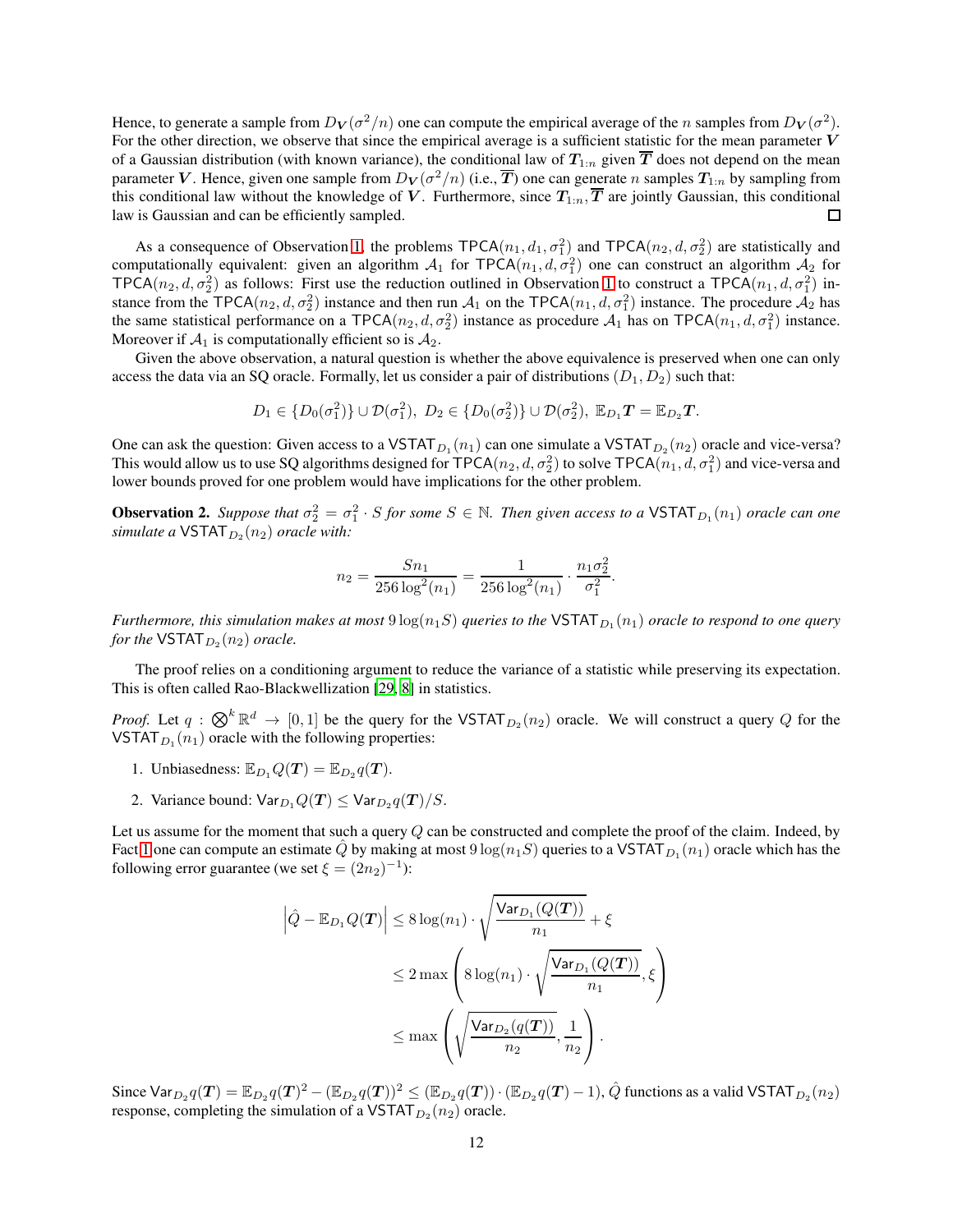In order to finish the proof, we need to describe the construction of the query Q with Properties 1 and 2 from above. In order to describe the construction, it will be helpful to realize a sample from  $D_1$  and a sample from  $D_2$  in the same probability space. We use the following natural construction: Let  $T_{1:S} \stackrel{\text{i.i.d.}}{\sim} D_2$  and define  $\overline{T} = \frac{1}{S} \sum_{i=1}^{S} T_i$ . Note that  $\overline{T} \sim D_1$ . Note that, in order to construct the query Q, we need to find a function Q of  $\overline{T}$  with the properties:

- 1. Unbiasedness:  $\mathbb{E}[Q(\overline{\boldsymbol{T}})] = \mathbb{E}[q(\boldsymbol{T}_1)],$
- 2. Variance bound:  $\text{Var}[Q(\overline{T})] \leq \text{Var}[q(T_1)]/S$ .

Note that the function:

$$
\overline{q}(\boldsymbol{T}_1, \boldsymbol{T}_2 \cdots, \boldsymbol{T}_S) \stackrel{\text{def}}{=} \frac{1}{S} \sum_{i=1}^S q(\boldsymbol{T}_i).
$$

satisfies Properties 1 and 2. However it is not a function of  $\overline{T}$ . In order to fix this, define:

$$
Q(\overline{\boldsymbol{T}}) \stackrel{\text{\tiny def}}{=} \mathbb{E}\left[\frac{1}{S}\sum_{i=1}^{S} q(\boldsymbol{T}_i) \bigg| \overline{\boldsymbol{T}}\right].
$$

This function Q satisfies Properties 1 and 2:

1. By the tower property:

$$
\mathbb{E}Q(\overline{\boldsymbol{T}})=\mathbb{E}\left[\frac{1}{S}\sum_{i=1}^{S}q(\boldsymbol{T}_{i})\right]=\mathbb{E}q(\boldsymbol{T}_{1}).
$$

2. Due to the fact that conditioning reduces variance (or Jensen's inequality):

$$
\begin{aligned} \mathsf{Var}[Q(\overline{\boldsymbol{T}})] &\leq \mathsf{Var}\left[\frac{1}{S}\sum_{i=1}^{S}q(\boldsymbol{T}_{i})\right] \\ &= \frac{\mathsf{Var}[q(\boldsymbol{T}_{1})]}{S} .\end{aligned}
$$

 $\Box$ 

Hence, we have constructed the desired function Q and this concludes the proof of the observation.

As a consequence of Observation [2,](#page-11-0) the SQ lower bounds proved for  $TPCA(n, d, 1)$  $TPCA(n, d, 1)$  $TPCA(n, d, 1)$  in Theorem 1 can be lifted to lower bounds for TPCA $(n, d, \sigma^2)$  provided  $\sigma^2 \ge \Omega_d(1)$ .

<span id="page-12-0"></span>**Corollary 1.** Let  $\sigma^2 \geq 1$ . The following learning problems:

- *1.* **TPCA**(*n*, *d*,  $\sigma^2$ ) *testing with*  $o = 0$  *and sample size*  $n \ll \sigma^2 d^{\frac{k}{2}}$ .
- 2. **TPCA** $(n, d, \sigma^2)$  *estimation with*  $\sigma = 0$  *and sample size*  $n \ll \sigma^2 d^{\frac{k+2}{2}}$
- 3. **TPCA**(*n*, *d*,  $\sigma^2$ ) *testing or estimation with*  $\sigma \geq 1$  *and sample size*  $n \ll \sigma^2 d^{\frac{k+0}{2}}$ .

*cannot be solved in the SQ model with a query complexity which is polynomial in* d*. Furthermore, there exist SQ algorithms that make polynomial in* d *queries and solve:*

- *1.* The Tensor PCA testing problem with  $\mathsf{o} = 0$  provided  $n \gg \sigma^2 \sqrt{d^k}$ .
- 2. The Tensor PCA estimation problem with  $\mathsf{o}=0$  provided  $n \gg \sigma^2 \sqrt{d^{k+2}}$ .
- 3. The Tensor PCA testing and estimation problems with  $\infty \geq 1$  provided  $n \gg \sigma^2 \sqrt{d^{k+\sigma}}$ .

*Proof.* The lower bounds follow by a proof by contradiction: if there is a polynomial query SQ algorithm which beats the claimed lower bounds for  $TPCA(n, d, \sigma^2)$ , using the simulation argument in Observation [2,](#page-11-0) one can use it to solve  $TPCA(n, d, 1)$  with a sample complexity n which beats the lower bounds in Theorem [1.](#page-3-0) For the upper bound, it is straightforward to extend the analysis of the optimal SQ procedures described in Section [E](#page-28-0) to arbitrary noise level  $\sigma^2$ .  $\Box$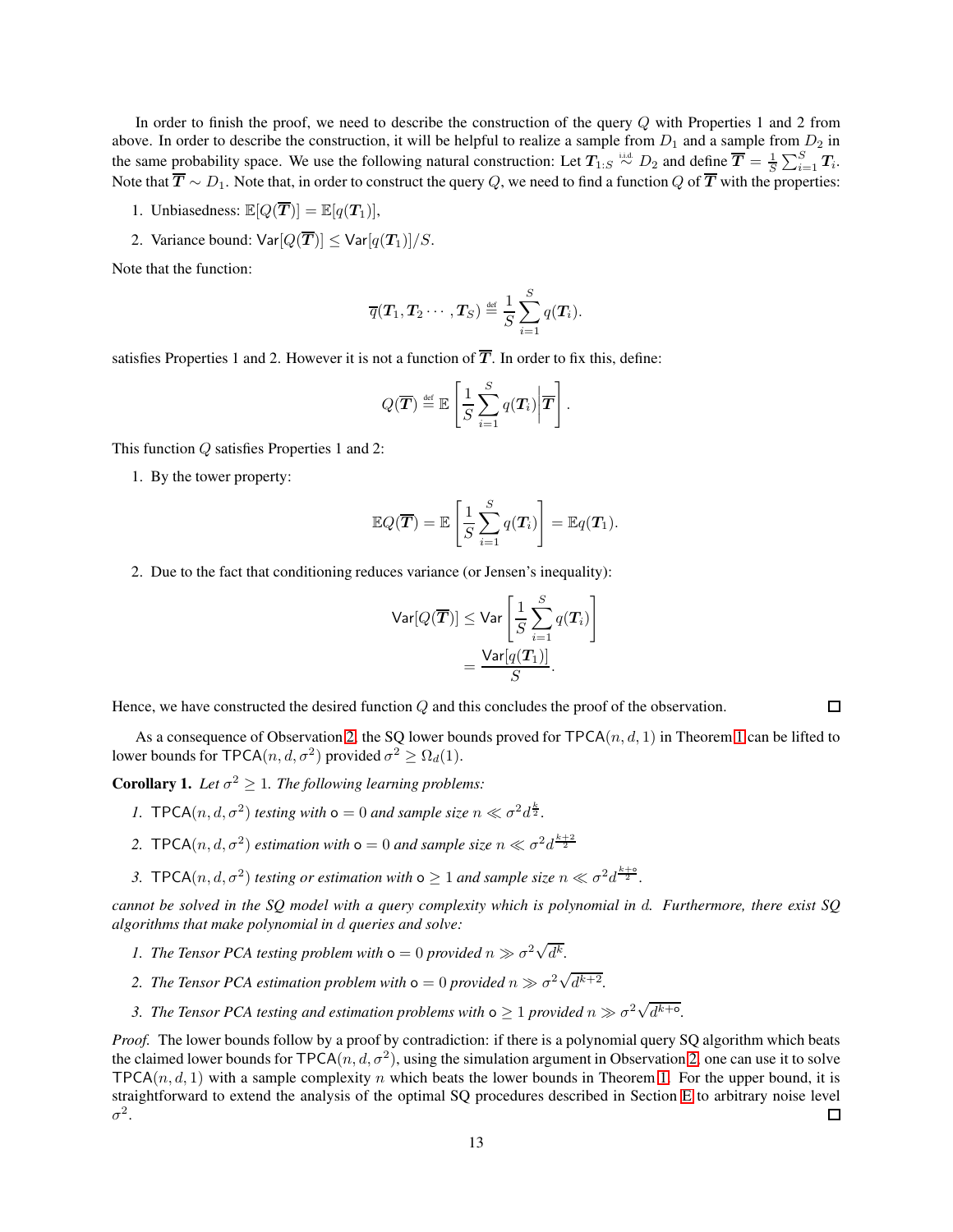**Remark [1](#page-12-0).** One can show that Corollary 1 holds for any  $\sigma^2 \ge \Omega_d(1)$  (i.e., the constant 1 is not special). This is because the proof of Theorem [1](#page-3-0) works for any constant  $\sigma^2$  (not necessarily equal to 1).

Observation [2](#page-11-0) shows that an oracle with a larger sample size and a larger noise level is no stronger than an oracle with a smaller sample size and a proportionally smaller noise level. However the converse of this does not hold.

**Observation 3.** *There is a constant*  $c > 0$  *small enough such that it is possible to solve symmetric*  $\text{TPCA}(n, d, \sigma^2)$ testing problem with  $\sigma^2 = c/d$  in the SQ model with sample complexity  $n = O_d(1)$  after making  $O_d(1)$  queries.

*Proof.* Consider the query q:

$$
q(\mathbf{T}) = \max_{\|\mathbf{x}\|=1} \sum_{i_1,i_2...i_k} T_{i_1,i_2...i_k} x_{i_1} x_{i_2} ... x_{i_k}.
$$

Lemma 2.1 in Richard and Montanari [\[31](#page-39-0)] shows that if  $\sigma^2 = c/d$  for a small enough constant c, then we have:

$$
|\mathbb{E}_D q(T) - \mathbb{E}_{D_0(\sigma^2)} q(T)| \geq 0.5 \ \forall \ D \ \in \ \mathcal{D}(\sigma_2).
$$

Furthermore Lemma 2.1 and 2.2 of [Richard and Montanari](#page-39-0) show that:

$$
\mathsf{Var}_D q(\boldsymbol{T}) \leq \frac{C}{d}, \ \forall \ D \ \in \ \mathcal{D}(\sigma_2) \cup \{D_0(\sigma^2)\}.
$$

for some constant  $C > 0$ . Consequently, by Fact [1](#page-9-0) we can obtain an estimate  $\mathbb{E}_{D}q(T)$  such that  $|\mathbb{E}_{D}q(T)-\mathbb{E}_{D}q(T)| \leq$  0.1 after making  $O_d(1)$  queries to a VSTAT  $_D(n)$  oracle with  $n = O_d(1)$  and hence solve the t 0.1 after making  $O_d(1)$  queries to a VSTAT $_D(n)$  oracle with  $n = O_d(1)$  and hence solve the testing problem.

The above observation shows that the assumption that  $\sigma_2^2 \geq 1$  cannot be completely removed Corollary [1.](#page-12-0) Note that  $n \geq \Omega_d(1)$  is information theoretic requirement on the sample size to solve TPCA $(n, d, \sigma^2)$  testing problem with  $\sigma^2 = \Theta_d(1/d)$  and no known polynomial-time estimator achieves this sample complexity. Hence when  $\sigma^2 =$  $\Theta_d(1/d)$ , SQ algorithms are so powerful that they completely fail to capture the conjectured computational-statistical gap and it is, in fact, possible to implement computationally intractable estimators in the SQ model.

The discussion in this section suggests that there is a possibility that for some well chosen setting of  $1/d \ll \sigma^2 \ll$ 1, the SQ lower bound may match the conjectured statistical-computational gap for all variants of Tensor PCA. We have not pursued this direction in our work because of the following reasons:

1. We believe that the setting  $\sigma^2 = \Theta_d(1)$  is the most natural setting to study Tensor PCA in the SQ model. This is because Tensor PCA was intended to be a stylized setup to understand tensor based methods to fit latent variable models [\[31\]](#page-39-0). For example, consider estimating parameter  $\mu$  given data

$$
\boldsymbol{x}_{1:n} \stackrel{\text{\tiny iid}}{\sim} 0.5 \mathcal{N}(-\boldsymbol{\mu}, \sigma^2 \boldsymbol{I}_d) + 0.5 \mathcal{N}(\boldsymbol{\mu}, \sigma^2 \boldsymbol{I}_d).
$$

In these applications one observes several i.i.d. samples such that the signal-to-noise ratio per sample, measured by  $||\mu||^2/\sigma^2$  is  $\Theta_d(1)$  and a sample size of  $n \times d$  (the dimension of the parameter) is information theoretically necessary and sufficient. In Tensor PCA since the signal tensor has norm  $\|\mathbb{E}T\| = 1$ , this suggests the natural setting of  $\sigma^2 = \Theta_d(1)$  which is why we chose to study the TPCA $(n, d, 1)$  formulation. In contrast  $TPCA(n, d, 1/d)$  seems very different from the situation arising in applications since the signal-to-noise ratio per sample diverges with d.

2. Setting  $\sigma^2$  in a post-hoc manner to reproduce a widely believed computational-statistical gap does not seem like a satisfactory fix to the SQ model since this doesn't provide a framework to *predict* computational-statistical gaps in new problems.

# 5 Conclusions and Future Work

In this paper, we studied the Tensor PCA problem in the Statistical Query model. We found that SQ algorithms not only fail to solve Tensor PCA in the conjectured hard phase, but they also have a strictly sub-optimal complexity compared to some polynomial time estimators such as the Richard-Montanari spectral estimator. Our analysis revealed that the optimal sample complexity in the SQ model depends on whether  $\mathbb{E}T$  is symmetric or not. Furthermore, we isolated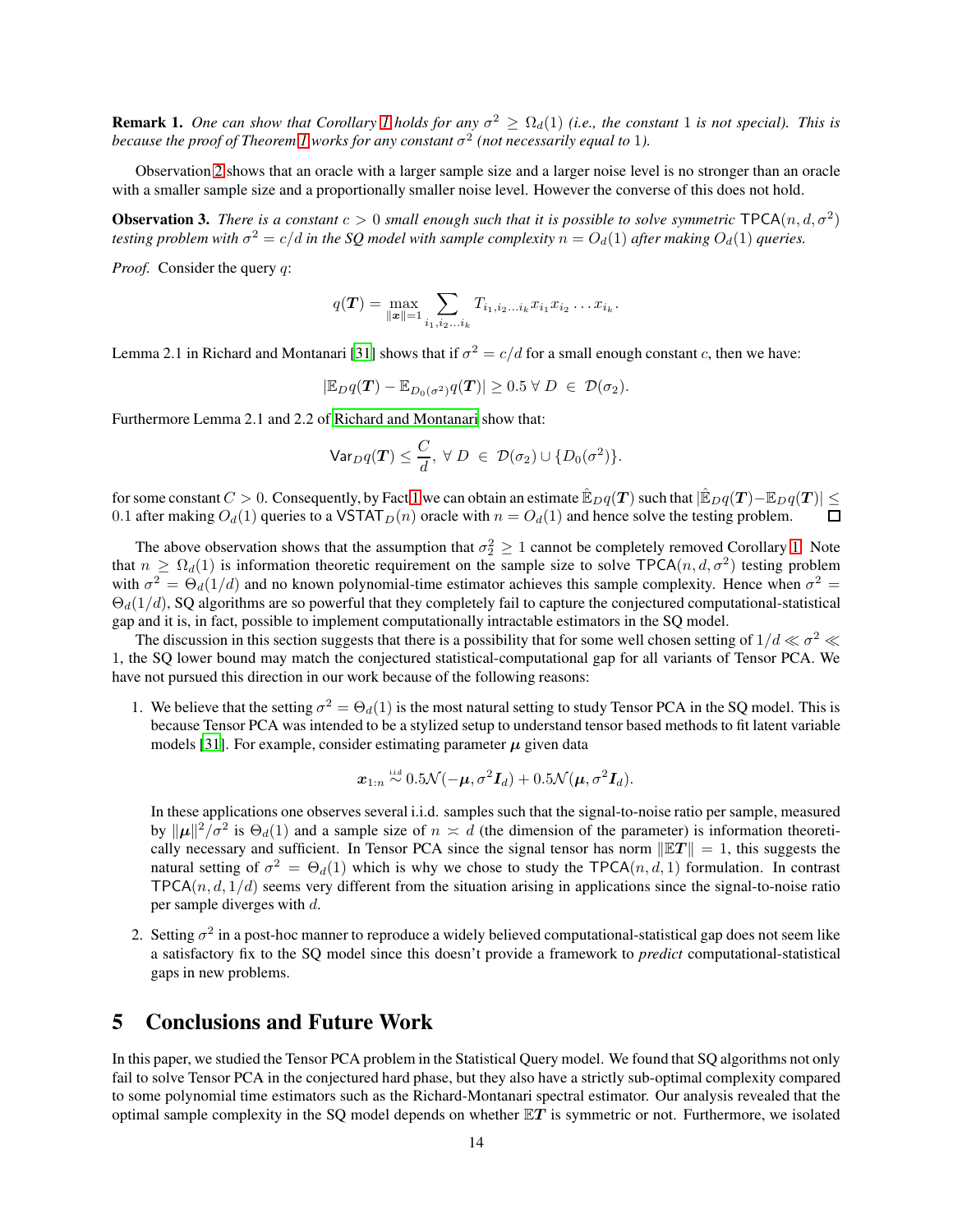a sample size regime in which only testing, but not estimation, is possible for the symmetric and even-order Tensor PCA problem in the SQ model.

Our results show that the statistical query framework leads to an incorrect and pessimistic prediction of the statistical-computation gap in Tensor PCA. An interesting problem for future work is to address this limitation of the statistical query framework. Feldman et al. [\[18](#page-38-0)] found that the SQ framework leads to a similar pessimistic prediction of the statistical-computational gap in planted constraint satisfaction problems (CSPs). To address this, [Feldman et al.](#page-38-0) proposed a hierarchical generalization of the VSTAT $(n)$  oracle for satisfiability problems known as the MVSTAT $(n, \ell)$  oracle where  $\ell$  is a parameter controlling the strength of the oracle. The oracle is designed such that, for a well-chosen value of  $\ell$ , it is possible to implement spectral estimators that achieve the best-known performance among known polynomial-time estimators. An interesting problem for future work is to identify a similar generalization of the VSTAT $(n)$  oracle for Tensor PCA. It would be exciting if this generalization is not tailored to a particular inference problem and works for a broad class of inference problems. Another desirable outcome is that this generalization is parameter-free, i.e., does not require setting parameters governing the strength of the oracle in a posthoc manner to reproduce a widely believed computational-statistical gap. A modification to the SQ framework with these two properties would enable us to *predict* computational-statistical gaps in new problems rather than reproduce them. The recent work of Brennan et al. [\[11](#page-38-13)] may provide hints towards identifying the correct modification to the SQ framework. This work shows that under some weak conditions, lower bounds for low-degree polynomial procedures (which are known to predict computational-statistical gaps correctly) are equivalent to a *sufficient criterion* for SQ lower bounds, namely the statistical dimension criterion of Feldman et al. [\[16](#page-38-4)]. An interesting problem suggested by their work is to identify a relaxation of the current adversarial noise model used in the SQ framework under which the statistical dimension criterion of Feldman et al. [\[16](#page-38-4)] is a *necessary and sufficient* condition for SQ lower bounds. Such a modification to the SQ model would make SQ lower bounds equivalent to low-degree lower bounds, which are known to reliably predict the computational-statistical gap in a wide range of inference problems.

### Acknowledgements

The authors would like to thank Tselil Schramm and Alex Wein for helpful discussions. DH was partially supported by NSF awards CCF-1740833, DMR-1534910, and IIS-1563785, a Google Faculty Research Award, and a Sloan Fellowship.

# <span id="page-14-0"></span>A Framework for Statistical Query Lower Bounds

In this section, we review a few standard definitions and results used to prove SQ Lower bounds. First we review the notion of statistical dimension defined by Feldman et al. [\[18\]](#page-38-0).

<span id="page-14-3"></span>**Definition 4** (Statistical Dimension; [18\)](#page-38-0). Let  $\epsilon > 0$  be an arbitrary tolerance parameter. Let  $D_x$  be a fixed reference distribution and  $H$  be a finite collection of distributions such that  $D_x \notin H$  The statistical dimension at tolerance  $\epsilon$  for  $D_{\star}$  *v.s.* H denoted by SDN( $D_{\star}$ , H,  $\epsilon$ ) is the largest natural number m with the property: for any subset S ⊂ H with *size at least*  $|S| \geq |\mathcal{H}|/m$ *, we have,* 

$$
\frac{1}{|\mathcal{S}|} \sum_{D \in \mathcal{S}} |\mathbb{E}_{D} q(\boldsymbol{T}) - \mathbb{E}_{D_{\star}} q(\boldsymbol{T})| \le \epsilon \ \forall \ q : \bigotimes^{k} \mathbb{R}^{d} \mapsto \mathbb{R}, \ \mathbb{E}_{D_{\star}} q^{2}(\boldsymbol{T}) = 1.
$$
 (12)

In our lower bounds, we will consider the following natural candidate for  $H$ :

<span id="page-14-2"></span>
$$
\mathcal{H}(\pi) \stackrel{\text{def}}{=} \{D_{\boldsymbol{v}_{\pi(1)}\otimes\boldsymbol{v}_{\pi(2)}\cdots\boldsymbol{v}_{\pi(k)}}:\boldsymbol{v}_{1:K}\in\{\pm 1\}^d\}.
$$

Our lower bounds rely on the following result which shows that the statistical dimension is a lower bound on the query complexity of any SQ algorithm.

<span id="page-14-1"></span>Proposition 4 [\(18,](#page-38-0) [15](#page-38-14)). *Consider the Tensor PCA problem with labelling function* π*. Let* H *be any arbitrary finite* subset of  $\mathcal{D}(\pi)$ . Any algorithm that solves the testing problem must make at least  $\mathsf{SDN}\Big(D_0,\mathcal{H}(\pi),(\mathbb{3}n)^{-\frac{1}{2}}\Big)$  queries.

Furthermore, any SQ algorithm that solves the estimation problem must make at least  $0.5$  ·  $\mathsf{SDN}\Big(D_\star, \mathcal{H}(\pi), (3n)^{-\frac{1}{2}}\Big)$ *queries, where*  $D_{\star}$  *is an arbitrary reference measure (not necessarily*  $D_0$ ).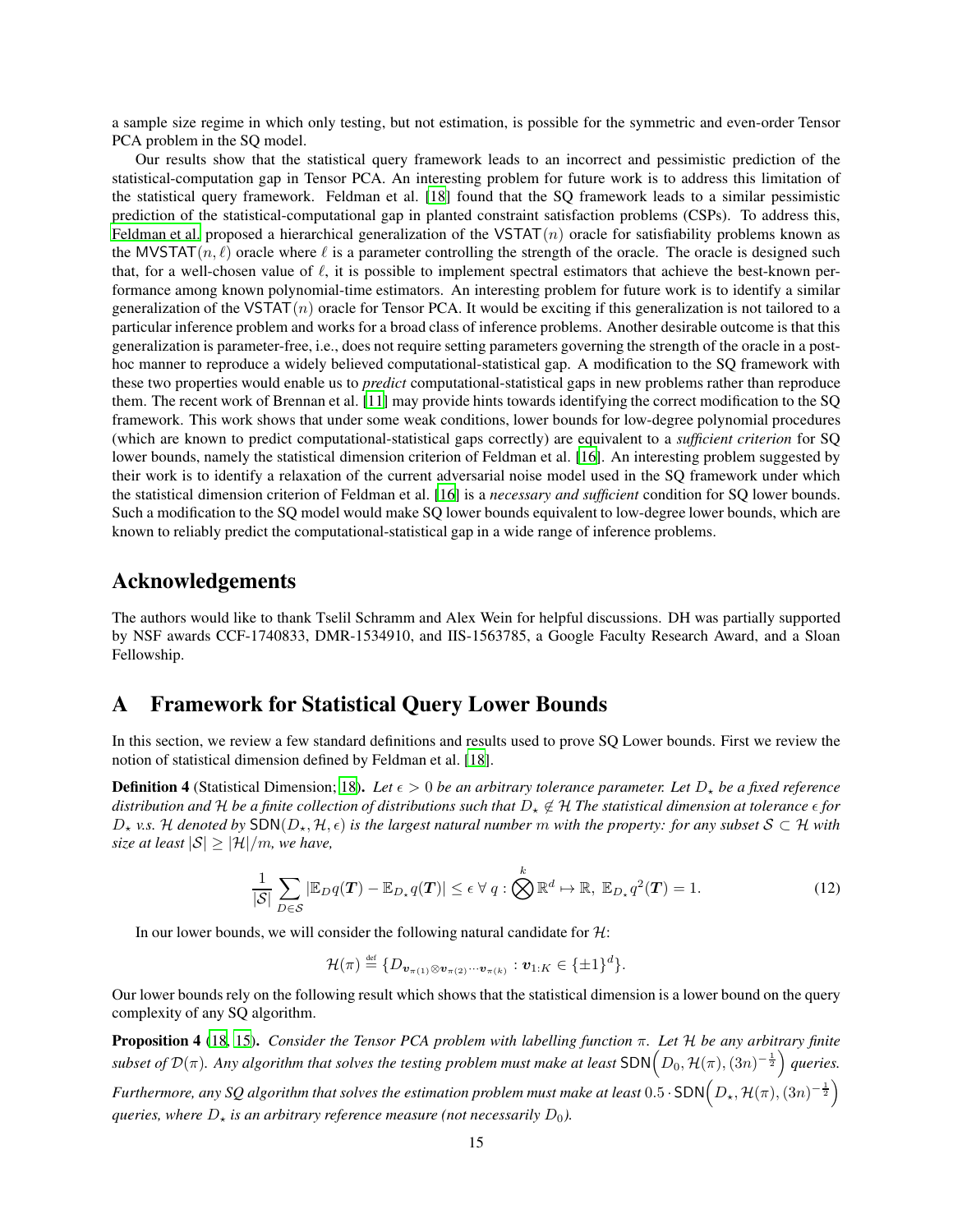The claim of the above proposition for the testing problem is due to Feldman et al. [\[18,](#page-38-0) Theorem 7.1]. The claim regarding the estimation problem is due to Feldman [\[15,](#page-38-14) Theorem 4.2]. A proof is provided in Appendix [G](#page-33-0) for completeness.

Note in order to obtain lower bounds for the estimation problem we are free to choose  $D_{\star}$ . The natural choice of  $D_{\star} = D_0$  will be sufficient to obtain tight lower bounds for most cases. For the remaining cases we will choose  $D_{\star} = \overline{D}(\pi)$  which is a natural 'average' of all distributions in  $\mathcal{H}(\pi)$ .

$$
\overline{D}(\pi) \stackrel{\text{def}}{=} D_{\overline{\mathbf{V}}(\pi)}, \ \overline{\mathbf{V}}(\pi) = \mathbb{E}_{\mathbf{v}_1, \mathbf{v}_2 \cdots, \mathbf{v}_K \stackrel{\text{i.i.d}}{\sim} \text{Unif}(\{\pm 1\}^d) \left[\mathbf{v}_{\pi(1)} \otimes \mathbf{v}_{\pi(2)} \cdots \mathbf{v}_{\pi(k)}\right]
$$

.

The following lemma presents a lower bound on the statistical dimension. Similar results are implicit in various previous works on SQ lower bounds [\[18\]](#page-38-0).

<span id="page-15-1"></span>**Lemma 2.** *For any*  $\epsilon > 0$  *and any*  $D_{\star} \in \{D_0, \overline{D}(\pi)\}\,$ 

$$
\text{SDN}(D_{\star}, \mathcal{H}(\pi), \epsilon) \geq \frac{\epsilon}{4} \cdot \left( \sup_{q: \mathbb{E}_{D_{\star}} q^2(\boldsymbol{T}) = 1} \mathbb{P}_{D \sim \text{Unif}(\mathcal{H}(\pi))} \left[ |\mathbb{E}_{D} q(\boldsymbol{T}) - \mathbb{E}_{D_{\star}} q(\boldsymbol{T})| > \frac{\epsilon}{2} \right] \right)^{-1}.
$$

The proof of the above lemma can also be found in Appendix [G.](#page-33-0)

# <span id="page-15-0"></span>B Proof of Proposition [1](#page-7-1)

As a consequence of Proposition [4](#page-14-1) and Lemma [2](#page-15-1) from the previous section, in order to prove a lower bound on the number of queries required to solve Tensor PCA with  $n$  samples, we need to prove an upper bound on the quantity:

$$
\sup_{q:\mathbb{E}_{D_{\star}}q^2(\boldsymbol{T})=1}\mathbb{P}_{D\sim\mathsf{Unif}(\mathcal{H}(\pi))}\left[\left|\mathbb{E}_{D}q(\boldsymbol{T})-\mathbb{E}_{D_{\star}}q(\boldsymbol{T})\right|>\frac{1}{2\sqrt{3n}}\right].
$$

This section is devoted to the proof of Proposition [1](#page-7-1) which provides an analysis of the above quantity.

*Proof.* Consider any query q such that  $\mathbb{E}_{D_0}q^2(T) = 1$ . Observe that we have the following distributional equivalence:

$$
D \sim \mathsf{Unif}\left(\mathcal{H}(\pi)\right) \stackrel{\text{\tiny{d}}}{=} D_{\bm{v}_{\pi(1)}\cdots\otimes\bm{v}_{\pi(k)}}, \ \bm{v}_i \stackrel{\text{\tiny{i.i.d}}}{\sim} \mathsf{Unif}\left(\{\pm 1\}^d\right).
$$

Hence,

$$
\mathbb{P}_{D \sim \text{Unif}(\mathcal{H})}\left[|\mathbb{E}_{D}q(T) - \mathbb{E}_{D_0}q(T)| > \epsilon\right] =
$$
  

$$
\mathbb{P}_{\mathbf{v}_{1:K} \sim \text{Unif}(\{\pm 1\}^d)}\left[\left|\mathbb{E}_{D_{\mathbf{v}_{\pi(1)}}\cdots \otimes \mathbf{v}_{\pi(k)}}q(T) - \mathbb{E}_{D_0}q(T)\right| > \epsilon\right].
$$

In the remainder of the proof, for the ease of notation, we will shorthand  $\mathbb{E}_{v_{1:K}\sim\text{Unif}(\{\pm 1\}^d)}$  and  $\mathbb{P}_{v_{1:K}\sim\text{Unif}(\{\pm 1\}^d)}$ simply as  $E$  and  $P$ .

**Step 1, Markov Inequality:** By Markov's Inequality, we have, for any  $u \in \mathbb{N}$ ,

$$
\mathbb{P}\left[\left|\mathbb{E}_{D_{\mathbf{v}_{\pi(1)}}\cdots\otimes\mathbf{v}_{\pi(k)}}q(\boldsymbol{T})-\mathbb{E}_{D_0}q(\boldsymbol{T})\right|>\epsilon\right]\leq\frac{\mathbb{E}\left|\mathbb{E}_{D_{\mathbf{v}_{\pi(1)}}\cdots\otimes\mathbf{v}_{\pi(k)}}q(\boldsymbol{T})-\mathbb{E}_{D_0}q(\boldsymbol{T})\right|^u}{\epsilon^u}.
$$
\n(13)

**Step 2, Fourier Expansion of**  $\mathbb{E}_{D_{\mathbf{v}_{\pi(1)}}\cdots\otimes v_{\pi(k)}}q(T)-\mathbb{E}_{D_0}q(T)$ : Since the second moment of q is bounded, we can expand the query  $q$  in terms of the multivariate Hermite polynomials:

<span id="page-15-2"></span>
$$
q(\boldsymbol{T}) = \sum_{\boldsymbol{c} \in \bigotimes^k \mathbb{N}_0^d} \hat{q}(\boldsymbol{c}) H_{\boldsymbol{c}}(\boldsymbol{T}).
$$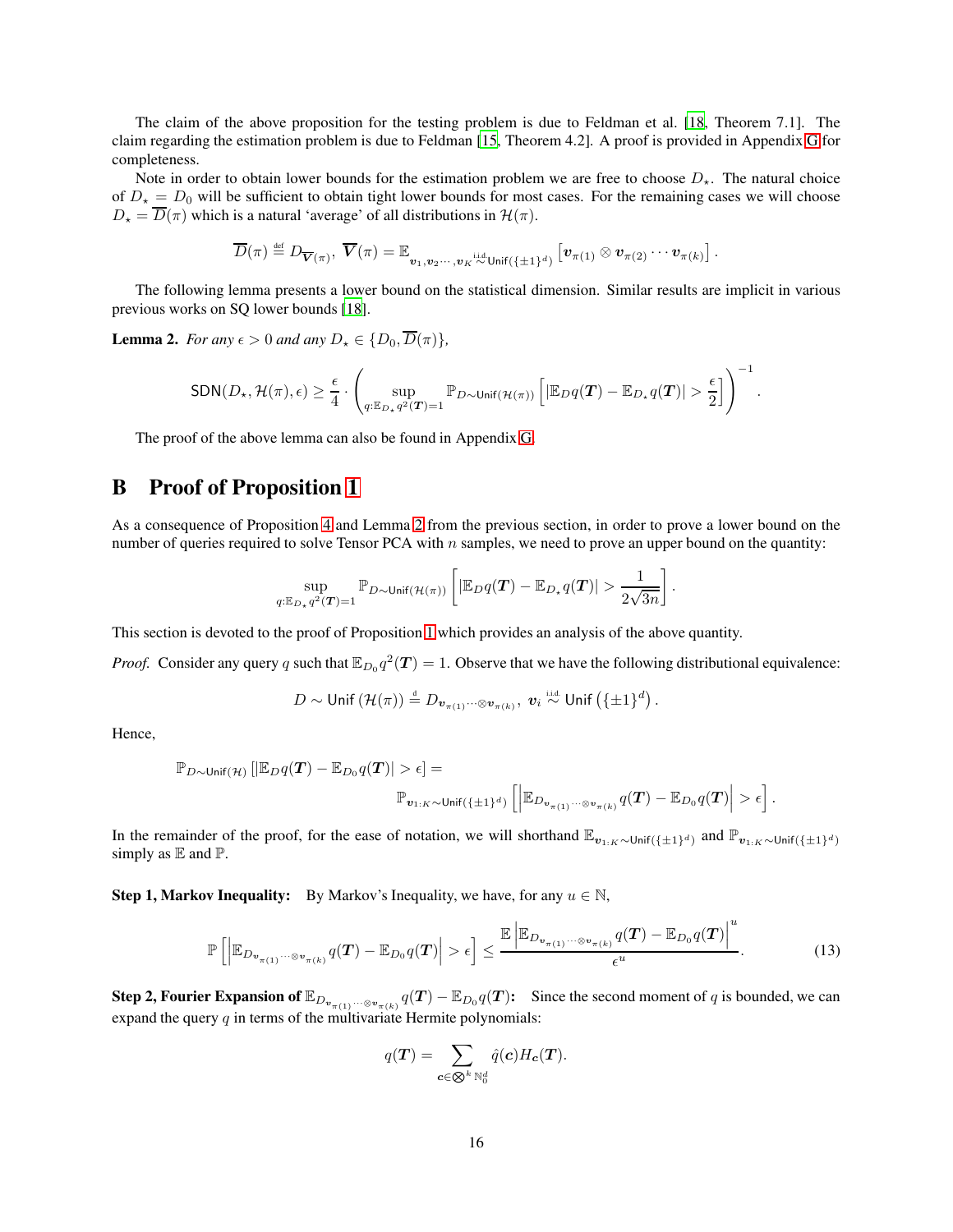We refer the reader to Appendix [H.2](#page-36-0) for definitions and basic properties of this orthonormal basis. By Parseval's identity, we have,

$$
\mathbb{E}_{D_0}q^2(\boldsymbol{T})=1 \Leftrightarrow \sum_{\boldsymbol{c}\in \textstyle\bigotimes^k\mathbb{N}_0^d}\hat{q}^2(\boldsymbol{c})=1.
$$

The rational of expanding the query in this particular basis is the following elegant property (see Fact [5,](#page-37-6) Appendix  $H.2)^2$  $H.2)^2$  $H.2)^2$ :

$$
\mathbb{E}_{D_{\mathbf{v}_{\pi(1)}}\cdots\otimes_{\mathbf{v}_{\pi(k)}}}H_{\mathbf{c}}(\mathbf{T})=\prod_{j_1,j_2...j_k\in [d]}\left(\frac{(v_{\pi(1)})_{j_1}(v_{\pi(2)})_{j_2}\ldots(v_{\pi(k)})_{j_k}}{d^{\frac{k}{2}}}\right)^{c_{j_1,j_2...j_k}}\cdot\frac{1}{\sqrt{c_{j_1,j_2...j_k}}}.
$$

After rearranging the terms in the product and recalling the SUM  $(\cdot, \cdot)$ , PARITY  $(\cdot, \cdot)$  and entry-wise factorial and powering notations from Eqs. [5,](#page-6-0) [6](#page-6-1) and [7](#page-7-2) one obtains the following concise representation of the above formula:

$$
\mathbb{E}_{D_{\mathbf{v}_{\pi(1)}}\cdots\otimes\mathbf{v}_{\pi(k)}}H_{\mathbf{c}}(T)=\frac{1}{\sqrt{d^{k}\|\mathbf{c}\|_{1}\cdot\mathbf{c}!}}\cdot v_{\pi(1)}^{\mathsf{SUM}\,(\mathbf{c},1)}\cdot v_{\pi(2)}^{\mathsf{SUM}\,(\mathbf{c},2)}\cdots\cdot v_{\pi(k)}^{\mathsf{SUM}\,(\mathbf{c},k)}\\=\frac{1}{\sqrt{d^{k}\|\mathbf{c}\|_{1}\cdot\mathbf{c}!}}\cdot v_{1}^{\mathsf{SUM}_{\pi}(\mathbf{c},1)}\cdot v_{2}^{\mathsf{SUM}_{\pi}(\mathbf{c},2)}\cdots\cdot v_{K}^{\mathsf{SUM}_{\pi}(\mathbf{c},K)}\\=\frac{1}{\sqrt{d^{k}\|\mathbf{c}\|_{1}\cdot\mathbf{c}!}}\cdot v_{1}^{\mathsf{PARITY}_{\pi}(\mathbf{c},1)}\cdot v_{2}^{\mathsf{PARITY}_{\pi}(\mathbf{c},2)}\cdots\cdot v_{K}^{\mathsf{PARITY}_{\pi}(\mathbf{c},K)}.
$$

In the last step, we used the fact that  $v_i \in {\{\pm 1\}}^d$ ,  $\forall i \in [K]$ . Substituting this in the Fourier expansion of q, one obtains the following representation of the bias  $\mathbb{E}_{D_{\mathbf{v}_{\pi(1)}}\cdots\otimes\nu_{\pi(k)}}H_{\mathbf{c}}(T)-\mathbb{E}_{D_0}q(T)$  as a polynomial in the Boolean vectors  $v_1, v_2, \cdots v_K$ :

$$
\mathbb{E}_{D_{\mathbf{v}_{\pi(1)}}\cdots\otimes_{\mathbf{v}_{\pi(k)}}}H_{\mathbf{c}}(\mathbf{T})-\mathbb{E}_{D_0}q(\mathbf{T})=\sum_{\mathbf{c}\in\bigotimes^k\mathbb{N}_0^d:\|\mathbf{c}\|_1\geq 1}\frac{\hat{q}(\mathbf{c})}{\sqrt{d^k\|\mathbf{c}\|_1\cdot \mathbf{c}!}}\cdot v_1^{\mathsf{PARITY}_{\pi}(\mathbf{c},1)}\cdots v_K^{\mathsf{PARITY}_{\pi}(\mathbf{c},K)}.
$$

Observing that PARITY  $(c, l) \in \{0, 1\}^d$  for any  $c, l$  we can regroup the terms in the above summation as follows:

$$
\mathbb{E}_{D_{\mathbf{v}_{\pi(1)}}\cdots\otimes\mathbf{v}_{\pi(k)}}q(\mathbf{T})-\mathbb{E}_{D_0}q(\mathbf{T})=\sum_{\mathbf{r}_1,\cdots\mathbf{r}_K\in\{0,1\}^d}\tilde{q}_{\pi}(\mathbf{r}_1,\mathbf{r}_2\cdots\mathbf{r}_K)\cdot\mathbf{v}_1^{\mathbf{r}_1}\cdot\mathbf{v}_2^{\mathbf{r}_2}\cdots\mathbf{v}_K^{\mathbf{r}_K},
$$
(14)

<span id="page-16-2"></span><span id="page-16-1"></span>
$$
\tilde{q}_{\pi}(\boldsymbol{r}_1, \cdots \boldsymbol{r}_K) \stackrel{\text{def}}{=} \sum_{\substack{\boldsymbol{c} \in \bigotimes^k \mathbb{N}_0^d : ||\boldsymbol{c}||_1 \ge 1 \\ \text{PARTY}_{\pi}(\boldsymbol{c}, i) = \boldsymbol{r}_i \ \forall i \in [K]}} \frac{\hat{q}(\boldsymbol{c})}{\sqrt{d^{k ||\boldsymbol{c}||_1} \cdot \boldsymbol{c}!}}.
$$
\n(15)

The above representation will allow us to leverage tools from Fourier analysis over the Boolean hypercube in the following step.

**Step 3, Hypercontractivity:** We define the following polynomial in  $v_1, v_2 \cdots v_K \in {\pm 1}^d$ , for any  $u \in \mathbb{N}$ ,  $u \ge 2$ .

$$
P_u(\mathbf{v}_1, \mathbf{v}_2 \cdots \mathbf{v}_K) \stackrel{\text{def}}{=} \sum_{\mathbf{r}_1, \cdots, \mathbf{r}_K \in \{0,1\}^d} (\sqrt{u-1})^{\|\mathbf{r}_1\|_1 + \cdots + \|\mathbf{r}_K\|_1} \cdot \tilde{q}_{\pi}(\mathbf{r}_{1:K}) \cdot \mathbf{v}_1^{\mathbf{r}_1} \cdot \mathbf{v}_2^{\mathbf{r}_2} \cdots \mathbf{v}_K^{\mathbf{r}_K},
$$

where the coefficients  $\tilde{q}$  have been defined in Eq. [15.](#page-16-1) Note that the bias  $\mathbb{E}_{D_{\mathbf{v}_{\pi(1)}}\cdots\otimes_{\mathbf{v}_{\pi(k)}}} q(\mathbf{T}) - \mathbb{E}_{D_0} q(\mathbf{T})$  is a smoothed out version of the polynomial  $P$  (cf. Eq. [14\)](#page-16-2) in the following sense:

$$
\mathbb{E}_{D_{\mathbf{v}_{\pi(1)}}\cdots\otimes_{\mathbf{v}_{\pi(k)}}} - \mathbb{E}_{D_0}q(\mathbf{T}) = \mathsf{SMOOTH}_{\sqrt{u-1}}[P](\mathbf{v}_1, \mathbf{v}_2 \ldots, \mathbf{v}_K),
$$

<span id="page-16-0"></span><sup>&</sup>lt;sup>2</sup>This property is also useful in the analysis of Tensor PCA via the low degree method [\[21,](#page-38-10) [22,](#page-38-8) [25\]](#page-39-6), a heuristic technique motivated by Sum-of-Squares hierarchy to predict computational-statistical gaps.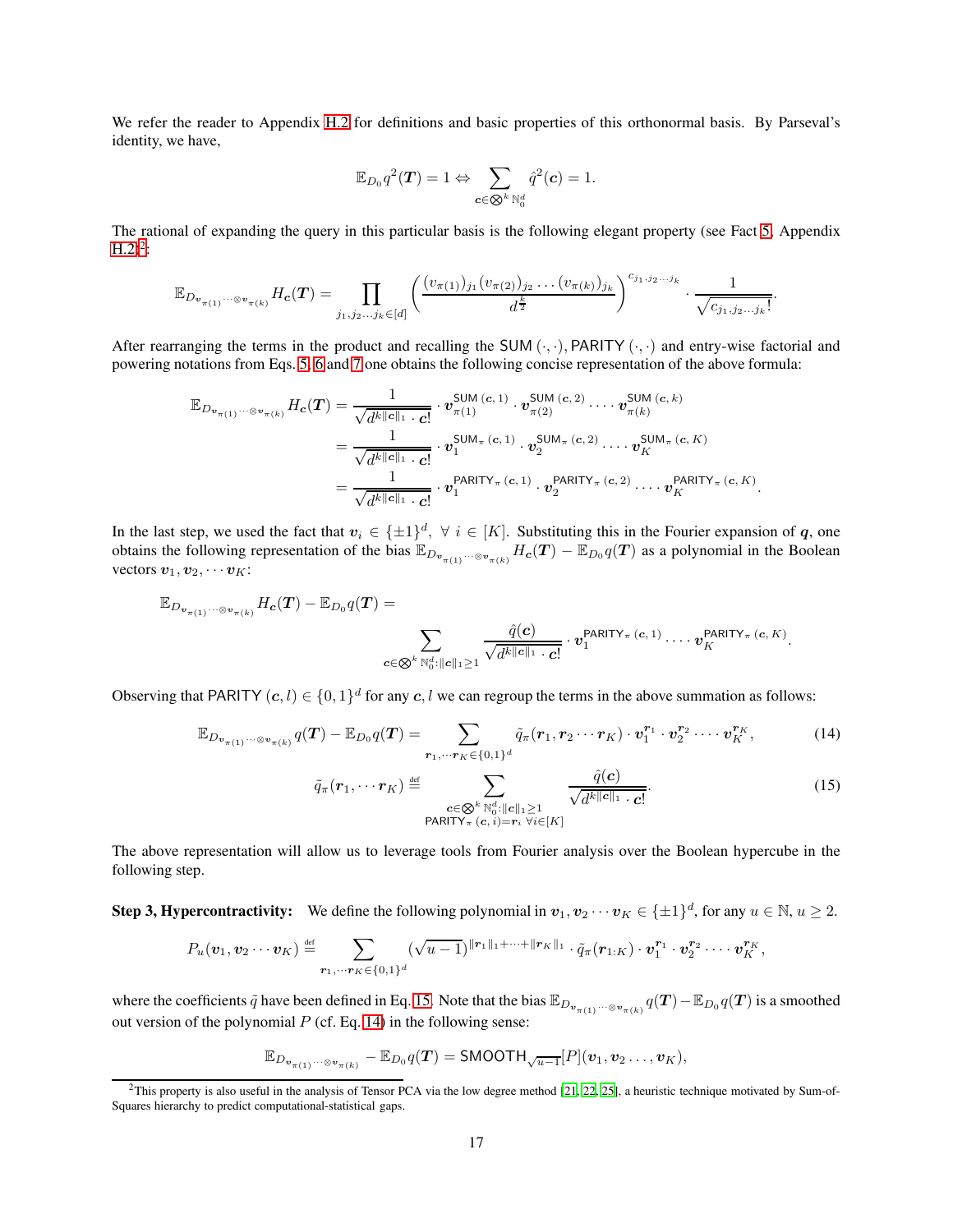where, for any  $\lambda \geq 1$ , the operator SMOOTH<sub> $\lambda$ </sub>[·] down weights the coefficient of  $v_1^{r_1} \cdots v_K^{r_K}$  by  $\lambda^{-(\|r_1\|_1+\cdots\|r_K\|_1)}$ (see Appendix [H.1](#page-36-1) for more background).  $(2, u)$ -Hypercontractive inequalities allow us to upper bound the  $L_u$ norm of SMOOTH $\sqrt{u-1}[P](v_1, v_2 \cdots, v_K)$  in terms of the  $L_2$  norm of  $P(v_1, v_2 \cdots v_K)$ . Applying the  $(2, u)$ -Hypercontractive inequality (Fact [4\)](#page-36-2), we obtain,

<span id="page-17-0"></span>
$$
\mathbb{E}|\mathbb{E}_{D_{\boldsymbol{v}_{\pi(1)}}\cdots\otimes\boldsymbol{v}_{\pi(k)}}-\mathbb{E}_{D_0}q(\boldsymbol{T})|^u\leq \left(\mathbb{E}P_u^2(\boldsymbol{v}_1,\boldsymbol{v}_2\cdots\boldsymbol{v}_K)\right)^{\frac{u}{2}}.\tag{16}
$$

Note that the monomial functions  $v_1^{r_1}v_2^{r_2}\cdots v_K^{r_K}$  are orthonormal when  $v_i \stackrel{\text{i.i.d.}}{\sim}$  Unif  $(\{\pm 1\}^d)$  (See again Appendix [H.1\)](#page-36-1). Hence, by Parseval's identity and Eq. [15,](#page-16-1)

$$
\mathbb{E}P_u^2(\mathbf{v}_1, \mathbf{v}_2 \cdots \mathbf{v}_K) = \sum_{\mathbf{r}_1, \dots, \mathbf{r}_K \in \{0,1\}^d} (u-1)^{\|\mathbf{r}_1\|_1 + \|\mathbf{r}_2\| \cdots + \|\mathbf{r}_K\|_1} \cdot \tilde{q}_\pi^2(\mathbf{r}_1, \mathbf{r}_2 \cdots \mathbf{r}_K)
$$
  

$$
= \sum_{\mathbf{r}_1, \dots, \mathbf{r}_K \in \{0,1\}^d} (u-1)^{\|\mathbf{r}_1\|_1 + \|\mathbf{r}_2\| \cdots + \|\mathbf{r}_K\|_1} \cdot \left( \sum_{\substack{c \in \bigotimes^k \mathbb{N}_0^d : ||c||_1 \ge 1 \\ \text{PARITY}_{\pi}(c, i) = \mathbf{r}_i \ \forall i \in [K]}} \frac{\hat{q}(c)}{\sqrt{d^{k} \|c\|_1 \cdot c!}} \right)^2.
$$

Applying the Cauchy-Schwarz inequality,

$$
\mathbb{E} P_u^2(\mathbf{v}_{1:K}) \leq \sum_{\mathbf{r}_1,\cdots\mathbf{r}_K} (u-1)^{\|\mathbf{r}_1\|_1+\cdots+\|\mathbf{r}_K\|_1} \cdot \left(\sum_{\substack{c: ||c||_1 \geq 1 \\ \text{PARITY}_{\pi}(c,\,i)=\mathbf{r}_i \,\,\forall i}} \frac{1}{d^{k||c||_1} \cdot c!} \right) \cdot \left(\sum_{\substack{c: ||c||_1 \geq 1 \\ \text{PARITY}_{\pi}(c,\,i)=\mathbf{r}_i \,\,\forall i}} \hat{q}^2(c) \right).
$$

Note that, since  $\mathbb{E}_{D_0} q^2(\mathbf{T}) = 1$ ,

$$
\sum_{\pmb{r}_1, \cdots \pmb{r}_K} \sum_{\substack{\pmb{c}: \|\pmb{c}\|_1 \geq 1 \\ \text{PARITY}_{\pi}\,(\pmb{c},\,i)=\pmb{r}_i \ \forall i}} \hat{q}^2(\pmb{c}) \leq 1.
$$

Hence by the  $\ell_1/\ell_\infty$  Hölder's inequality:

$$
\mathbb{E} P^2_u(\boldsymbol{v}_1, \boldsymbol{v}_2 \cdots \boldsymbol{v}_K) \leq \max_{\boldsymbol{r}_1, \boldsymbol{r}_2 \cdots \boldsymbol{r}_K \in \{0,1\}^d} (u-1)^{\|\boldsymbol{r}_1\|_1 + \cdots + \|\boldsymbol{r}_K\|_1} \cdot \left( \sum_{\substack{\boldsymbol{c}: \|\boldsymbol{c}\|_1 \geq 1 \\ \text{PARITY}_{\pi}(\boldsymbol{c}, i) = \boldsymbol{r}_i \ \forall i}} \frac{1}{d^{k\|\boldsymbol{c}\|_1} \cdot \boldsymbol{c}!} \right).
$$

By a relabelling of [d], the expression inside the maximum in the above display depends on  $r_1, r_2 \cdots r_K$  only through  $l_1 \stackrel{\text{def}}{=} ||r_1||_1, l_2 \stackrel{\text{def}}{=} ||r_2||_1 \cdots, l_K \stackrel{\text{def}}{=} ||r_K||_1.$  Hence we have,

$$
\mathbb{E} P_u^2(\boldsymbol{v}_1, \boldsymbol{v}_2 \cdots \boldsymbol{v}_K) \leq \max_{l_1, l_2 \cdots l_K \in \mathbb{N}_0} \left( e \cdot (u-1)^{l_1+l_2 \cdots l_K} \cdot p_{\pi}(l_1, l_2 \cdots l_K) \right),
$$

where,

$$
p_{\pi}(l_1, l_2 \cdots l_K) \stackrel{\text{def}}{=} \frac{1}{e} \sum_{\substack{\mathbf{c}: ||\mathbf{c}||_1 \geq 1 \\ \mathsf{PARITY}_{\pi}(\mathbf{c}, i) = (\mathbf{1}_{l_i}, \mathbf{0}) \ \forall \ i \in [K]}} \frac{1}{d^{k||\mathbf{c}||_1} \cdot \mathbf{c}!}.
$$

Substituting the above bound on the second moment in Eq. [16,](#page-17-0) we obtain,

$$
\mathbb{E}|\mathbb{E}_{D_{\boldsymbol{v}_{\pi(1)}}\cdots\otimes\boldsymbol{v}_{\pi(k)}}q(\boldsymbol{T})-\mathbb{E}_{D_0}q(\boldsymbol{T})|^u\leq\left(\max_{l_1,l_2\cdots l_K\in\mathbb{N}_0}\left(e\cdot(u-1)^{l_1+l_2...l_K}\cdot p_{\pi}(l_1,l_2\ldots l_K)\right)\right)^{\frac{u}{2}}.
$$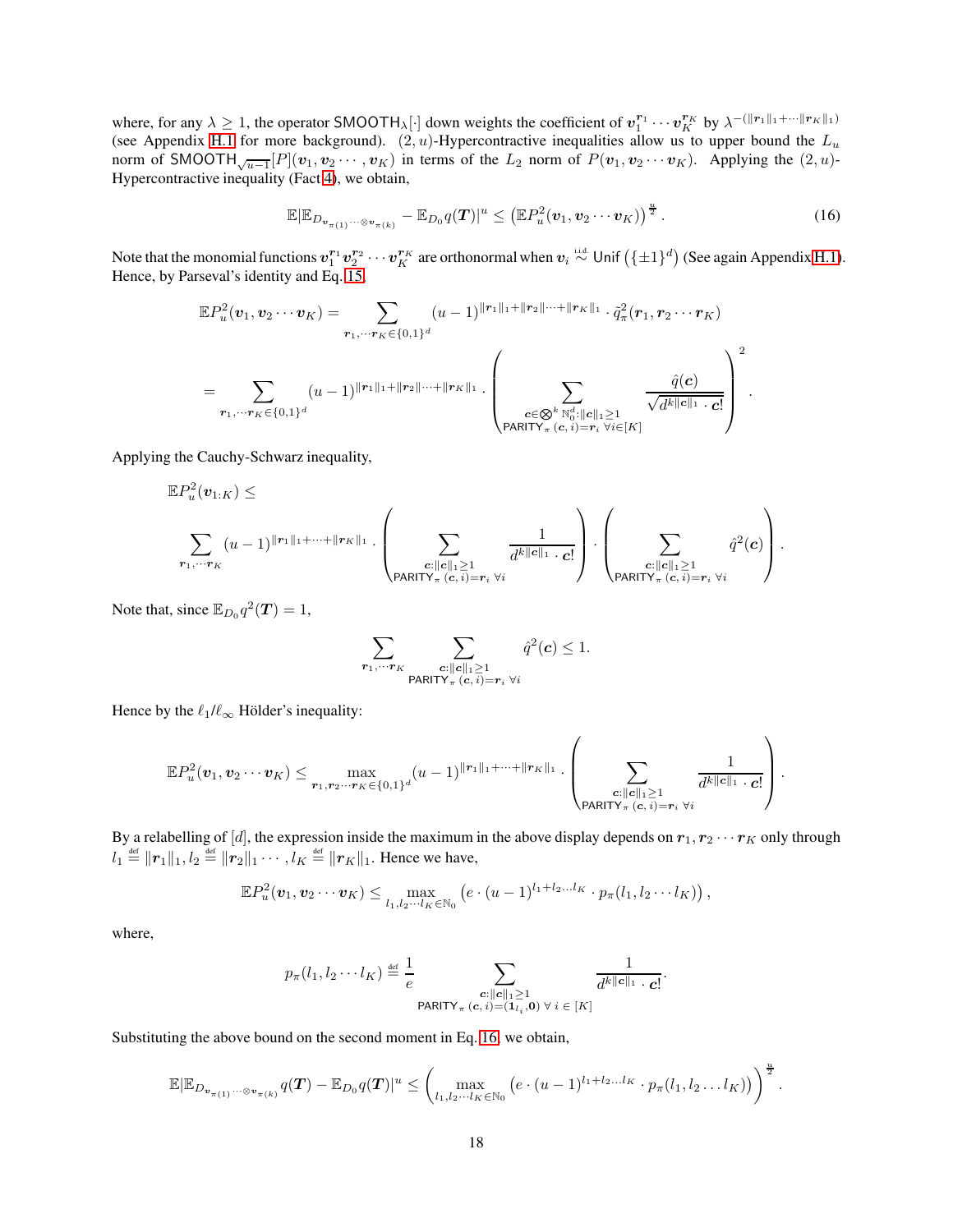Finally Markov's inequality (cf. Eq. [13\)](#page-15-2) gives us,

$$
\mathbb{P}\left[\left|\mathbb{E}_{D_{\mathbf{v}_{\pi(1)}\cdots\otimes\mathbf{v}_{\pi(k)}}}q(\boldsymbol{T})-\mathbb{E}_{D_0}q(\boldsymbol{T})\right|>\epsilon\right]\leq \left(\frac{1}{\epsilon^2}\cdot\max_{l_1,l_2...l_K\in\mathbb{N}_0}\left(e\cdot(u-1)^{l_1+l_2...l_K}\cdot p_{\pi}(l_1,l_2\ldots l_K)\right)\right)^{\frac{u}{2}}.
$$

This concludes the proof of the proposition for the reference measure  $D_0$ . The result for the reference measure  $\overline{D}(\pi)$ follows via a similar calculation and we only sketch the argument for this case. Note that if  $T \sim D_0$ , then,

$$
\boldsymbol{T} + \frac{\overline{\boldsymbol{V}}(\pi)}{\sqrt{d^k}} \sim \overline{D}(\pi).
$$

Now consider any query function such that  $\mathbb{E}_{\overline{D}(\pi)} q^2(T) = 1$ . This means that:

$$
\mathbb{E}_{D_0}q^2\left(\boldsymbol{T}+\frac{\boldsymbol{\overline{V}}(\pi)}{\sqrt{d^k}}\right)=1.
$$

Hence we can expand the function  $q(\frac{\overline{V}(\pi)}{\sqrt{d^k}} + \cdot)$  in the multivariate Hermite Basis:

$$
q\left(\frac{\overline{\boldsymbol{V}}(\pi)}{\sqrt{d^k}}+\boldsymbol{T}\right)=\sum_{\boldsymbol{c}}\hat{q}(\boldsymbol{c})H_{\boldsymbol{c}}(\boldsymbol{T}).
$$

Hence,

$$
\mathbb{E}_{\overline{D}(\pi)}q(\mathbf{T}) = \hat{q}(\mathbf{0}), \ \mathbb{E}_{\overline{D}(\pi)}q^2(\mathbf{T}) = \sum_{\mathbf{c}} \hat{q}(\mathbf{c})^2 = 1.
$$

Define the tensor  $V(\pi)$  as:

$$
\boldsymbol{V}(\pi)=\boldsymbol{v}_{\pi(1)}\otimes \boldsymbol{v}_{\pi(2)}\cdots\otimes \boldsymbol{v}_{\pi(k)}.
$$

Also note that when  $T \sim D_0$ , then,

$$
\boldsymbol{T} + \frac{\boldsymbol{V}(\pi)}{\sqrt{d^k}} \sim D_{\boldsymbol{v}_{\pi(1)} \otimes \boldsymbol{v}_{\pi(2)} \cdots \otimes \boldsymbol{v}_{\pi(k)}}.
$$

Hence,

$$
\mathbb{E}_{D_{\boldsymbol{v}_{\pi(1)}}\otimes\boldsymbol{v}_{\pi(2)}\cdots\otimes\boldsymbol{v}_{\pi(k)}}q(\boldsymbol{T})=\mathbb{E}_{D_0}q\left(\boldsymbol{T}+\frac{\boldsymbol{V}(\pi)}{\sqrt{d^k}}\right)\\=\mathbb{E}_{D_0}\left[\sum_{\boldsymbol{c}}\hat{q}(\boldsymbol{c})H_{\boldsymbol{c}}\left(\boldsymbol{T}+\frac{\boldsymbol{V}(\pi)-\overline{\boldsymbol{V}}(\pi)}{\sqrt{d^k}}\right)\right].
$$

Due to the fact that each entry of  $V(\pi)$  is either 1 or marginally Rademacher distributed and  $\mathbb{E}V(\pi) = \overline{V}(\pi)$ , we have,

$$
V(\pi)_{i_1,i_2\dots,i_k}-\overline{V}(\pi)_{i_1,i_2\dots,i_k}=\begin{cases}0&:(i_1,i_2\dots i_k)\in\text{Supp }(\overline{V}(\pi))\\V(\pi)_{i_1,i_2\dots,i_k}&:(i_1,i_2\dots i_k)\not\in\text{Supp }(\overline{V}(\pi))\end{cases}.
$$

Using Fact [5,](#page-37-6) we can compute,

$$
\mathbb{E}_{D_0}H_{\boldsymbol{c}}\left(\boldsymbol{T}+\frac{\boldsymbol{V}(\pi)-\overline{\boldsymbol{V}}(\pi)}{\sqrt{d^k}}\right)=\begin{cases}0&:\text{Supp}\left(\boldsymbol{c}\right)\cap \text{Supp}\left(\overline{\boldsymbol{V}}(\pi)\right)\neq \phi\\ \frac{\boldsymbol{V}(\pi)^{\boldsymbol{c}}}{\sqrt{c!d^{k\|\boldsymbol{c}\|_1}}}&:\text{Supp}\left(\boldsymbol{c}\right)\cap \text{Supp}\left(\overline{\boldsymbol{V}}(\pi)\right)=\phi\end{cases}.
$$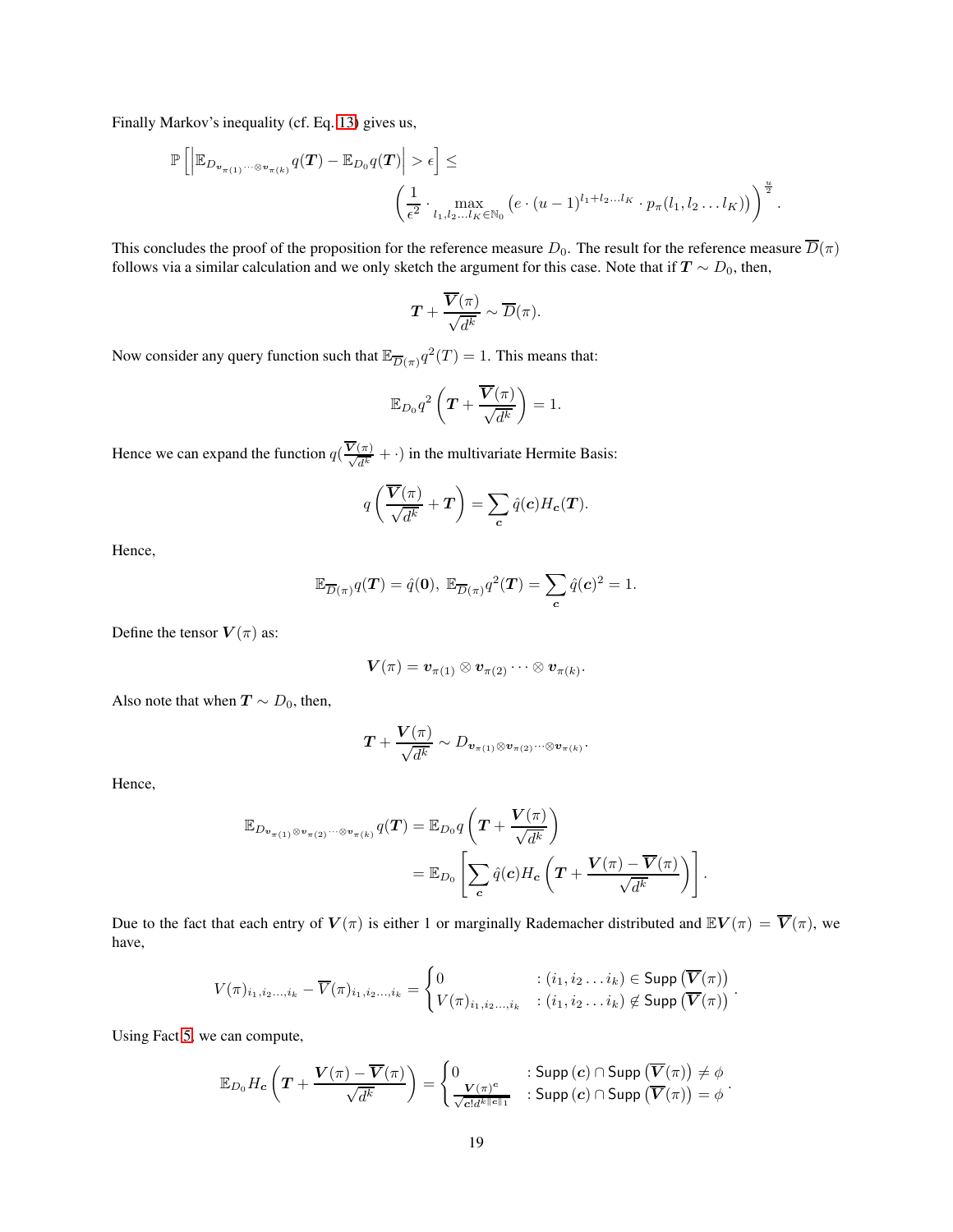Hence we obtain the following Fourier expansion of the bias  $\mathbb{E}_{D_{\mathbf{v}_{\pi(1)}\otimes \mathbf{v}_{\pi(2)}}\cdots \otimes \mathbf{v}_{\pi(k)}}q(\bm{T}) - \mathbb{E}_{D_0}q(\bm{T})$ :

$$
\mathbb{E}_{D_{\mathbf{v}_{\pi(1)}}\cdots\otimes\mathbf{v}_{\pi(k)}}H_{\mathbf{c}}(\mathbf{T})-\mathbb{E}_{\overline{D}(\pi)}q(\mathbf{T})=\sum_{\substack{\mathbf{c}\in\bigotimes^{k}\mathbb{N}_{0}^{d}:\|\mathbf{c}\|_{1}\geq 1\\ \text{Supp}(\mathbf{c})\cap\text{Supp}(\overline{\mathbf{V}}(\pi))=\phi}}\frac{\hat{q}(\mathbf{c})\cdot v_{1}^{\text{PARITY}_{\pi}(\mathbf{c},1)}\cdot\ldots\cdot v_{K}^{\text{PARITY}_{\pi}(\mathbf{c},K)}}{\sqrt{d^{k||\mathbf{c}||_{1}}\cdot\mathbf{c}!}}
$$

.

From here on wards the arguments made previously for the case when the reference distribution was  $D_0$  can be repeated verbatim and give the second claim of the proposition.  $\Box$ 

# C Asymptotic Analysis of  $p_{\pi}$  and  $\overline{p}_{\pi}$

Recall that Proposition [1](#page-7-1) showed that the number of queries required to solve the Tensor PCA problems was intimately connected to the asymptotics of the combinatorial coefficients  $p_\pi(l_1, l_2, \dots, l_K)$  and  $\overline{p}_\pi(l_1, l_2, \dots, l_K)$ . We had also arrived at a probabilistic interpretation of these coefficients as:

$$
p_{\pi}(l_1, l_2 \ldots, l_K) = \mathbb{P}\left(\|\mathbf{C}\|_{1} \geq 1, \text{PARITY}_{\pi}\left(\mathbf{C}, i\right) = (\mathbf{1}_{l_i}, \mathbf{0}) \,\forall\, i \in [K]\right),
$$

and,

 $\overline{p}_{\pi}(l_1, l_2, \ldots, l_K)$ 

$$
= \mathbb{P}\left(\| \boldsymbol{C} \|_{1} \geq 1, \text{PARITY}_{\pi}\left(\boldsymbol{C}, i\right) = \left(\boldsymbol{1}_{l_i}, \boldsymbol{0}\right) \forall\ i \ \in [K],\ \text{Supp}\left(\boldsymbol{C}\right) \cap \text{Supp}\left(\overline{\boldsymbol{V}}(\pi)\right) = \phi\right),
$$

where  $C \in \bigotimes^k \mathbb{N}_0^d$  was a tensor with i.i.d. Pois  $(d^{-k})$  entries. This goal of this section is to prove Proposition [3](#page-9-1) which provides an upper bound on these combinatorial coefficients. This section is organized as follows:

- Section [C.1](#page-19-0) contains the proof of Lemma [C.1](#page-19-0) which provides a convenient analytic formula for the probabilities  $\mathbb{P}(\mathsf{PARITY}_{\pi}(\boldsymbol{C}, i) = (\mathbf{1}_{l_i}, \mathbf{0}) \ \forall \ i \ \in [K]).$
- Section [C.2](#page-20-0) uses this formula to prove Proposition [3.](#page-9-1)

### <span id="page-19-0"></span>C.1 Proof of Lemma [1](#page-8-2)

*Proof.* The proof of this lemma relies on the following simple observation. Let Y be an arbitrary random variable taking values in  $\mathbb{N}_0$ . Let X be a Rademacher random variable independent of Y. Then,

$$
\mathbb{I}(Y \text{ has even parity}) = \mathbb{E}[X^Y|Y], \mathbb{I}(Y \text{ has odd parity}) = \mathbb{E}[X^{Y+1}|Y].
$$

Appealing to this observation, we have,

$$
\mathbb{I}\left(\text{PARITY}_{\pi}\left(\mathbf{C},i\right)=\left(\mathbf{1}_{l_i},\mathbf{0}\right)\forall i\in[K]\right)=\mathbb{E}\left[\boldsymbol{X}_1^{\text{SUM}_{\pi}\left(\mathbf{C},1\right)}\cdots\boldsymbol{X}_K^{\text{SUM}_{\pi}\left(\mathbf{C},K\right)}\prod_{i=1}^K\prod_{j=1}^{l_i}X_{ij}\,\bigg|\,\mathbf{C}\right].
$$

Recalling Eq. [5,](#page-6-0) the above expression can be written as:

$$
\mathbb{I}\left(\text{PARITY}_{\pi}(\boldsymbol{C},i)=(\mathbf{1}_{l_i},\mathbf{0})\ \forall\ i\ \in [K]\right)=\mathbb{E}\left[\boldsymbol{X}_{\pi(1)}^{\text{SUM\,}(\boldsymbol{C},1)}\ \cdots\ \boldsymbol{X}_{\pi(k)}^{\text{SUM\,}(\boldsymbol{C},k)}\ \prod_{i=1}^K\prod_{j=1}^{l_i}X_{ij}\ \bigg|\ \boldsymbol{C}\right].
$$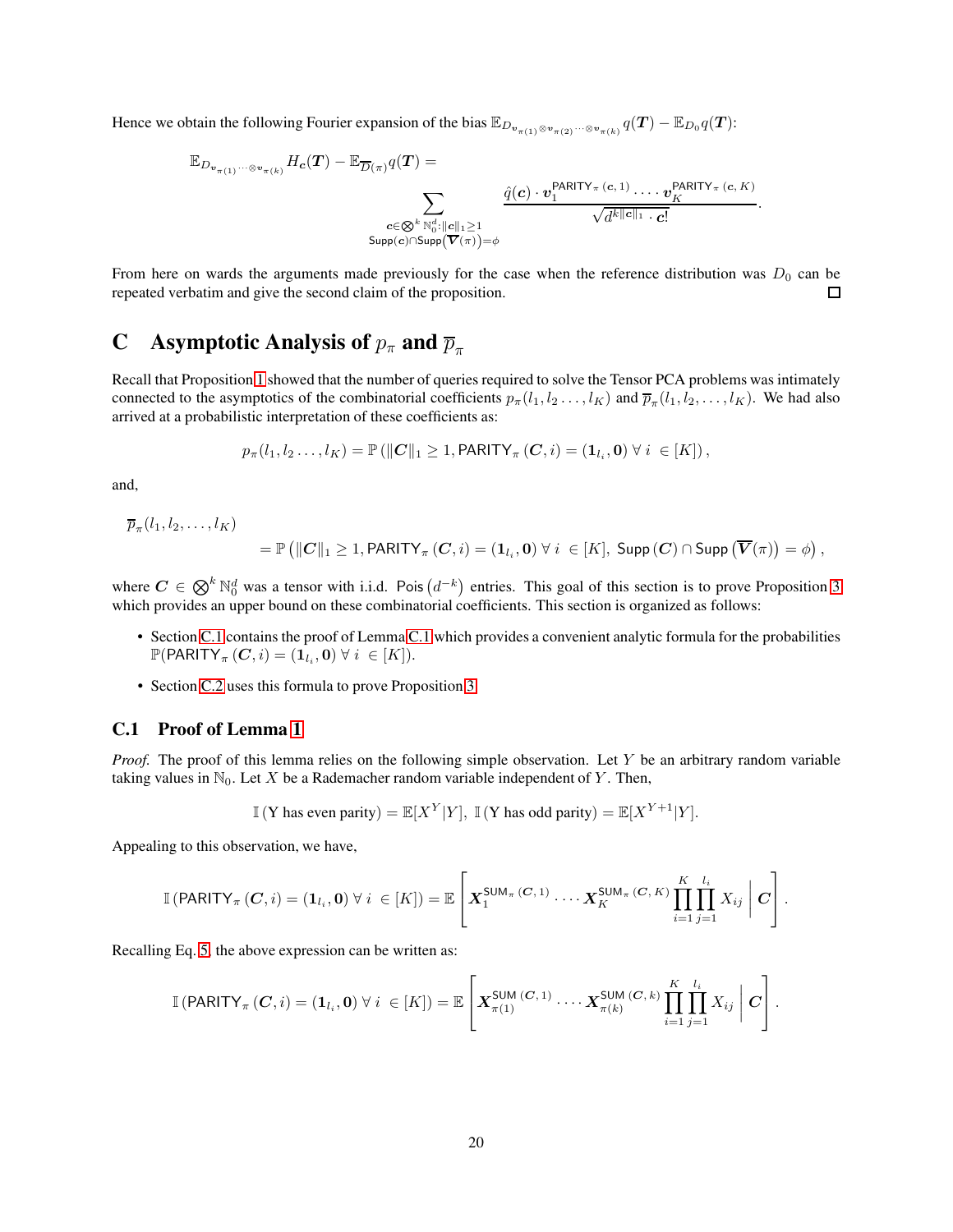Hence,

$$
\mathbb{P}\left(\text{PARITY}\left(C,i\right)=(1_{l_i},0)\,\forall\,i\,\in[K]\right)
$$
\n
$$
=\mathbb{E}\left[\mathbf{X}_{\pi(1)}^{\text{SUM}\left(C,1\right)}\cdot\mathbf{X}_{\pi(2)}^{\text{SUM}\left(C,2\right)}\cdot\ldots\mathbf{X}_{\pi(k)}^{\text{SUM}\left(C,k\right)}\cdot\prod_{i=1}^{K}\prod_{j=1}^{l_i}X_{ij}\right]
$$
\n
$$
=\mathbb{E}\mathbb{E}\left[\mathbf{X}_{\pi(1)}^{\text{SUM}\left(C,1\right)}\cdot\mathbf{X}_{\pi(2)}^{\text{SUM}\left(C,2\right)}\cdot\ldots\mathbf{X}_{\pi(k)}^{\text{SUM}\left(C,k\right)}\cdot\prod_{i=1}^{K}\prod_{j=1}^{l_i}X_{ij}\right||C||_1, X_1, X_2\cdots X_K
$$
\n
$$
\stackrel{\text{a}}{=} \mathbb{E}\left[\left(\prod_{i=1}^{K}\mathbb{E}\left[\mathbf{X}_{\pi(i)}^{\text{SUM}\left(C,i\right)}\left||C\right|_1, \mathbf{X}_{\pi(i)}\right]\right)\cdot\prod_{i=1}^{K}\prod_{j=1}^{l_i}X_{ij}\right]
$$
\n
$$
\stackrel{\text{b}}{=} \mathbb{E}\left[\left(\overline{X}_{1}^{s_1}\cdot\overline{X}_{2}^{s_2}\cdot\ldots\overline{X}_{K}^{s_K}\right)||C||_1\cdot\prod_{i=1}^{K}\prod_{j=1}^{l_i}X_{ij}\right]
$$
\n
$$
\stackrel{\text{b}}{=} \frac{1}{e}\cdot\mathbb{E}\left[e^{\overline{X}_{1}^{s_1}\cdot\overline{X}_{2}^{s_2}\cdot\ldots\overline{X}_{K}^{s_K}}\prod_{i=1}^{K}\prod_{j=1}^{l_i}X_{ij}\right].
$$

In the above display, the Equation marked (a) uses the conditional independence implied by Proposition [2.](#page-8-1) In the step marked (b), we used the formula for the generating function of a Multinomial distribution (Fact [2\)](#page-31-1). The equality (c) uses the formula for the generating function of a Poisson distribution (Fact [3\)](#page-31-2). This proves the claim of the lemma.  $\Box$ 

#### <span id="page-20-0"></span>C.2 Proof of Proposition [3](#page-9-1)

This section is devoted to the proof of Proposition [3.](#page-9-1) Recall that Lemma [1](#page-8-2) relates  $p_\pi$ ,  $\overline{p}_\pi$  to expectations of the form:

$$
\mathbb{E}\left[e^{\overline{X}_1^{s_1}\cdot\overline{X}_2^{s_2}\cdot\ldots\overline{X}_K^{s_K}}\prod_{i=1}^K\prod_{j=1}^{l_i}X_{ij}\right].
$$

Our strategy to analyze the above expectation will to approximate the exponential by its Taylor expansion of a suitable degree. Recalling the independence of the Rademacher vectors  $X_{1:K}$ , this reduces our task to analyze expectations of the form:

$$
\mathbb{E}\left[\overline{X}^s \prod_{i=1}^l X_i\right].
$$

This is the content of the following intermediate lemma.

<span id="page-20-1"></span>**Lemma 3.** Let  $X \in \{\pm 1\}^d$  be a random vector with i.i.d. Rademacher entries. Let  $\overline{X}$  be the average of the entries of *X. Then, if*  $l > s$  *or if*  $l + s$  *has odd parity, then,* 

$$
\mathbb{E}\left[\overline{X}^s \prod_{i=1}^l X_i\right] = 0.
$$

*Otherwise,*

$$
0 \le \mathbb{E}\left[\overline{X}^s \prod_{i=1}^l X_i\right] \le \frac{C_s}{\sqrt{d^{l+s}}},
$$

*where*  $C_s$  *denotes a constant depending only on s.*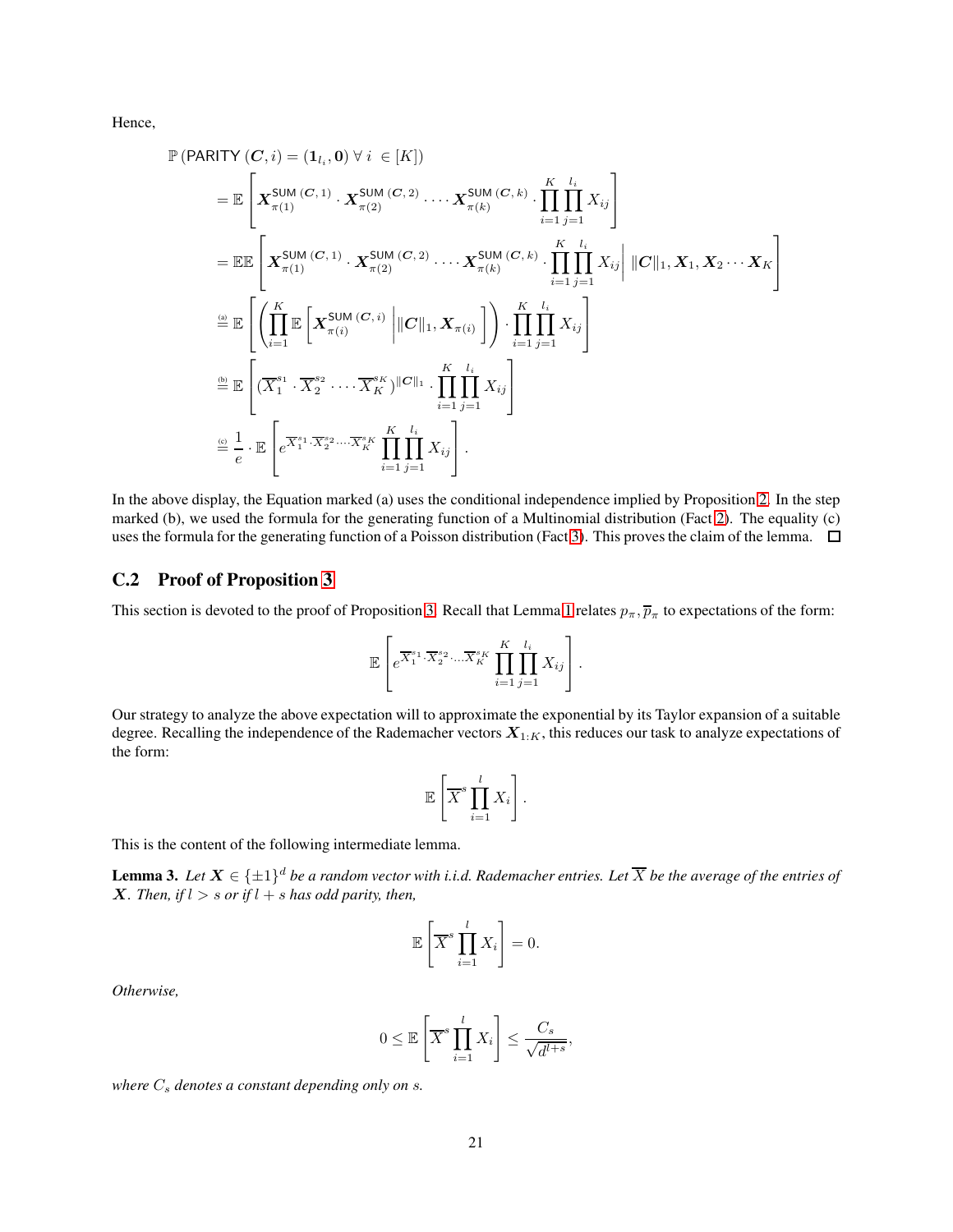*Proof.* When  $l + s$  has odd parity, then  $\overline{X}^s \prod_{i=1}^l X_i$  is an odd polynomial in  $X$  and hence,

$$
\mathbb{E}[\overline{X}^s \prod_{i=1}^l X_i] = 0, \text{ if } l+s \text{ is odd.}
$$

When  $l > s$ , note that  $\overline{X}^s$  is a degree s polynomial, and since  $s < l$ , it is orthogonal to  $\prod_{i=1}^l X_i$ , hence,

$$
\mathbb{E}[\overline{X}^s \prod_{i=1}^l X_i] = 0, \text{ if } l > s.
$$

Finally when  $l \leq s$ , observe that  $\mathbb{E}[\overline{X}^s \prod_{i=1}^l X_i]$  is simply the coefficient of  $\prod_{i=1}^l X_i$  in the expansion of  $\overline{X}^s$  in the monomial basis for Boolean functions (see Appendix [H.1\)](#page-36-1). Expanding  $\overline{X}^s$  using the Multinomial theorem shows that it is a polynomial with all non-negative coefficients. This gives us the claim:

$$
\mathbb{E}[\overline{X}^s \prod_{i=1}^l X_i] \geq 0.
$$

In order to understand its asymptotics, we decompose  $\overline{X}$  as:

$$
\overline{X} = \frac{Z}{d} + \frac{d-l}{d}\overline{Y}, \ Z \stackrel{\text{def}}{=} X_1 + X_2 + \dots + X_l, \ \overline{Y} = \frac{\sum_{i=l+1}^{d} X_i}{d-l}.
$$

Hence,

$$
\mathbb{E}\overline{X}^s \prod_{i=1}^l X_i = \sum_{t=0}^s {s \choose t} \cdot \left(\frac{d-l}{d}\right)^{s-t} \cdot \frac{1}{d^t} \cdot \mathbb{E}\left[Z^t \prod_{i=1}^l X_i\right] \cdot \mathbb{E}\overline{Y}^{s-l}.
$$

We observe that (using the same argument made previously), when  $t < l$ ,  $Z^t$  is a degree t polynomial in  $X_1, X_2, \ldots X_l$ and hence orthogonal to  $\prod_{i=1}^{l} X_i$ :

$$
\mathbb{E}\left[Z^t \prod_{i=1}^l X_i\right] = 0.
$$

Hence,

$$
\mathbb{E}\overline{X}^{s}\prod_{i=1}^{l}X_{i} = \sum_{t=l}^{s} \binom{s}{t} \cdot \left(\frac{d-l}{d}\right)^{s-t} \cdot \frac{1}{d^{t}} \cdot \mathbb{E}\left[Z^{t}\prod_{i=1}^{l}X_{i}\right] \cdot \mathbb{E}\overline{Y}^{s-t}
$$
(17)

Next we observe that,

$$
|Z^t \prod_{i=1}^l X_i| \le l^t,
$$

Since  $\sqrt{d-l} \cdot \overline{Y}$  is 1-subgaussian (since it is a normalized sum of i.i.d. Rademacher variables), we have,

$$
\mathbb{E}|\overline{Y}^{s-t}| \le \frac{1}{\sqrt{(d-l)^{s-t}}} \cdot 2^{s-t} \cdot (s-t)^{\frac{s-t}{2}} \le \frac{C_s}{\sqrt{d^{s-t}}},
$$

where  $C_s$  denotes a constant depending only on s. Substituting these estimates in the Eq. [17,](#page-21-0) we obtain,

$$
\mathbb{E}\overline{X}^s \prod_{i=1}^l X_i \le \frac{C_s}{\sqrt{d^{s+t}}},
$$

for some constant  $C_s$  depending only on  $s$ . This concludes the proof of the lemma.

<span id="page-21-0"></span> $\Box$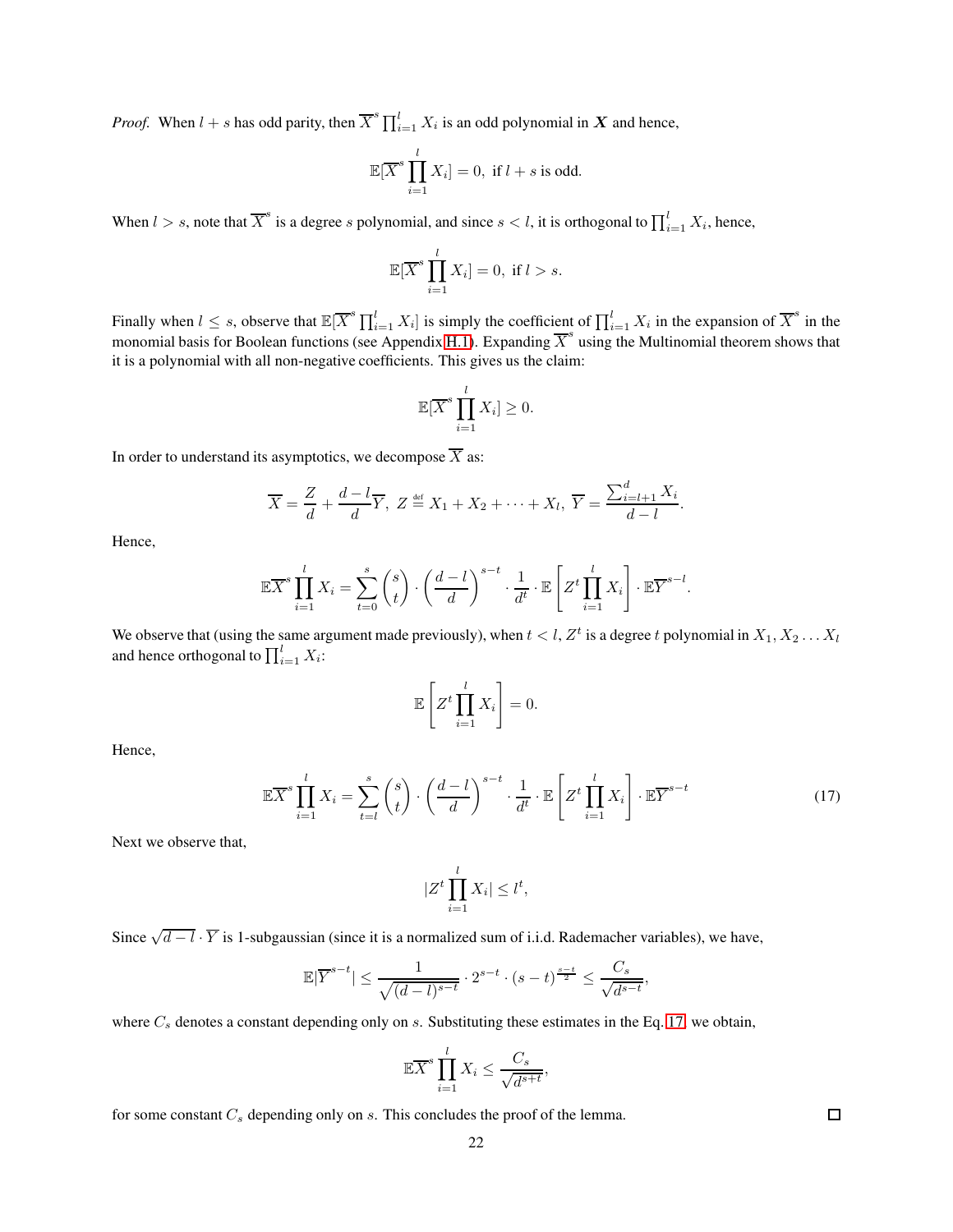We now present the proof of Proposition [3](#page-9-1) restated below for convenience.

**Proposition 3.** *The coefficients*  $p_{\pi}(l_1, l_2 \ldots l_K)$  *satisfy the following estimates:* 

$$
p_{\pi}(l_1, l_2, \dots, l_K) \le \begin{cases} C_k \cdot d^{-\frac{k}{2}} & : l_1 = l_2 = \dots = l_K = 0, \ o = 0 \\ C_k \cdot d^{-k} & : l_1 = l_2 = \dots = l_K = 0, \ o \ge 1 \\ C_k \cdot d^{-\frac{k + \sum_{i=1}^K l_i}{2}} & : l_i \le |\pi^{-1}(i)|, \ l_i + |\pi^{-1}(i)| \ \text{is even} \ \forall \ i \in [K] \\ C_k \cdot d^{-\frac{l_1 \vee l_2 \vee \dots \vee l_K}{2}} & : l_1 \vee l_2 \vee \dots \vee l_K \ge 2k \\ C_k \cdot d^{-k} & : \text{otherwise.} \end{cases}
$$

*For any*  $l_1, l_2, \ldots, l_K \in \mathbb{N}_0$ , we have,  $\overline{p}_{\pi}(l_1, l_2, \ldots, l_K) \leq p_{\pi}(l_1, l_2, \ldots, l_K)$  and, in the special case  $l_1 = l_2 = \cdots =$  $l_K = 0$ , we have,  $\overline{p}_{\pi}(0,0,\ldots,0) \leq \frac{C_k}{d^k}$ . In the above equations,  $C_k$  denotes a universal constant that depends only *on* k*.*

*Proof.* First recall the definitions of the coefficients  $p_{\pi}$  and  $\overline{p}_{\pi}$ :

$$
p_{\pi}(l_{1:K}) = \mathbb{P}(\|\mathbf{C}\|_{1} \geq 1, \text{PARITY}_{\pi}(\mathbf{C}, i) = (\mathbf{1}_{l_{i}}, \mathbf{0}) \ \forall \ i \in [K]),
$$
  

$$
\overline{p}_{\pi}(l_{1:K}) = \mathbb{P}(\|\mathbf{C}\|_{1} \geq 1, \text{PARITY}_{\pi}(\mathbf{C}, i) = (\mathbf{1}_{l_{i}}, \mathbf{0}) \ \forall \ i \in [K], \ \text{Supp}(\mathbf{C}) \cap \text{Supp}(\overline{\mathbf{V}}(\pi)) = \phi).
$$

The above expressions immediately give us  $\overline{p}_{\pi}(l_1, l_2...l_K) \leq p_{\pi}(l_1, l_2...l_K)$ . Next we split our analysis into 4 cases:

**Case [1](#page-8-2):**  $l_1 \vee l_2 \vee \ldots l_K = 0$ . In this case, Lemma 1 gives us:

$$
\mathbb{P}\left(\mathsf{PARITY}_{\pi}\left(\mathbf{C},i\right)=\mathbf{0}\,\forall\,i\;\in[K]\right)=\frac{1}{e}\mathbb{E}\left[e^{\overline{X}_{1}^{s_{1}}\cdot\overline{X}_{2}^{s_{2}}\cdot...\overline{X}_{K}^{s_{K}}}\right],
$$

where  $s_i$  were defined as:

$$
s_i \stackrel{\text{def}}{=} |\pi^{-1}(i)| = |\{j \in [k] : \pi(j) = i\}|.
$$

Using the inequality  $|e^x - 1 - x| \le \frac{ex^2}{2} \forall x \le 1$  one obtains:

$$
\mathbb{P}\left(\text{PARITY}_{\pi}\left(C,i\right)=0\,\forall\,i\,\in[K]\right) \newline \leq \frac{1}{e}\left(1+\mathbb{E}\overline{X}_{1}^{s_{1}}\cdot\overline{X}_{2}^{s_{2}}\cdot...\overline{X}_{K}^{s_{K}}+\frac{e\cdot\mathbb{E}\overline{X}_{1}^{2s_{1}}\cdot\overline{X}_{2}^{2s_{2}}\cdot...\overline{X}_{K}^{2S_{K}}}{2}\right) \newline = \frac{1}{e}+\frac{1}{2\cdot d^{k}}.
$$

By Lemma [3,](#page-20-1)

$$
\mathbb{E}\overline{X}_1^{2s_1}\cdot\overline{X}_2^{2s_2}\cdot\ldots\overline{X}_K^{2S_K}\leq\frac{C_k}{d^{s_1+s_2+\ldots s_K}}\leq\frac{C_k}{d^k}.
$$

Recall that o denoted the number of  $i \in [K]$  such that  $s_i$  is odd. If  $o \geq 1$ , then,

$$
\mathbb{E}\overline{X}_1^{s_1}\cdot \overline{X}_2^{s_2}\cdot \ldots \overline{X}_K^{s_K}=0.
$$

Otherwise, if  $o = 0$ , then Lemma [3](#page-20-1) gives us,

$$
\left| \mathbb{E} \overline{X}_1^{s_1} \cdot \overline{X}_2^{s_2} \cdot \ldots \overline{X}_K^{s_K} \right| \leq \frac{C_k}{\sqrt{d^k}}.
$$

Hence,

$$
\mathbb{P}\left(\text{PARITY}_{\pi}\left(\mathbf{C},i\right)=\mathbf{0}\,\forall\,i\;\in[K]\right) \leq \begin{cases} \frac{1}{e} + \frac{C_k}{\sqrt{d^k}} &:\mathbf{o}=0\\ \frac{1}{e} + \frac{C_k}{d^k} &:\mathbf{o}\geq 1 \end{cases}.
$$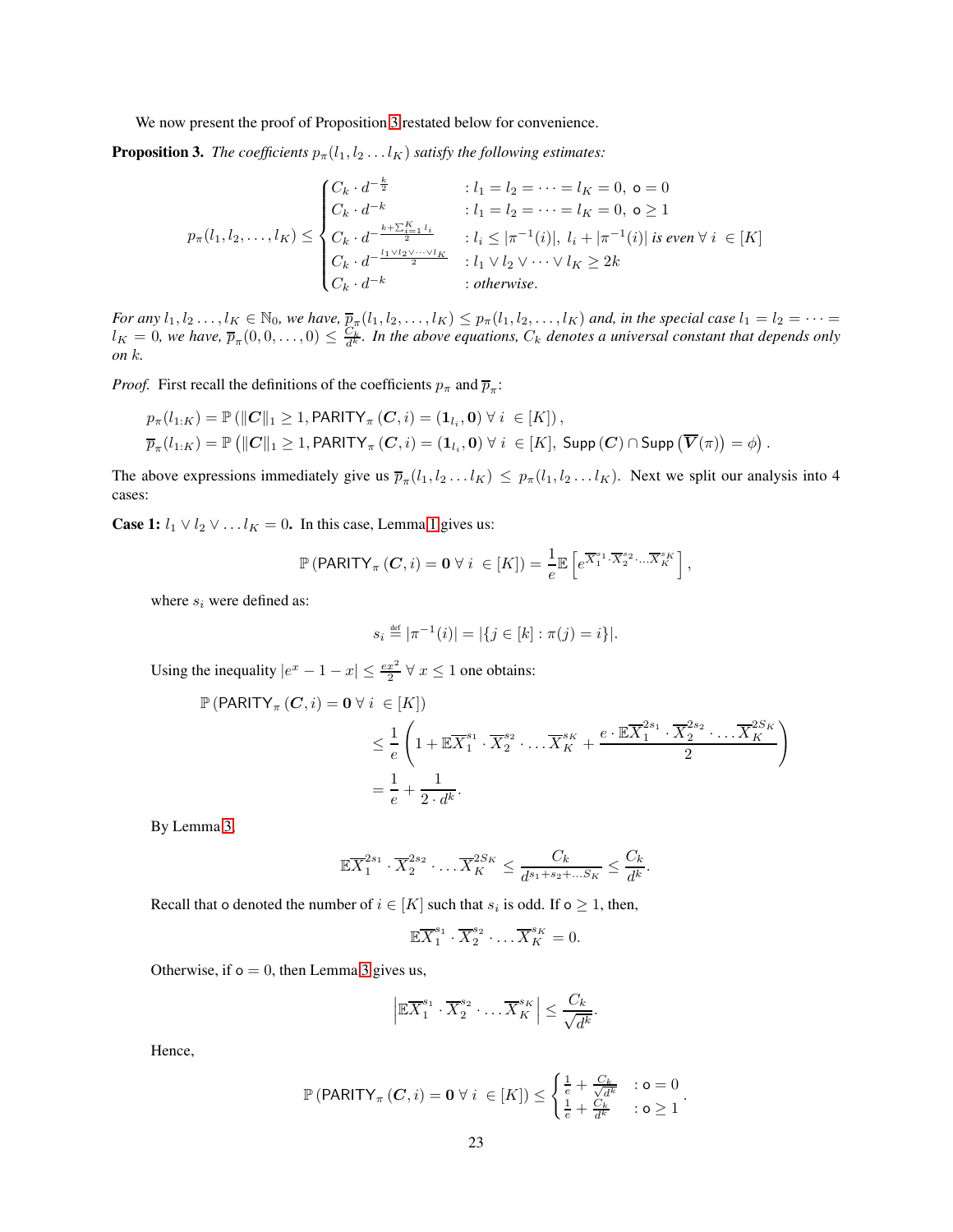We use the above estimates to bound  $p_{\pi}(0, 0, \ldots, 0)$  and  $\overline{p}_{\pi}(0, 0 \ldots, 0)$ . Recall that,

$$
p_{\pi}(0,0,...0) = \mathbb{P}\left(\|C\|_{1} \geq 1, \text{PARITY}_{\pi}(C,i) = 0 \,\forall \, i \in [K]\right)
$$
  
\n
$$
= \mathbb{P}\left(\text{PARITY}_{\pi}(C,i) = 0 \,\forall \, i \in [K]\right) - \mathbb{P}\left(\|C\|_{1} = 0\right)
$$
  
\n
$$
\stackrel{\text{(i)}}{=} \mathbb{P}\left(\text{PARITY}_{\pi}(C,i) = 0 \,\forall \, i \in [K]\right) - \frac{1}{e}
$$
  
\n
$$
\leq \begin{cases} \frac{C_{k}}{\sqrt{d^{k}}} & : \text{o} = 0 \\ \frac{C_{k}}{d^{k}} & : \text{o} \geq 1 \end{cases}.
$$

In the equation marked (a) we used the fact that  $||C||_1 \sim \text{Pois}(1)$  (cf. Proposition [2\)](#page-8-1). Next we analyze  $\overline{p}_{\pi}(0,0,\ldots 0)$ . We have,

$$
\overline{p}_{\pi}(0, \ldots 0)
$$
\n
$$
= \mathbb{P}\left(\|C\|_{1} \geq 1, \text{PARITY}_{\pi}(C, i) = 0 \,\forall i \in [K], \text{ Supp}(C) \cap \text{Supp}(\overline{V}(\pi)) = \phi\right)
$$
\n
$$
= \mathbb{P}\left(\text{PARITY}_{\pi}(C, i) = 0 \,\forall i \in [K], \text{ Supp}(C) \cap \text{Supp}(\overline{V}(\pi)) = \phi\right) - \mathbb{P}\left(\|C\|_{1} = 0\right)
$$
\n
$$
= \mathbb{P}\left(\text{PARITY}_{\pi}(C, i) = 0 \,\forall i \in [K], \text{Supp}(C) \cap \text{Supp}(\overline{V}(\pi)) = \phi\right) - \frac{1}{e}.
$$

Note that,

$$
\text{Supp}\left(\pmb{C}\right) \cap \text{Supp}\left(\overline{\pmb{V}}(\pi)\right) = \phi \Leftrightarrow \sum_{(i_1,i_2...i_k) \in \text{Supp}\left(\overline{\pmb{V}}(\pi)\right)} C_{i_1,i_2...,i_k} = 0.
$$

Furthermore, the random variables,

$$
\sum_{(i_1,i_2...i_k)\in \text{Supp}\left(\overline{\mathbf{V}}(\pi)\right)} C_{i_1,i_2...,i_k} \text{ and } \text{PARITY}_{\pi}(C,\cdot),
$$

are independent since any  $C_{i_1,i_2...i_k}$  with  $(i_1,i_2...,i_k) \in \text{Supp } (\overline{V}(\pi))$  is counted an even number of times in  $SUM_{\pi}(C, \cdot)$  and hence does not influence the parities PARITY<sub> $\pi$ </sub> (C,  $\cdot$ ). Hence,

$$
\overline{p}_{\pi}(0,0,\ldots,0)=
$$
  

$$
\mathbb{P}(\text{PARITY}_{\pi}(\mathbf{C},i)=\mathbf{0} \,\forall\, i \in [K]) \cdot \mathbb{P}\left(\sum_{(i_1,\ldots,i_k)\in \text{Supp}(\overline{\mathbf{V}}(\pi))} C_{i_1,i_2\ldots,i_k}=0\right)-\frac{1}{e}.
$$

Furthermore,

$$
\sum_{(i_1,i_2...i_k)\in \text{Supp}(\overline{\mathbf{V}}(\pi))} C_{i_1,i_2...,i_k} \sim \text{Pois}\left(\frac{|\text{Supp}(\overline{\mathbf{V}}(\pi))|}{d^k}\right),
$$

and, since the entries of  $\overline{V}(\pi)$  are in  $\{0, 1\}$ :

$$
\frac{1}{d^k} \cdot |\text{Supp } (\overline{V}(\pi))| = \frac{1}{d^k} \sum_{i_1, i_2, \dots, i_k} \overline{V}(\pi)_{i_1, i_2, \dots i_k}
$$
\n
$$
= \frac{1}{d^k} \sum_{i_1, i_2, \dots, i_k} (\mathbb{E}_{\mathbf{X}_{1:K} \sim \text{Unif}(\{\pm 1\}^d)} \mathbf{X}_{\pi(1)} \otimes \mathbf{X}_{\pi(2)} \cdots \otimes \mathbf{X}_{\pi(k)})_{i_1, i_2, \dots i_k}
$$
\n
$$
= \mathbb{E} \overline{X}_1^{s_1} \cdot \overline{X}_2^{s_2} \dots \overline{X}_K^{s_K}.
$$

Hence,

$$
\mathbb{P}\left(\sum_{(i_1,\ldots,i_k)\in\text{Supp}(\overline{\mathbf{V}}(\pi))}C_{i_1,i_2\ldots,i_k}=0\right)=\exp\left(-\mathbb{E}\overline{X}_1^{s_1}\cdot\overline{X}_2^{s_2}\ldots\overline{X}_K^{s_K}\right).
$$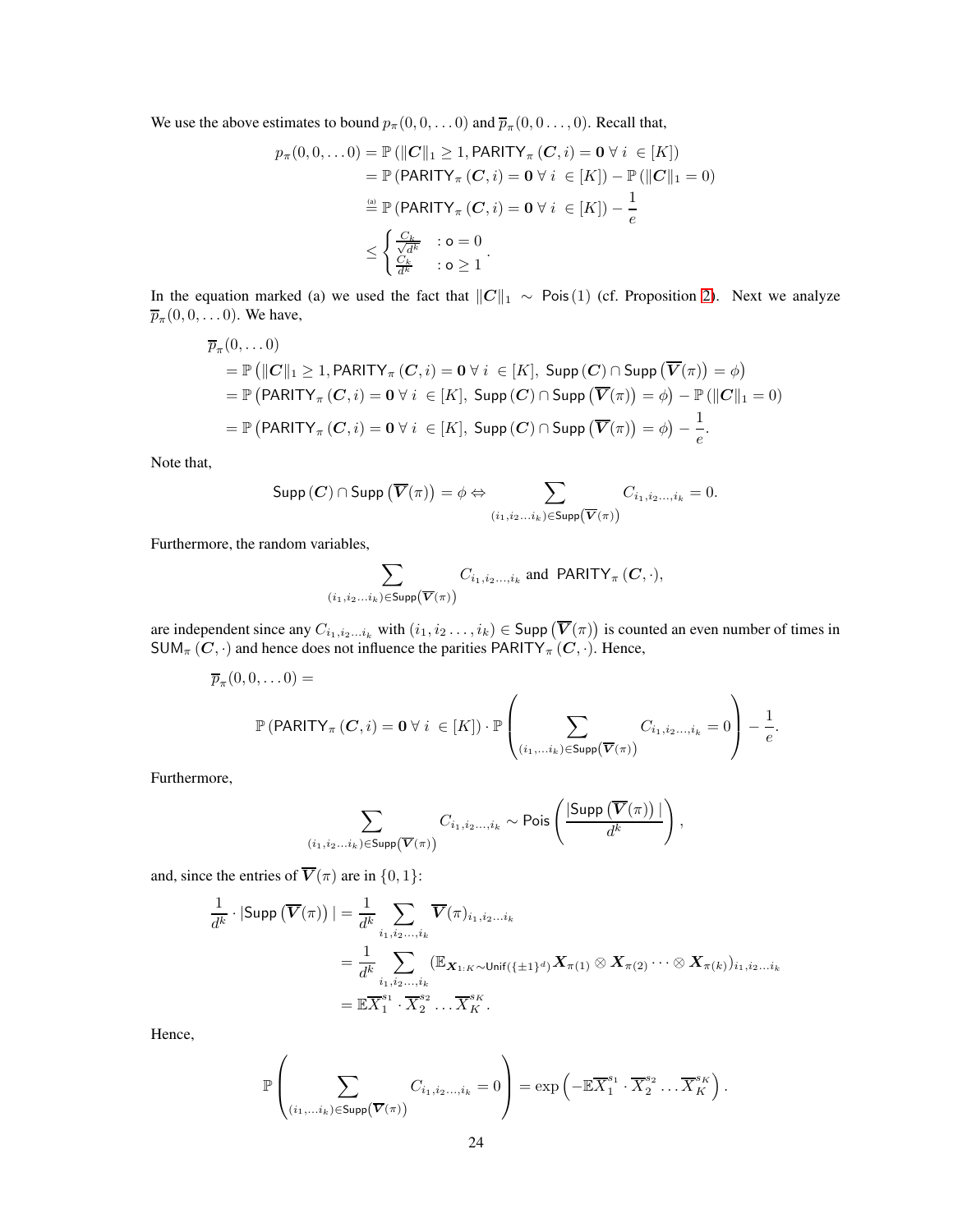This gives us,

$$
\overline{p}_{\pi}(0,0,\ldots,0)
$$
\n
$$
= \mathbb{P}(\text{PARITY}_{\pi}(\mathbf{C},i) = \mathbf{0} \,\forall\, i \in [K]) \cdot \mathbb{P}\left(\sum_{(i_1,\ldots i_k)\in \text{Supp}(\overline{\mathbf{V}}(\pi))} C_{i_1,i_2,\ldots,i_k} = 0\right) - \frac{1}{e}
$$
\n
$$
= \frac{1}{e} \left( \mathbb{E} \exp\left(\overline{X}_1^{s_1} \cdot \overline{X}_2^{s_2} \ldots \overline{X}_K^{s_K} - \mathbb{E} \overline{X}_1^{s_1} \cdot \overline{X}_2^{s_2} \ldots \overline{X}_K^{s_K} \right) - 1 \right)
$$
\n
$$
\leq \frac{1}{e} \cdot \left( \mathbb{E}(\overline{X}_1^{s_1} \ldots \overline{X}_K^{s_K} - \mathbb{E} \overline{X}_1^{s_1} \ldots \overline{X}_K^{s_K}) + \frac{e \mathbb{E}(\overline{X}_1^{s_1} \ldots \overline{X}_K^{s_K} - \mathbb{E} \overline{X}_1^{s_1} \ldots \overline{X}_K^{s_K})^2}{2} \right)
$$
\n
$$
\leq \frac{C_k}{d^k}
$$

In the last step, we again appealed to Lemma [3.](#page-20-1) Hence,

$$
\overline{p}_{\pi}(0,0,\ldots 0) \leq \frac{C_k}{d^k}.
$$

This concludes the analysis of this case.

**Case 2:**  $l_i \leq s_i$   $i = 1, 2, ..., K$ ,  $l_1 \vee l_2 \cdots \vee l_K \geq 1$ . Recall that,

$$
p_{\pi}(l_1, l_2 \ldots, l_K) = \mathbb{P}\left(\|\mathbf{C}\|_1 \geq 1, \text{PARITY}_{\pi}\left(\mathbf{C}, i\right) = (\mathbf{1}_{l_i}, \mathbf{0}) \,\forall\, i \in [K]\right).
$$

Since  $l_1 \vee l_2 \cdots \vee l_K \geq 1$ , can remove the condition  $||\mathbf{C}||_1 \geq 1$ :

$$
p_{\pi}(l_1, l_2 \ldots, l_K) = \mathbb{P}\left(\mathsf{PARITY}_{\pi}(\mathbf{C}, i) = (\mathbf{1}_{l_i}, \mathbf{0}) \,\forall\, i \in [K]\right).
$$

By Lemma [1,](#page-8-2) we have,

$$
p_{\pi}(l_1, l_2 \ldots, l_K) = \frac{1}{e} \mathbb{E} \left[ e^{\overline{X}_1^{s_1} \cdot \overline{X}_2^{s_2} \ldots \overline{X}_K^{s_K}} \prod_{i=1}^K \prod_{j=1}^{l_i} X_{ij} \right].
$$

Using the bound:

$$
1 + x \le e^x \le 1 + x + \frac{ex^2}{2}, \ \forall \ x \le 1,
$$

we obtain,

$$
p_{\pi}(l_1,\ldots l_K)\leq \frac{1}{e}\cdot\left(\prod_{i=1}^K\prod_{j=1}^{l_i}\mathbb{E} X_{ij}+\prod_{i=1}^k\mathbb{E}\left[\overline{X}_i^{s_i}\prod_{j=1}^{l_i}X_{ij}\right]+\frac{e}{2}\cdot\prod_{i=1}^K\mathbb{E}\left[\overline{X}_i^{2s_i}\right]\right).
$$

We note that since  $l_1 \vee l_2 \cdots \vee l_K \geq 1$ ,

$$
\prod_{i=1}^K \prod_{j=1}^{l_i} \mathbb{E}X_{ij} = 0.
$$

If  $s_i + l_i$  is even for each  $i \in [K]$ , then, Lemma [3](#page-20-1) gives us,

$$
\prod_{i=1}^k \mathbb{E}\left[\overline{X}_i^{s_i} \prod_{j=1}^{l_i} X_{ij}\right] \leq \frac{C_k}{\sqrt{d^{k+\sum_{i=1}^K l_i}}}, \prod_{i=1}^K \mathbb{E}\left[\overline{X}_i^{2s_i}\right] \leq \frac{C_k}{d^k}, p_{\pi}(l_1, \ldots l_K) \leq \frac{C_k}{\sqrt{d^{k+\sum_{i=1}^K l_i}}}
$$

.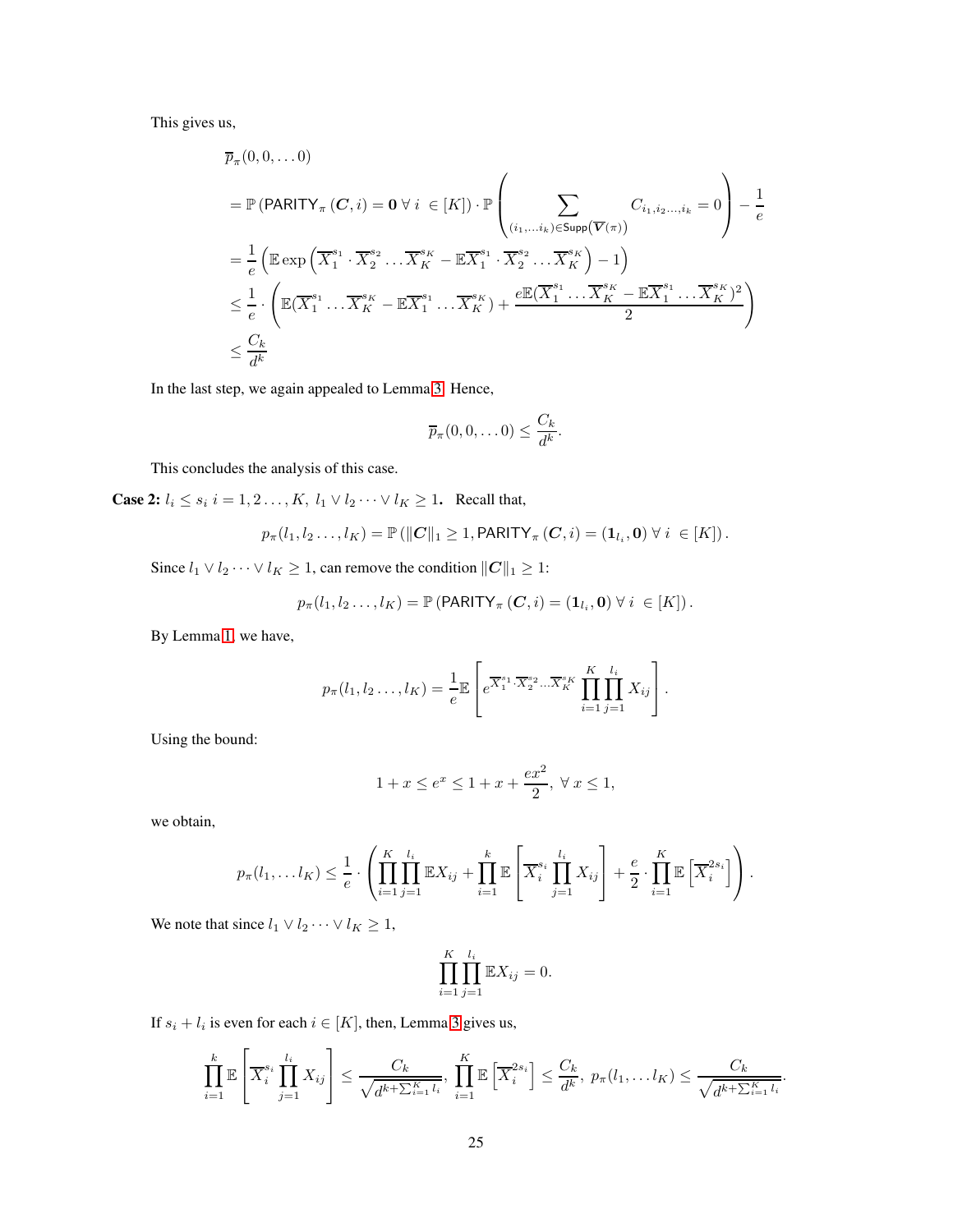On the other hand, if  $s_i + l_i$  is odd even for a single i, Lemma [3](#page-20-1) gives us,

$$
\prod_{i=1}^k \mathbb{E}\left[\overline{X}_i^{s_i} \prod_{j=1}^{l_i} X_{ij}\right] = 0, \prod_{i=1}^K \mathbb{E}\left[\overline{X}_i^{2s_i}\right] \leq \frac{C_k}{d^k}, p_{\pi}(l_1, \ldots l_K) \leq \frac{C_k}{d^k}.
$$

Hence, when  $l_i \leq s_i$   $i = 1, 2, \ldots, K$ ,  $l_1 \vee l_2 \cdots \vee l_K \geq 1$ , we have shown,

$$
p_{\pi}(l_1, \ldots l_K) \leq \begin{cases} C_k d^{-\frac{k+\sum_{i=1}^K l_i}{2}} & : l_i + s_i \text{ is even } \forall i \in [K] \\ C_k d^{-k} & : \text{otherwise} \end{cases}.
$$

This concludes the analysis for this case.

**Case 3:**  $\exists i : l_i > s_i$ . By the case definition, we have,

$$
\max_{i \in [K]} \left\lceil \frac{l_i}{s_i} \right\rceil \ge 2.
$$

Without loss of generality, we can assume,

$$
\max_{i \in [K]} \left\lceil \frac{l_i}{s_i} \right\rceil = \left\lceil \frac{l_1}{s_1} \right\rceil.
$$

Let  $t \geq 1$ ,  $t \in \mathbb{N}$  be such that:

$$
ts_1 < l_1 \le (t+1)s_1.
$$

By Lemma [1,](#page-8-2) we have,

$$
p_{\pi}(l_1, l_2 \ldots l_K) = \frac{1}{e} \cdot \mathbb{E}\left[e^{\overline{X}_1^{s_1} \ldots \overline{X}_K^{s_K}} \prod_{i=1}^K \prod_{j=1}^{l_i} X_{ij}\right].
$$

We use the bound:

$$
1 + \sum_{a=1}^{t} \frac{x^{a}}{a!} - \frac{e|x|^{t+1}}{(t+1)!} \le e^{x} \le 1 + \sum_{a=1}^{t} \frac{x^{a}}{a!} + \frac{e|x|^{t+1}}{(t+1)!}, \ |x| \le 1.
$$

Hence,

$$
p_{\pi}(l_{1:K}) \leq \prod_{i=1}^{K} \prod_{j=1}^{l_i} \mathbb{E}X_{ij} + \sum_{a=1}^{t} \frac{1}{a!} \prod_{i=1}^{K} \mathbb{E}\left[\overline{X}_i^{as_i} \prod_{j=1}^{l_i} X_{ij}\right] + \frac{e}{(t+1)!} \prod_{i=1}^{K} \mathbb{E}[|\overline{X}_i|^{s_i(t+1)}].
$$

Since  $l_1 > s_1 \geq 0 \implies l_1 \geq 1$ ,

$$
\prod_{i=1}^K \prod_{j=1}^{l_i} \mathbb{E}X_{ij} = 0.
$$

For any  $a \le t$ ,  $as_1 \le ts_1 < l_1$ . Hence by Lemma [3,](#page-20-1)

$$
\mathbb{E}\left[\overline{X}_1^{as_1}\prod_{j=1}^{l_1}X_{ij}\right]=0\implies\sum_{a=1}^t\frac{1}{a!}\prod_{i=1}^K\mathbb{E}\left[\overline{X}_i^{as_i}\prod_{j=1}^{l_i}X_{ij}\right]=0.
$$

Finally again by Lemma [3,](#page-20-1)

$$
p_{\pi}(l_1, l_2...l_K) \leq \frac{e}{(t+1)!} \prod_{i=1}^K \mathbb{E}[|\overline{X}_i|^{s_i(t+1)}] \leq \frac{C_k}{d^{(t+1)k/2}}.
$$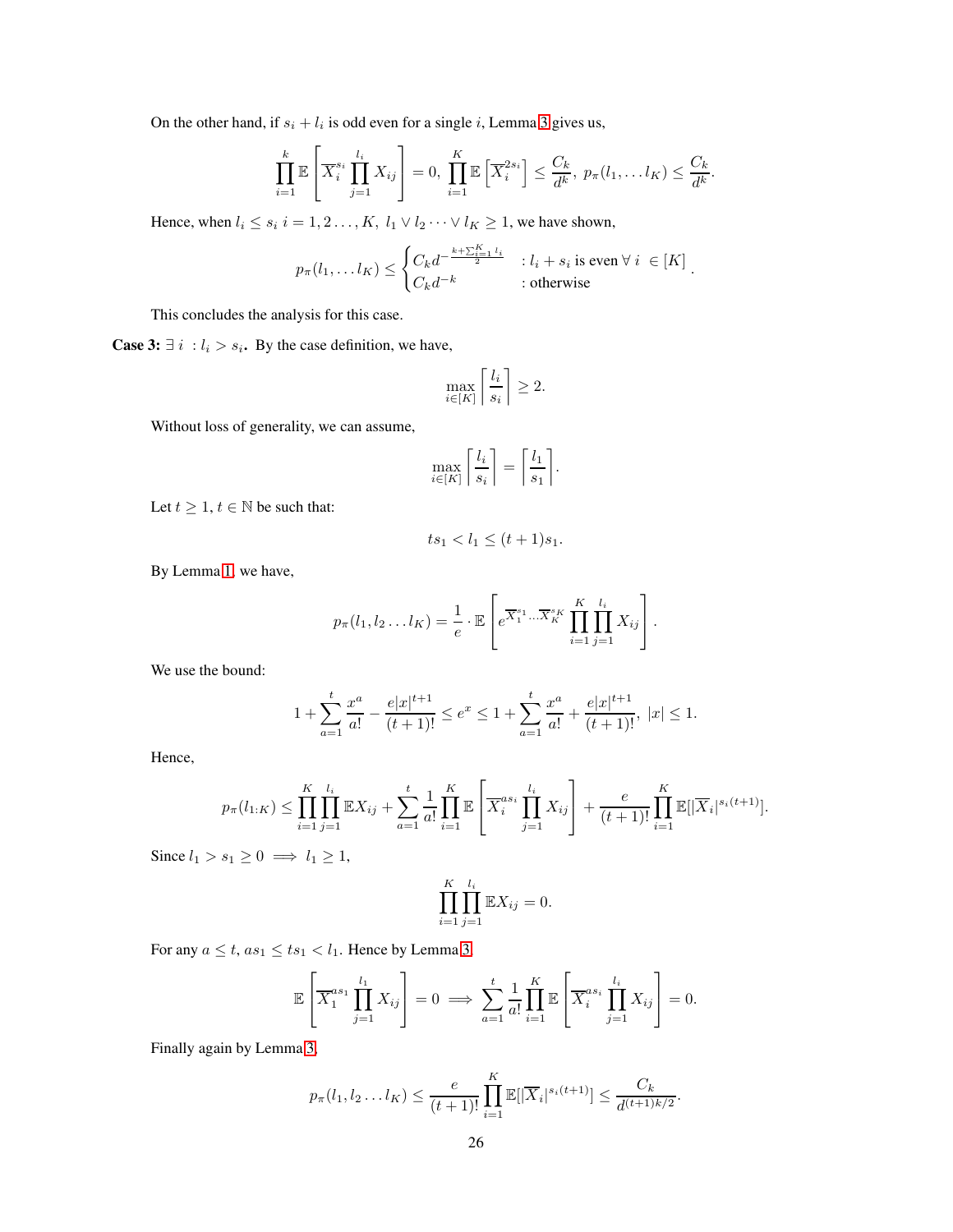Note that,

$$
(t+1) = \max_{i \in K} \left\lceil \frac{l_i}{s_i} \right\rceil \ge \max_{i \in K} \frac{l_i}{k} = \frac{l_1 \vee l_2 \cdots \vee l_K}{k}.
$$

Hence,

$$
p_{\pi}(l_1, l_2 \ldots l_K) \leq \frac{C_k}{d^{\frac{l_1 \vee l_2 \cdots \vee l_K}{2}}}.
$$

If  $l_1 \vee l_2 \cdots \vee l_K < 2k$ , we can rely on the better bound (since  $t \geq 1$ ):

$$
p_{\pi}(l_1, l_2 \dots l_K) \leq \frac{C_k}{d^k}
$$

.

Hence, if  $\exists i : l_i > s_i$ , then,

$$
p_{\pi}(l_1, l_2 \dots l_K) \leq \begin{cases} C_k \cdot d^{-k} & : l_1 \vee l_2 \dots \vee l_K < 2k \\ C_k \cdot d^{-\frac{l_1 \vee l_2 \dots \vee l_K}{2}} & : l_1 \vee l_2 \dots \vee l_K \geq 2k \end{cases}.
$$

Combining all of these cases gives us the claim of the proposition.

# <span id="page-26-0"></span>D Proof of Theorem [1](#page-3-0)

In this section we show how the various auxiliary results we have proved so far imply Theorem [1.](#page-3-0)

*Proof.* In order to apply Proposition [4](#page-14-1) we need to lower bound SDN $(D_0, \mathcal{D}(\pi), (3n)^{-\frac{1}{2}})$ . Lemma [2](#page-15-1) gives us:

$$
SDN\left(D_0, \mathcal{H}(\pi), \frac{1}{\sqrt{3n}}\right)
$$
  
\n
$$
\geq \frac{1}{4\sqrt{3n}} \cdot \left(\sup_{q:\mathbb{E}_{D_0}q^2(T)=1} \mathbb{P}_{D \sim \text{Unif}(\mathcal{H})(\pi)}\left[\left|\mathbb{E}_{D}q(T) - \mathbb{E}_{D_0}q(T)\right| > \frac{1}{6\sqrt{n}}\right]\right)^{-1}.
$$
 (18)

Let  $u \ge 2$  be a integer parameter that we will set suitably later. Proposition [1](#page-7-1) gives us, for any q such that  $\mathbb{E}_{D_0}q^2(T)$ 1,

$$
\mathbb{P}_{D \sim \text{Unif}(\mathcal{H}(\pi))} \left[ \left| \mathbb{E}_{D} q(\boldsymbol{T}) - \mathbb{E}_{D_0} q(\boldsymbol{T}) \right| > \frac{1}{6\sqrt{n}} \right] \le \left( 36en \cdot \max_{l_1, l_2, \ldots l_K \in \mathbb{N}_0} \left( (u-1)^{l_1 + l_2 \ldots l_K} \cdot p_{\pi}(l_{1:K}) \right) \right)^{\frac{u}{2}}.
$$

In order to upper bound  $\max_{l_1,l_2...l_K\in\mathbb{N}_0} ((u-1)^{l_1+l_2...l_K} \cdot p_\pi(l_1,l_2\ldots l_K)),$  we will utilize Proposition [3:](#page-9-1) **When**  $l_1 \vee l_2 \cdots \vee l_K \geq 2k$ : Proposition [C.2](#page-20-0) gives us the bound:

$$
(u-1)^{l_1+l_2...l_K} \cdot p_{\pi}(l_1, l_2...l_K) \le \frac{C_k \cdot (u-1)^{kl_1 \vee l_2... \vee l_K}}{d^{l_1 \vee ...l_K/2}} = \left(\frac{(u-1)^k}{\sqrt{d}}\right)^{l_1 \vee ...l_K}
$$

If  $d \geq (u-1)^{2k}$ , then the upper bound is a decreasing function of  $l_1 \vee \dots l_K$  and is maximized at  $l_1 \vee \dots l_K = 2k$ . Hence,

$$
\max_{l_1,\ldots,l_K: l_1\vee\ldots l_K\geq 2k} (u-1)^{l_1+l_2\ldots l_K} \cdot p_\pi(l_1,l_2\ldots l_K) \leq \frac{C_k(u-1)^{2k^2}}{d^k}, \ \forall \ d\geq (u-1)^{2k}.
$$

<span id="page-26-1"></span> $\Box$ 

.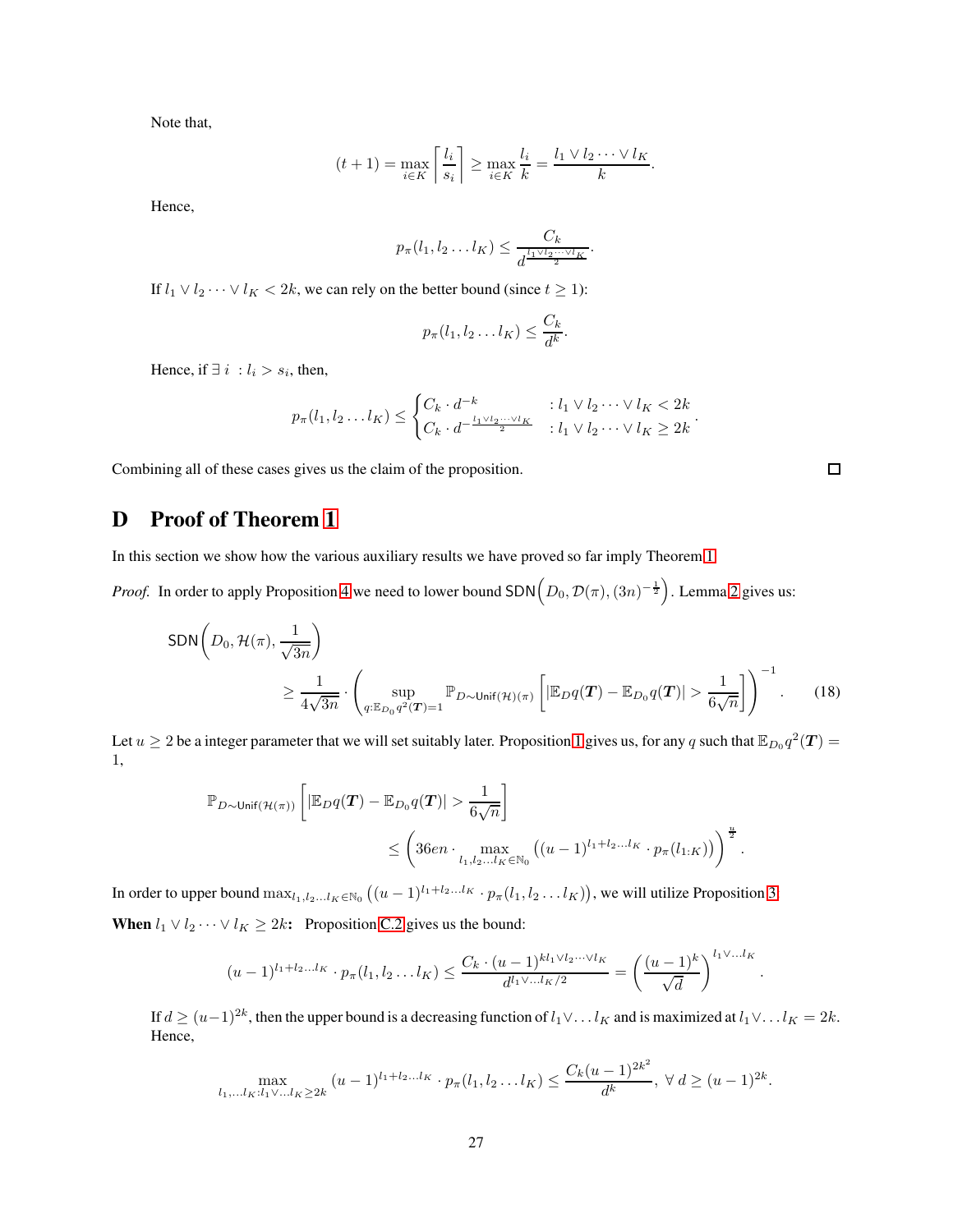When  $l_1 \vee l_2 \cdots \vee l_K < 2k$ : Then,

$$
\max_{l_{1:K}:l_1\vee\ldots l_K\leq 2k} (u-1)^{l_1+l_2\ldots l_K} \cdot p_\pi(l_{1:K}) \leq (u-1)^{2k^2} \cdot \max_{l_{1:K}:l_1\vee\ldots l_K\leq 2k} p_\pi(l_{1:K}).
$$

By Proposition [3,](#page-9-1) when  $l_1 \vee \ldots l_K \leq 2k$ , the upper bound on  $p_\pi(l_1, l_2 \ldots l_K)$  is maximized by setting:

$$
l_i = \begin{cases} 0 & : s_i \text{ is even} \\ 1 & : s_i \text{ is odd} \end{cases}.
$$

Recall that the oddness parameter o is precisely the number  $s_i$  that are odd, hence,

$$
\max_{l_1,\ldots l_K: l_1\vee\ldots l_K\leq 2k} (u-1)^{l_1+l_2\ldots l_K}\cdot p_\pi(l_1,l_2\ldots l_K)\leq \frac{C_k(u-1)^{2k^2}}{\sqrt{d^{k+{\mathbf{0}}}}}.
$$

Hence, we have obtained,

$$
\max_{l_1, l_2...l_K \in \mathbb{N}_0} \left( (u-1)^{l_1+l_2...l_K} \cdot p_\pi(l_1, l_2...l_K) \right) \le \frac{C_k \cdot (u-1)^{2k^2}}{\sqrt{d^{k+6}}},
$$

provided  $d \geq (u-1)^{2k}$ . Hence,

$$
\sup_{q:\mathbb{E}_{D_0}q^2(\boldsymbol{T})=1}\mathbb{P}_{D\sim\mathsf{Unif}(\mathcal{H}(\pi))}\left[|\mathbb{E}_{D}q(\boldsymbol{T})-\mathbb{E}_{D_0}q(\boldsymbol{T})|>\frac{1}{6\sqrt{n}}\right]\leq\left(\frac{C_k\cdot(u-1)^{2k^2}\cdot n}{\sqrt{d^{k+\mathsf{o}}}}\right)^{\frac{u}{2}}
$$

Substituting this in Eq. [18,](#page-26-1) we obtain,

$$
SDN\left(D_0, \mathcal{H}(\pi), \frac{1}{\sqrt{3n}}\right) \ge \frac{1}{8\sqrt{n}} \cdot \left(\frac{1}{C_k \cdot (u-1)^{2k^2}} \cdot \frac{\sqrt{d^{k+\sigma}}}{n}\right)^u,
$$
\n(19)

provided  $d \ge (u-1)^{2k}$ . Now suppose there exist constants  $C_0 \in (0,\infty)$  and  $\epsilon \in (0,k)$  such that,

<span id="page-27-0"></span>
$$
n \le C_0 d^{\frac{k+6}{2} - \epsilon}.
$$

Consider any  $L \in \mathbb{N}$  and suppose that,

$$
d \ge 11 \cdot \left(\frac{4L + k + \mathsf{o}}{4\epsilon}\right)^{2k} \stackrel{\text{def}}{=} C_1(k, L, \epsilon). \tag{20}
$$

We take  $u = \epsilon^{-1} \cdot (L + (k + \mathsf{o})/4)$  in Eq. [19.](#page-27-0) This gives us,

$$
\textsf{SDN}\left(D_0, \mathcal{H}(\pi), \frac{1}{\sqrt{3n}}\right) \ge c_1(k, L, \epsilon, C_0) \cdot d^L,
$$

where,

$$
c_1(k, L, \epsilon, C_0) \stackrel{\text{def}}{=} \frac{1}{8} \left( \frac{\epsilon}{(1 + C_0^2) \cdot C_k \cdot L} \right)^{\frac{2Lk^3}{\epsilon}}.
$$
 (21)

Hence, by Proposition [4,](#page-14-1) any SQ algorithm which solves the Tensor PCA testing problem with  $n$  samples must make at least  $c_1(k, L, \epsilon C_0) \cdot d^L$  queries. In order to obtain an estimation lower bound, we appeal to Proposition [4](#page-14-1) which lets us conclude that any SQ algorithm which solves the Tensor PCA estimation problem with  $n$  samples must make at least  $0.5 \cdot c_1(k, L, \epsilon C_0) \cdot d^L$  queries.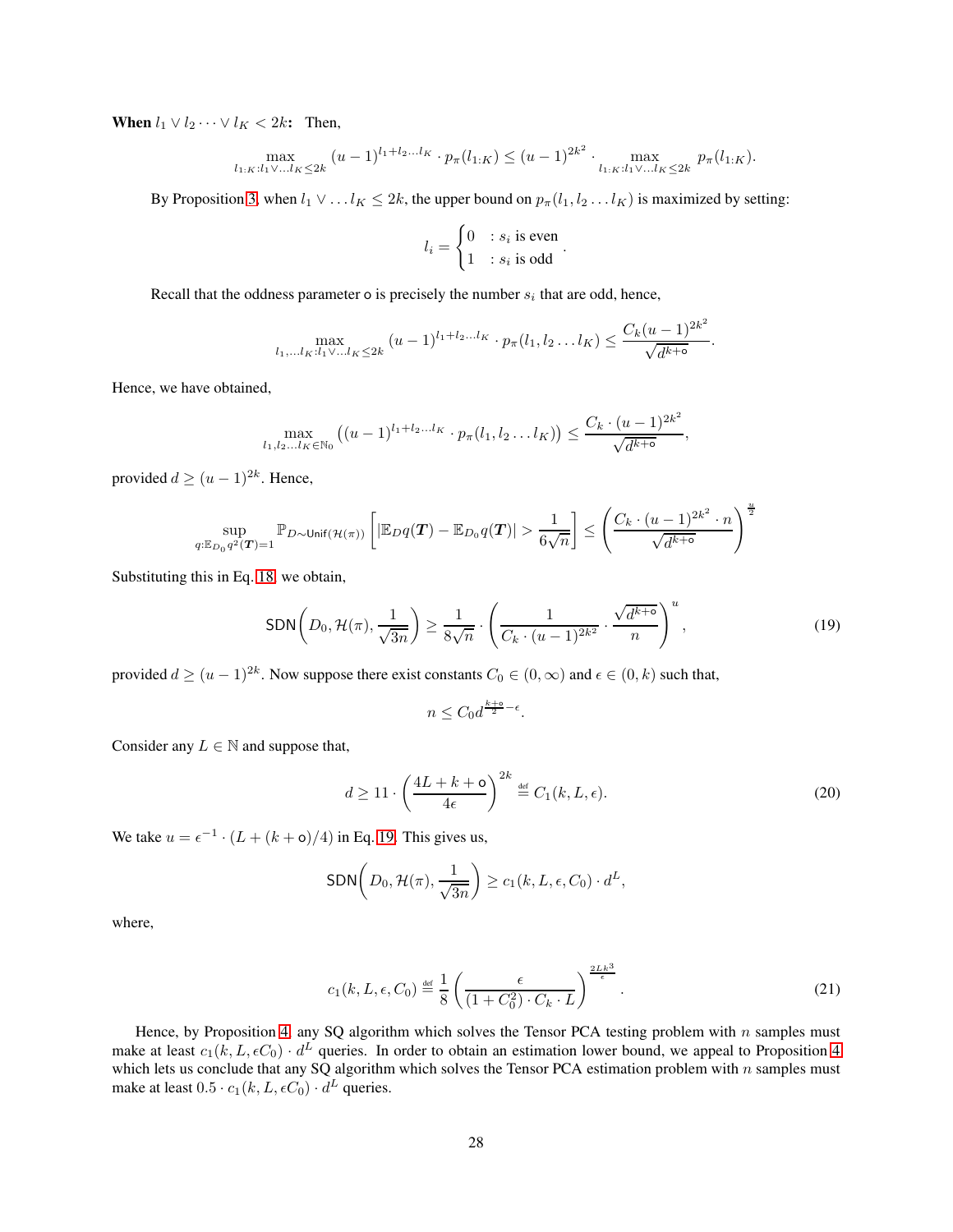In the case when  $o = 0$ , we can obtain a stronger estimation lower bound, by applying Proposition [4](#page-14-1) with the base measure  $\overline{D}(\pi)$ . Lemma [2](#page-15-1) and Proposition [1](#page-7-1) tell us that  $SDN(D_{\star}, \mathcal{H}(\pi), \epsilon)$  can be controlled in terms of the coefficients  $\overline{p}_{\pi}(l_1, l_2 \ldots, l_K)$ . Furthermore from Proposition [3](#page-9-1) that in general,

$$
\overline{p}_{\pi}(l_1,\ldots l_K)\leq p_{\pi}(l_1,\ldots l_K),
$$

but when  $l_1 = l_2 \cdots = l_K = 0$ , we have the improved upper bound  $\overline{p}_{\pi}(0,0,\ldots,0) \leq C_k \cdot d^{-k}$  (compared to  $p_{\pi}(0,0,\ldots,0) \leq C_k d^{-k/2}$ ). Consequently the quantity:

$$
\max_{l_1,l_2...l_K\in\mathbb{N}_0}\left((u-1)^{l_1+l_2...l_K}\cdot\overline{p}_{\pi}(l_1,l_2...l_K)\right),\,
$$

is maximized by setting one  $l_i = 2$  and the remaining ones as 0. This gives us,

$$
\max_{l_1, l_2...l_K \in \mathbb{N}_0} ((u-1)^{l_1+l_2...l_K} \cdot \overline{p}_{\pi}(l_1, l_2...l_K)) \le \frac{C_k \cdot (u-1)^{2k^2}}{\sqrt{d^{k+2}}},
$$

which results in an improved lower bound:

$$
SDN(D_{\star}, \mathcal{H}(\pi), \epsilon) \ge \frac{1}{8\sqrt{n}} \cdot \left(\frac{1}{C_k \cdot (u-1)^{2k^2}} \cdot \frac{\sqrt{d^{k+2}}}{n}\right)^u,
$$

from which we can conclude via Proposition [4](#page-14-1) that if  $n \ll \sqrt{d^{k+2}}$ , estimation is impossible in the SQ model with polynomially many queries.  $\Box$ 

# <span id="page-28-0"></span>E Optimal Statistical Query Procedures

In this section we describe SQ procedures that achieve the optimal sample complexity for the Tensor PCA testing and estimation problems. These procedures leverage the "partial trace" technique. This approach was first introduced by Hopkins et al. [\[20](#page-38-9)] who used this technique to compress matrices obtained by flattening higher order tensors in the context of symmetric Tensor PCA with  $k = 3$  and some other planted inference problems. A different variant of this technique was used by Anandkumar et al. [\[1\]](#page-37-5) as a initialization procedure for tensor power method in the context of symmetric Tensor PCA with  $k = 3$ . Recent work by Biroli et al. [\[7\]](#page-38-15) generalized this approach for Symmetric Tensor PCA with arbitrary k.

We show that procedures based on the partial trace technique can be extended to Tensor PCA with partial symmetries and can be implemented in the SQ model via Fact [1.](#page-9-0) When implemented in the SQ model, these procedures suffer from a degradation in performance (when compared to the non-SQ performance on symmetric Tensor PCA problems from prior work [\[20,](#page-38-9) [1,](#page-37-5) [7\]](#page-38-15)). However, the lower bounds of the previous section show that this is unavoidable.

We first design an SQ Test for even-order Symmetric Tensor PCA.

<span id="page-28-1"></span>**Lemma 4** (SQ Test for Even Symmetric Tensor PCA). *If*  $n \gg d^{\frac{k}{2}}$ , there is a SQ algorithm which solves the Symmetric *Tensor PCA testing problem with even* k *with*  $O(log(n))$  *queries.* 

*Proof.* Let  $k = 2l$ . Consider the query function:

$$
q(\mathbf{T}) = \sum_{i_1, i_2...i_l} T_{i_1, i_1, i_2, i_2...i_l, i_l}.
$$

It is easy to check that for any v with  $||v|| = \sqrt{d}$ , under  $D_{\boldsymbol{v}^{\otimes k}}$ ,  $q(\boldsymbol{T}) \sim \mathcal{N}\left(1, d^{\frac{k}{2}}\right)$  where as, under  $D_0$ ,  $q(\boldsymbol{T}) \sim$  $\mathcal{N}\left(0, d^{\frac{k}{2}}\right)$ . Hence for any  $D \in \{D_0\} \cup \{D_{\bm{v}^{\otimes k}} : \bm{v} \in \mathbb{R}^d, \ \|\bm{v}\| = \sqrt{d}\},$ 

$$
\operatorname{Var}_D q(\boldsymbol{T}) = 1, \ \mathbb{E}_D q^2(\boldsymbol{T}) \le d^{\frac{k}{2}} + 1.
$$

Consequently, we can use Fact [1](#page-9-0) to construct an SQ procedure which returns an estimate of  $\mathbb{E}_D q(T)$  denoted by  $\mathbb{E}_q(T)$ such that,

$$
|\hat{\mathbb{E}}_D q(T) - \mathbb{E}_D q(T)| \to 0, \text{ as } d \to \infty,
$$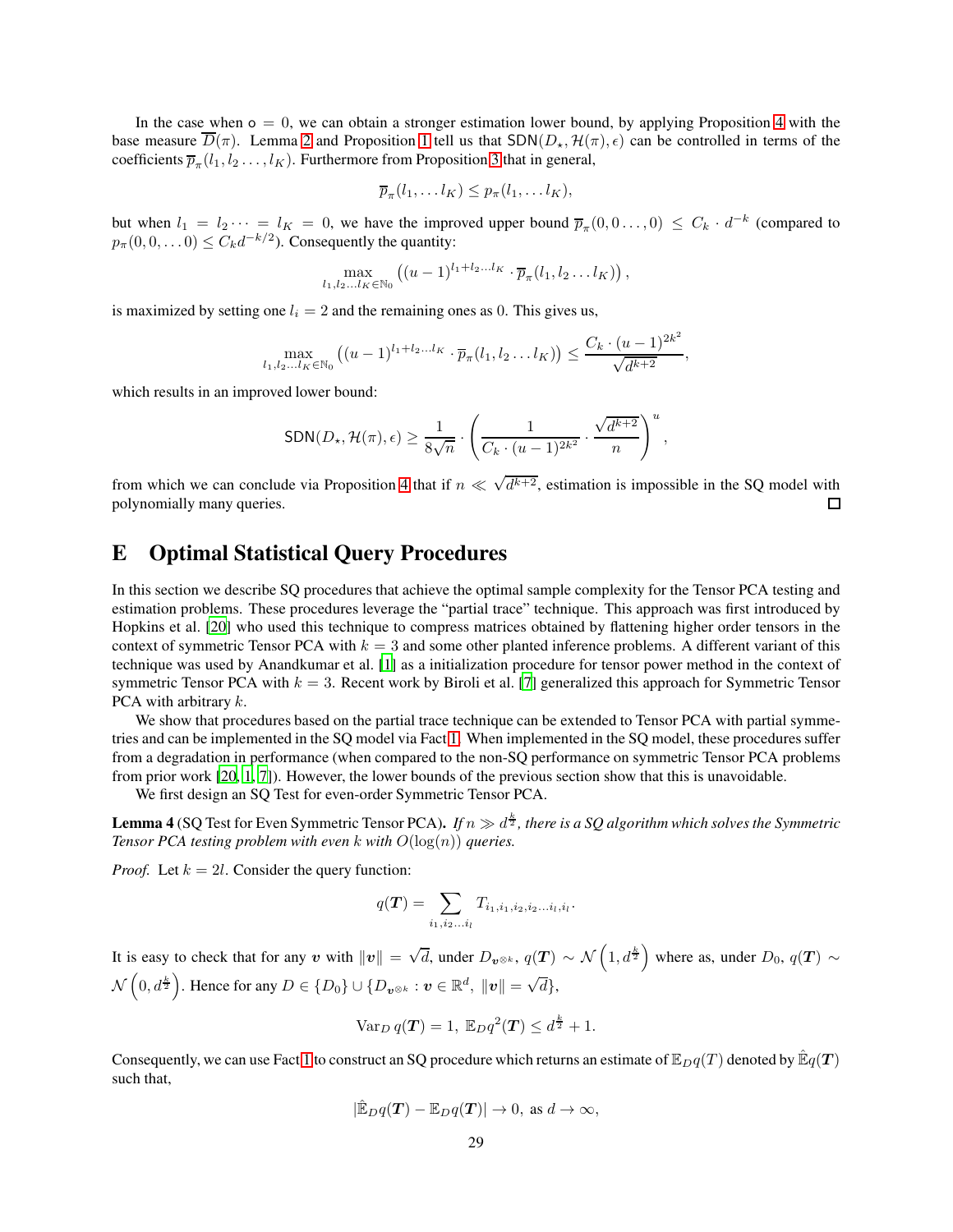if  $n \gg d^{\frac{k}{2}}$ . This requires only  $O(\log(d))$  queries. This can be turned into a test for Tensor PCA by declaring  $D = D_0$ if  $\mathbb{E}_{D}q(T) \leq 0.5$  and  $D \in \{D_{\mathbf{v}^{\otimes k}} : \mathbf{v} \in \mathbb{R}^d, ||\mathbf{v}|| = \sqrt{d}\}$  if  $\mathbb{E}_{D}q(T) > 0.5$ . The correctness of this test follows by the error guarantee of  $\mathbb{E}_D q(\mathbf{T})$ .

Next we consider testing and estimation in generalized Tensor PCA with partial symmetries. We introduce the notion of the standard form of a labelling function.

**Definition 5.** *Recall that for a labelling function*  $\pi$  :  $[K] \to [k]$ *, we defined the oddness parameter of*  $\pi$  *(denoted by*  $\circ$ ) *as the number of labels in* [K] *which are used an odd number of times. Given a labelling function* π*, we can construct*  $l \stackrel{\text{\tiny def}}{=} (k - \mathsf{o})/2$  pairs from  $k - \mathsf{o}$  elements of  $[k]$  by pairing two indices  $i, j \in [k]$  if  $\pi(i) = \pi(j)$ . The remaining  $\mathsf{o}$ *indices are left unpaired.* A labelling function  $\pi$  is in standard form if  $\{2l + 1, 2l + 2 \ldots, k\}$  *are the unpaired indices and,*

$$
\pi(2i-1) = \pi(2i), \ i \in [l].
$$

*If*  $\pi$  *is in standard form, then for any*  $D \in \mathcal{D}(\pi)$ *,* 

$$
\mathbb{E}_D \boldsymbol{T} = \boldsymbol{E}_1 \otimes \boldsymbol{E}_2 \cdots \otimes \boldsymbol{E}_l \otimes \boldsymbol{O}
$$

*where*  $E_1, \ldots, E_l$  are rank-1 symmetric matrices with  $||E_i|| = \text{Tr}(E_i) = 1$  and O is a o-order rank 1 tensor with  $||O|| = 1.$ 

Lemma 5. *There exists a SQ algorithm which given the knowledge of the labelling function* π *solves the Tensor PCA* estimation problem after making at most  $O(d^k \cdot \log(n))$  queries provided the sample size  $n$  satisfies:

$$
n \gg \begin{cases} \sqrt{d^{k+2}} & : \mathsf{o} = 0 \\ \sqrt{d^{k+\mathsf{o}}} & : \mathsf{o} \geq 1 \end{cases}.
$$

*Furthermore when*  $o \geq 1$ , there is a test based on this estimator that solves Tensor PCA testing problem under the *same assumptions on the sample size* n*.*

*Proof.* Since the algorithm knows the labelling function  $\pi$ , we can assume, without loss of generality that  $\pi$  is in standard form since by applying a suitable permutation to the modes of the tensor, the algorithm can always convert the Tensor PCA problem to the standard form. We define  $l \triangleq (k - \mathsf{o})/2$ , where  $\mathsf{o}$  is the number of labels used an odd number of times by  $\pi$ . We first consider the Tensor PCA estimation problem. Recall that by the definition of standard form, for any  $D \in \mathcal{D}(\pi)$ ,

$$
\mathbb{E}_D \boldsymbol{T} = \boldsymbol{E}_1 \otimes \boldsymbol{E}_2 \cdots \otimes \boldsymbol{E}_l \otimes \boldsymbol{O}, \ \forall \ D \ \in \mathcal{D}(\pi).
$$

**Estimating O:** We construct an estimator for O by estimating it entry-wise. Consider the query functions:

$$
q_{i_1,i_2...i_{\mathsf{o}}}(\boldsymbol{T}) = \sum_{j_1,j_2...j_l} \boldsymbol{T}_{j_1,j_1,j_2,j_2...j_l,j_l,i_1,i_2...i_{\mathsf{o}}}.
$$

For any  $D \in \mathcal{D}(\pi)$ 

$$
q_{i_1,i_2...i_o}(T) \sim \mathcal{N}\left(\text{Tr}(\bm{E}_1) \cdot \text{Tr}(\bm{E}_2) \cdot \ldots \text{Tr}(\bm{E}_l) O_{i_1,i_2...,i_o}, d^l\right) = \mathcal{N}\left(O_{i_1,i_2...,i_o}, d^l\right).
$$

Hence using Fact [1,](#page-9-0) one can obtain estimates such that,

$$
\left|\hat{\mathbb{E}}_D q_{i_1,i_2...i_o}(\boldsymbol{T}) - \mathbb{E}_D q_{i_1,i_2...i_o}(\boldsymbol{T})\right| \leq 9 \cdot \log(n) \cdot \sqrt{\frac{d^l}{n}}, \ \forall \ D \ \in \ \mathcal{D}(\pi).
$$

Now we construct an estimate of O, denoted by  $\hat{O}$  with  $\hat{O}_{i_1,i_2...i_o} = \hat{E}_D q_{i_1,i_2...i_o}(T)$ . This estimate has the error guarantee:

$$
\|\hat{\bm{O}} - \bm{O}\|^2 = \sum_{i_1, i_2...i_0} (\hat{O}_{i_1, i_2...i_0} - O_{i_1, i_2...,i_0})^2
$$
  
 
$$
\leq 81 \cdot \log^2(n) \cdot \frac{d^{l+0}}{n} = 81 \cdot \log^2(n) \cdot \frac{\sqrt{d^{k+0}}}{n}.
$$

Under the sample size assumption,  $\|\hat{O} - O\| \to 0$  as  $d \to \infty$ . This further implies  $\|\hat{O}\| \to \|O\| = 1$  and,  $\langle \hat{O}, O \rangle \rightarrow 1$ . Note that when  $o = 0$ , we can simply skip this step.

.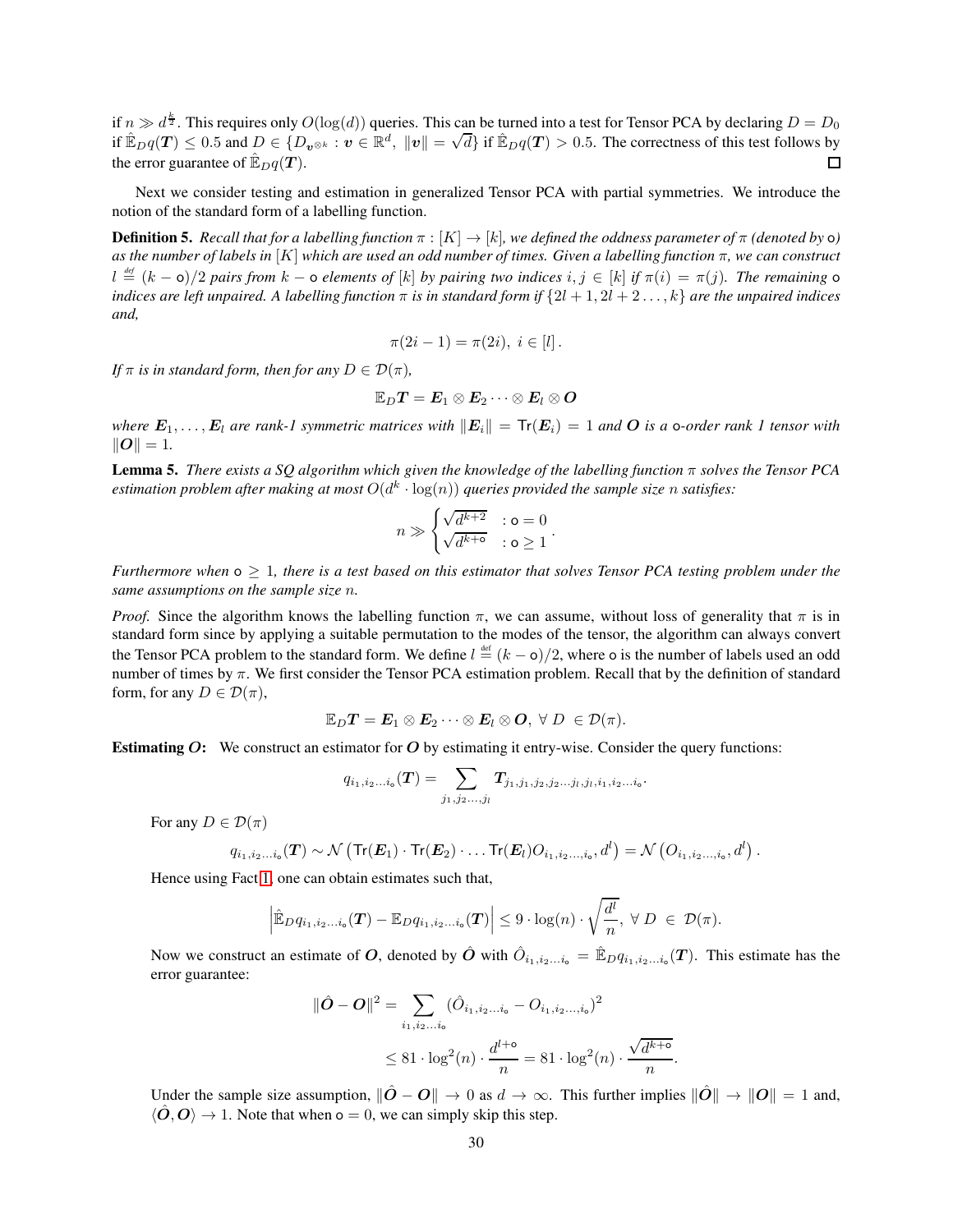**Estimating**  $E_{1:l}$  We estimate  $E_1$  entry-wise by using the queries:

$$
q_{ab}(\boldsymbol{T}) = \frac{1}{\|\hat{\boldsymbol{O}}\|} \cdot \sum_{j_1, j_2, \dots, j_{l-2}, i_1, i_2, \dots, i_6} T_{a, b, j_1, j_1, j_2, j_2, \dots, j_l, j_l, i_1, i_2, \dots, i_6} \cdot \hat{O}_{i_1, i_2, \dots, i_6}, \ a, b \in [d].
$$

Under  $D \in \mathcal{D}(\pi)$ ,

$$
q_{ab}(\boldsymbol{T}) \sim \mathcal{N}\left((E_1)_{a,b} \cdot \frac{\langle \boldsymbol{O}, \hat{\boldsymbol{O}} \rangle}{\|\hat{\boldsymbol{O}}\|}, d^{l-1}\right).
$$

Hence using Fact [1,](#page-9-0) we can obtain estimates  $\mathbb{E}_{D}q_{ab}(T)$  with the guarantee:

$$
\left|\hat{\mathbb{E}}_D q_{ab}(\boldsymbol{T}) - \mathbb{E}_D q_{ab}(\boldsymbol{T})\right| \leq 9 \cdot \log(n) \cdot \sqrt{\frac{d^{l-1}}{n}}, \ \forall \ D \ \in \ \mathcal{D}(\pi).
$$

We construct an estimator of  $E_1$ , denoted by  $\hat{E}_1$  with entries defined by  $(\hat{E}_1)_{a,b} = \hat{E}_D q_{ab}(T)$ . The error guarantee of this estimator is given by:

$$
\left\|\hat{\boldsymbol{E}}_1-\frac{\langle \boldsymbol{O},\hat{\boldsymbol{O}}\rangle}{\|\hat{\boldsymbol{O}}\|}\boldsymbol{E}_1\right\|^2=81\cdot\log^2(n)\cdot\frac{d^{l+1}}{n}=81\cdot\log^2(n)\cdot\frac{\sqrt{d^{k-\circ+2}}}{n}.
$$

By Triangle Inequality,

$$
\left\|\hat{E}_1 - \boldsymbol{E}_1\right\| \le \left\|\hat{E}_1 - \frac{\langle \boldsymbol{O}, \hat{\boldsymbol{O}} \rangle}{\|\hat{\boldsymbol{O}}\|} \boldsymbol{E}_1\right\| + \left|1 - \frac{\langle \boldsymbol{O}, \hat{\boldsymbol{O}} \rangle}{\|\hat{\boldsymbol{O}}\|}\right| = 9 \cdot \log(n) \cdot \left(\frac{\sqrt{d^{k-\alpha+2}}}{n}\right)^{\frac{1}{2}} + o_d(1).
$$

When  $\infty = 0$ , the sample size assumption  $n \gg \sqrt{d^{k+2}}$  guarantees  $\|\mathbf{E}_1 - \hat{\mathbf{E}}_1\| \to 0$  as  $d \to \infty$ . When  $\infty \ge 1$ since  $k - 0 + 2 \le k + 0$ , the assumption  $n \gg \sqrt{d^{k+0}} \implies n \gg \sqrt{d^{k-0+2}}$  and hence,  $||E_1 - \hat{E}_1|| \to 0$ . By a similar procedure, we can also estimate  $E_2, E_3 \cdots E_l$ . Hence we have obtained estimators  $\hat{E}_{1:l}$  such that,

$$
\|\hat{\boldsymbol{E}}_i-\boldsymbol{E}_i\|\to 0, \ \|\hat{\boldsymbol{E}}_i\|\to 1, \ \langle \boldsymbol{E}_i,\hat{\boldsymbol{E}}_i\rangle\to 1 \text{ as } d\to \infty.
$$

**Estimating**  $\mathbb{E}_D q(T)$  We construct an estimator of  $\mathbb{E}_D T$  as:

$$
\hat{\mathbb{E}}_D \boldsymbol{T} = \frac{\hat{\boldsymbol{E}_1}}{\|\hat{\boldsymbol{E}_1}\|} \otimes \frac{\hat{\boldsymbol{E}_2}}{\|\hat{\boldsymbol{E}_2}\|} \cdots \otimes \frac{\hat{\boldsymbol{E}_l}}{\|\hat{\boldsymbol{E}_l}\|} \otimes \frac{\hat{\boldsymbol{O}}}{\|\hat{\boldsymbol{O}}\|}.
$$

The error of this estimator can be computed as:

$$
\|\hat{\mathbb{E}}_D \boldsymbol{T} - \mathbb{E}_D \boldsymbol{T}\|^2 = 1 + 1 - 2 \cdot \left( \prod_{i=1}^l \frac{\langle \hat{\boldsymbol{E}}_i, \boldsymbol{E}_i \rangle}{\|\hat{\boldsymbol{E}}_i\|} \right) \cdot \frac{\langle \hat{\boldsymbol{O}}, \boldsymbol{O} \rangle}{\|\hat{\boldsymbol{O}}\|} \to 0 \text{ as } d \to \infty.
$$

This proves the claim of the lemma for estimation. For testing we observe that we only need to consider the case  $\infty \ge 1$ since Lemma [4](#page-28-1) already handles the case  $o = 0$ . Hence for any  $D \in \mathcal{D}(\pi)$ , the estimator  $\hat{O}$  satisfies  $\|\hat{O}\| \to 1$ . When  $D = D_0$ , the same analysis can be repeated to show  $\|\hat{O}\| \to 0$ . Hence we construct a test by declaring  $D = D_0$  if  $\|\hat{O}\| < 0.5$  and  $D \in \mathcal{D}(\pi)$  if  $\|\hat{O}\| > 0.5$ . This test solves the Tensor PCA testing problem for  $\|\hat{O}\| \leq 0.5$  and  $D \in \mathcal{D}(\pi)$  if  $\|\hat{O}\| > 0.5$ . This test solves the Tensor PCA testing problem for large enough d.

# <span id="page-30-0"></span>F Poisson Random Tensors

This section is devoted to the proof of Proposition [2](#page-8-1) which describes a certain conditional independence structure in Poisson random tensors. We first collect some standard facts regarding the Multinomial and the Poisson distributions which will be useful for our analysis.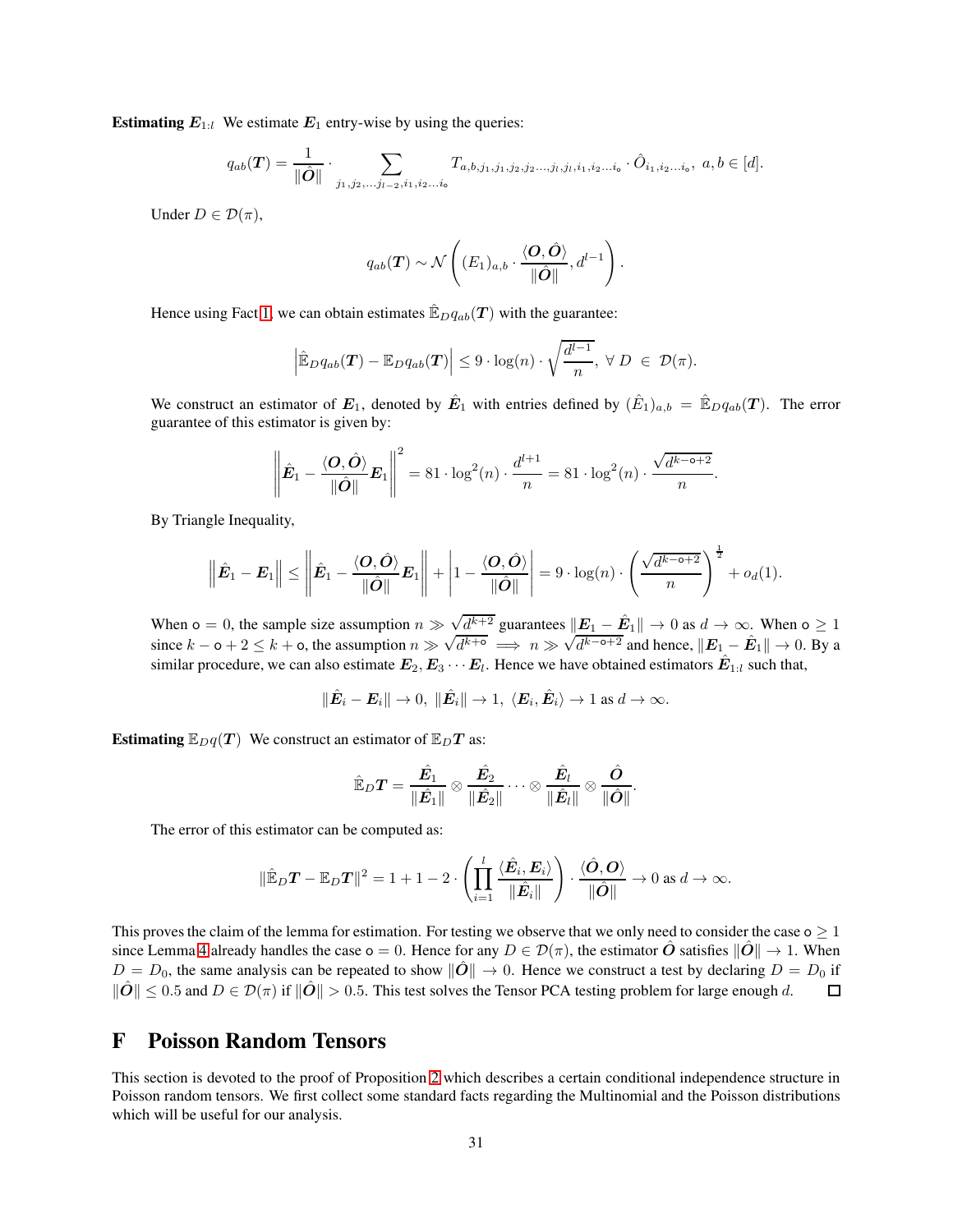**Definition 6** (Multinomial Distribution). *For any*  $n \in \mathbb{N}$ ,  $k \in \mathbb{N}$ , the Multinomial Distribution with parameters  $(n, k)$ *(denoted by Mult* $(n, k)$ *) is the distribution supported on the set:* 

$$
\mathsf{Supp}\left(\mathsf{Mult}\left(n,k\right)\right)=\left\{\boldsymbol{x}\in\mathbb{R}^{k}:\forall\ i\in\left[k\right],\ x_{i}\in\mathbb{N}_{0},\ \sum_{i=1}^{k}x_{i}=n\right\},\right
$$

*with the probability mass function given by:*

$$
\mathbb{P}\left(X_1 = x_1, X_2 = x_2 \dots, X_k = x_k\right) = \binom{n}{x_1, x_2 \dots, x_k} \cdot \frac{1}{k^n}, \forall \mathbf{x} \in \mathsf{Supp}\left(\mathsf{Mult}\left(n, k\right)\right).
$$

<span id="page-31-1"></span>Fact 2 (Properties of the Multinomial Distribution). *Let* X ∼ Mult(n, k) *and* Y ∼ Mult(m, k) *be two independent Multinomial random vectors. Then we have,*

*1. The generating function of* X *is given by:*

$$
\mathbb{E}\left[z_1^{X_1}z_2^{X_2}\ldots z_k^{X_k}\right] = \left(\frac{\sum_{i=1}^k z_i}{k}\right)^n, \ \forall z \in \mathbb{C}^k.
$$

*2. The sum*  $X + Y$  *is also a Multinomial random vector with*  $X + Y ∘ Mult(n + m, k)$ *.* 

<span id="page-31-0"></span>**Definition 7** (Poisson Distribution). *The Poisson distribution with parameter*  $\lambda \geq 0$  *denoted by* Pois ( $\lambda$ ) *is the distribution on* N<sup>0</sup> *with the probability mass function:*

$$
\mathbb{P}\left(X = x\right) = \frac{e^{-\lambda}\lambda^x}{x!}.
$$

<span id="page-31-2"></span>Fact 3 (Properties of the Poisson Distribution). Let  $X, X_1, X_2, \ldots, X_k$  be *i.i.d.* Pois $(\lambda)$  *distributed random variables. Then,*

*1. Generating Function of* Pois(λ)*: We have,*

$$
\mathbb{E}z^X = e^{\lambda(z-1)}, \ \forall \ z \in \mathbb{C}.
$$

- *2. The sum*  $T = \sum_{i=1}^{k} X_i$  *is also a Poisson random variable with*  $T \sim$  Pois $(k\lambda)$ *.*
- *3. The conditional distribution of the random vector*  $(X_1, X_2, \ldots, X_k)$  *given*  $T$  *is multinomial:*

$$
(X_1, X_2 \ldots, X_k) | T \sim \mathsf{Mult}(T, k).
$$

We now prove the conditional independence property of Poisson tensors (Proposition [2\)](#page-8-1) which we have restated below for convenience. Let C be a random tensor in  $\bigotimes^k W^d$  whose entries are sampled independently as follows:

$$
C_{i_1,i_2,\ldots i_k} \overset{\text{i.i.d.}}{\sim} \mathsf{Pois}\left(\frac{1}{d^k}\right).
$$

Proposition 2. *Let* C *be a Poisson random tensor sampled as above. Then, we have*

$$
||\mathbf{C}||_1 \sim \text{Pois}(1).
$$

*Moreover, conditioned on*  $||C||_1$ *, we have* 

SUM 
$$
(C, i) ||C||_1 \stackrel{iid}{\sim} \text{Mult} (||C||_1, d), \forall i \in [k].
$$

*Proof.* The claim that  $||C||_1 \sim$  Pois(1) is a direct consequence of the additivity property of the Poisson Distribution (cf. Fact [3.](#page-31-2)3). We will prove the claim about the conditional distribution of SUM  $(C, i)$  given T by induction on the order of the tensor, k.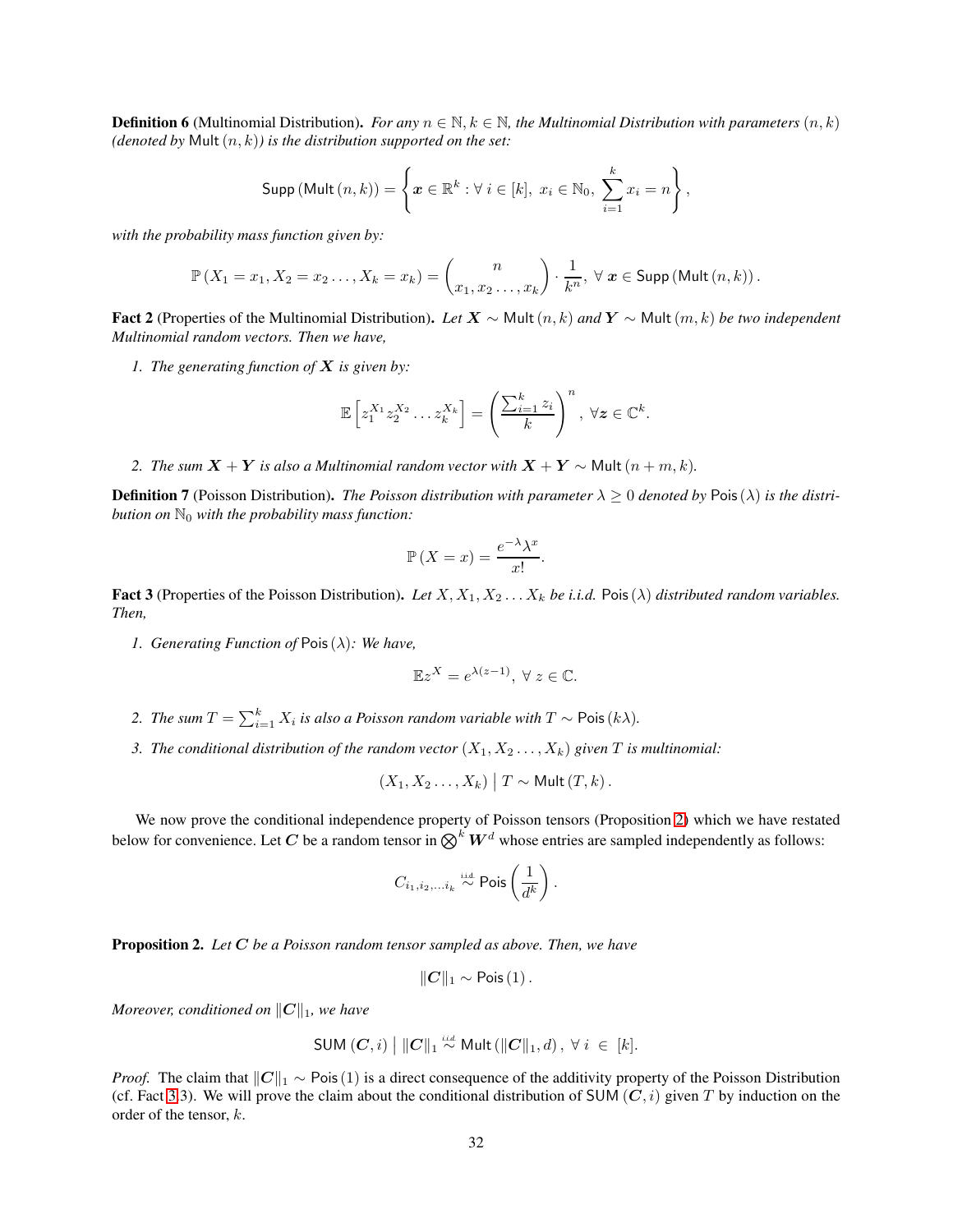**Base Case,**  $k = 2$ : Note that in this case C is a  $d \times d$  matrix. SUM (C, 1) is the vector of row-wise sums and SUM (C, 2) are the column wise sums. We first characterise the distribution of SUM (C, 1)  $||C||_1$ . Due to the additivity property of the Poisson distribution (cf. Fact [3.](#page-31-2)2),

SUM 
$$
(C, 1)
$$
<sub>i</sub>  $\stackrel{\text{i.i.d.}}{\sim}$  Pois  $\left(\frac{1}{d}\right)$ ,  $\forall i \in [d]$ .

Since  $||C||_1 = \sum_{i=1}^d$  SUM  $(C, 1)_i$ , appealing to the Poisson-Multinomial connection (cf. Fact [3.](#page-31-2)3), we have,

SUM 
$$
(C, 1) \mid ||C||_1 \sim \text{Mult} (||C||_1, d)
$$
.

Next we characterize the conditional distribution of SUM  $(C, 2) ||C||_1$ , SUM  $(C, 1)$ . We first observe that,

$$
(C_{i,1}, C_{i,2}... C_{i,d}) \mid ||C||_1, \text{SUM}(C, 1) \stackrel{d}{=} (C_{i,1}, C_{i,2}... C_{i,n}) \mid \text{SUM}(C, 1)_i
$$
  
~ $\sim \text{Mult}(\text{SUM}(C, 1)_i, d)$ .

In the last step, we again appealed to the Poisson-Multinomial connection (Fact [3.](#page-31-2)3). Hence by the additivity property of the Multinomial distribution (Fact [2.](#page-31-1)2), we obtain,

SUM 
$$
(C, 2) | ||C||_1
$$
, SUM  $(C, 1) = \sum_{i=1}^{n} (C_{i,1}, C_{i,2} \dots C_{i,n}) | ||C||_1$ , SUM  $(C, 1)$   
 $\sim$  Mult  $\left(\sum_{i=1}^{n} \text{SUM } (C, 1)_i, d\right)$   
 $=$  Mult  $(||C||_1, d)$ .

Hence,

SUM 
$$
(C,1)
$$
  $||C||_1 \sim$  Mult  $(||C||_1,d)$ , SUM  $(C,2)$   $||C||_1$ , SUM  $(C,1) \sim$  Mult  $(||C||_1,d)$ ,

which proves the proposition for  $k = 2$ .

**Induction Hypothesis:** We assume the claim of the proposition holds for Poisson tensors of order  $k - 1$ .

Induction Step: We now prove the proposition for Tensors of order k. Since we plan to appeal to the induction hypothesis, we define a  $k - 1$  order tensor C by summing over mode k of C:

$$
\tilde{C}_{j_1,j_2...j_{k-1}} = \sum_{j_k} C_{j_1,j_2...j_k}, \ \forall \ j_1,j_2...j_{k-1} \in [d].
$$

We note that,

$$
\|C\|_1 = \|\tilde{C}\|_1, \text{ SUM}(C,i) = \text{SUM}\left(\tilde{C},i\right), \,\forall\, i\, \in\, [k-1].
$$

Hence by the induction hypothesis, we have,

SUM 
$$
(C, i) ||C||_1 \stackrel{\text{i.i.d.}}{\sim} \text{Mult}(||C||_1, d), \ \forall \ i \in [k-1].
$$

We now just need to characterize the distribution of

SUM 
$$
(C, k)
$$
 ||  $||C||_1$ , SUM  $(C, 1)$ , SUM  $(C, 2)$ ...SUM  $(C, k - 1)$ .

We first study its distribution conditioned on a larger  $\sigma$ -algebra: SUM  $(C, k)|\tilde{C}$ . Observe that,

$$
\begin{aligned}\n\left(C_{j_1,\dots,j_{k-1},1},C_{j_1,\dots,j_{k-1},2},\dots C_{j_1,\dots,j_{k-1},d}\right) & \left|\tilde{C}\right. \\
&\stackrel{\text{d}}{=} \left(C_{j_1,j_2,\dots,j_{k-1},1},C_{j_1,j_2,\dots,j_{k-1},2},\dots C_{j_1,j_2,\dots,j_{k-1},d}\right) & \left|\tilde{C}_{j_1,\dots,j_{k-1},d}\right.\n\end{aligned}
$$
\n
$$
\sim \text{Mult}\left(\tilde{C}_{j_1,j_2,\dots,j_{k-1}},d\right).
$$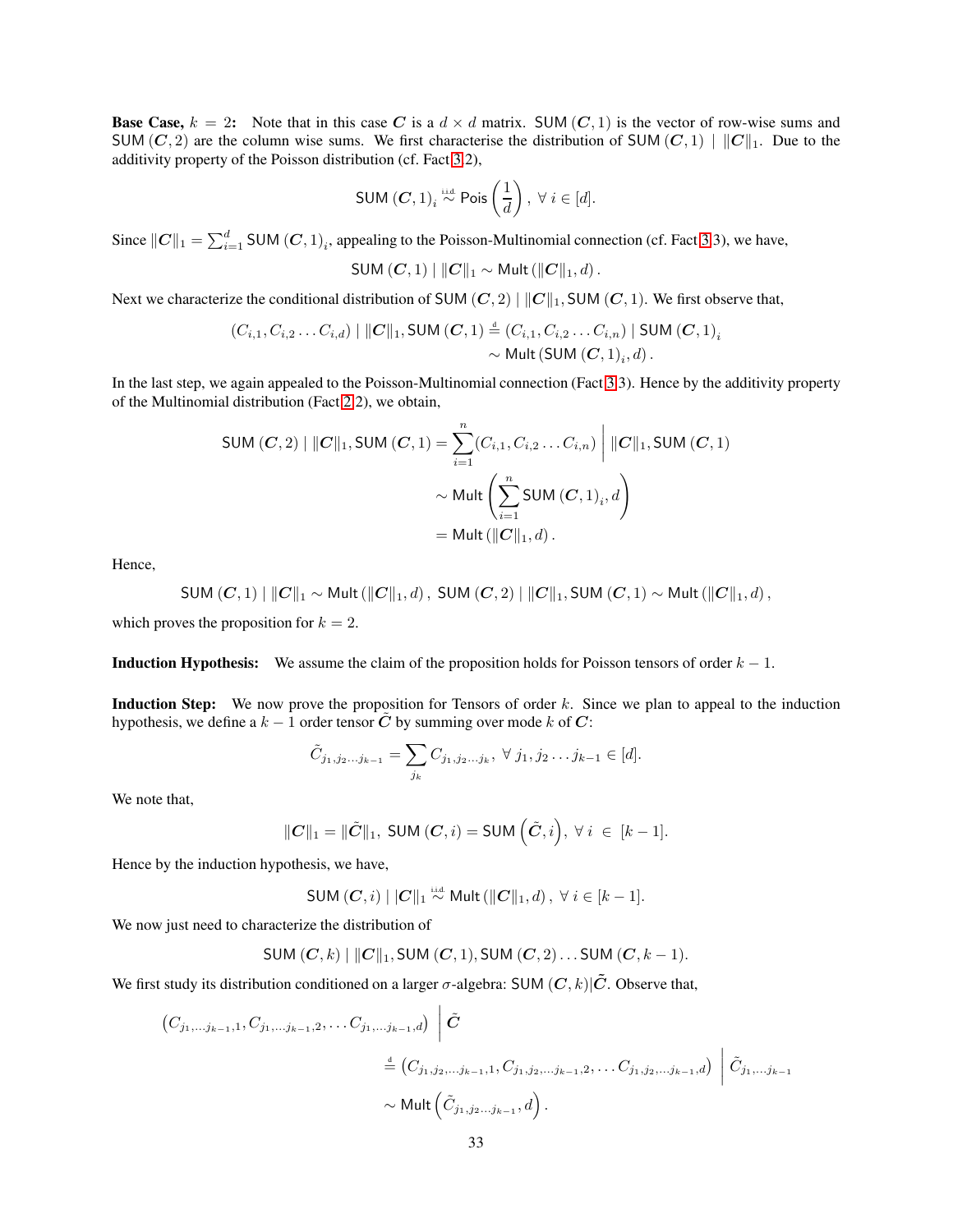In the last step we used the Multinomial-Poisson connection (Fact [3.](#page-31-2)3). Hence, by additivity of Multinomial distributions (Fact [2.](#page-31-1)2),

SUM 
$$
(C, k)
$$
  $| \tilde{C} = \sum_{j_1, j_2...j_{k-1}} (C_{j_1,...j_{k-1},1}, C_{j_1,...j_{k-1},2}, \ldots C_{j_1,...j_{k-1},d}) | \tilde{C}$   
 $\sim \text{Mult} \left( \sum_{j_1, j_2...j_{k-1}} \tilde{C}_{j_1,j_2...j_{k-1}}, d \right)$   
 $= \text{Mult } (||C||_1, d).$ 

This shows that,

 $\mathsf{SUM}\left(\mathbf{C}, k\right) \mid \|\mathbf{C}\|_1, \mathsf{SUM}\left(\mathbf{C}, 1\right), \mathsf{SUM}\left(\mathbf{C}, 2\right) \ldots \mathsf{SUM}\left(\mathbf{C}, k-1\right) \sim \mathsf{Multi}\left(\|\mathbf{C}\|_1, d\right).$ 

<span id="page-33-0"></span>This concludes the induction step and the proof of the proposition.

 $\Box$ 

# G Proof of Proposition [4](#page-14-1) and Lemma [2](#page-15-1)

This section is dedicated to missing proofs from Appendix [A](#page-14-0) on the framework for proving SQ lower bounds.

#### G.1 Proof of Proposition [4](#page-14-1)

*Proof.* As mentioned previously, the claim regarding the testing problem is simply Theorem 7.1 of Feldman et al. [\[18](#page-38-0)]. The proof of the claim for estimation is a modification of their proof. We define  $B$  as:

$$
B \stackrel{\text{def}}{=} \text{SDN}\Big(D_{\star}, \mathcal{H}(\pi), (3n)^{-\frac{1}{2}}\Big).
$$

We will prove the contrapositive of this statement: For any SQ algorithm A which makes  $t < B/2$  queries, we will exhibit a  $D \in \mathcal{H}(\pi)$  and a corresponding VSTAT $_D(n)$  oracle which when used to answer queries made by A results in A outputting an estimator  $\hat{V}$  whose error satisfies  $\|\hat{V} - \mathbb{E}_D q(T)\| \geq 0.5$  and hence A fails to solve the Tensor PCA estimation in the sense of Definition [3.](#page-3-3)

We begin by specifying the adversarial VSTAT $_D(n)$  oracle: This oracle avoids committing to a specific  $D \in \mathcal{H}(\pi)$ in the beginning and simply responds to any query q by the estimate  $\mathbb{E}_{D_{\star}}q(T)$ . After the learning algorithm has exhausted its query budget by asking a sequence of queries  $q_1, q_2, \ldots, q_t$  and declares an estimator  $\hat{V}$ , the oracle chooses a  $D \in \mathcal{H}(\pi)$  to maximize the error of the estimate subject to the constraint that the responses are valid VSTAT $_D(n)$  responses. Define the sets:

$$
A_i \stackrel{\text{def}}{=} \left\{ (\boldsymbol{v}_1, \boldsymbol{v}_2 \cdots \boldsymbol{v}_K) : \boldsymbol{v}_j \in \{\pm 1\}^d, |p_i(\boldsymbol{v}_{1:K}) - \mathbb{E}_{\mathcal{D}_*} q_i(\boldsymbol{T})| > \frac{1}{n} \vee \sqrt{\frac{p_i(\boldsymbol{v}_{1:K}) - p_i^2(\boldsymbol{v}_{1:K})}{n}} \right\},
$$

where,

$$
p_i(\boldsymbol{v}_1, \boldsymbol{v}_2 \cdots \boldsymbol{v}_K) \stackrel{\text{\tiny def}}{=} \mathbb{E}_{D_{\boldsymbol{v}_{\boldsymbol{\pi}(1)}} \cdots \otimes \boldsymbol{v}_{\boldsymbol{\pi}(k)}} q_i(\boldsymbol{T}).
$$

Then by the definition of a VSTAT $_D(n)$  oracle (Definition [1\)](#page-2-0), for any D such that:

$$
D\in\mathcal{H}(\pi)\setminus\bigcup_{i=1}^tA_i,
$$

the above specified adversarial oracle is a valid VSTAT $_D(n)$  oracle. We make the following claims:

**Claim 1:** For all  $i \in [t]$ ,  $|A_i| \leq 2^{dK}/B$ .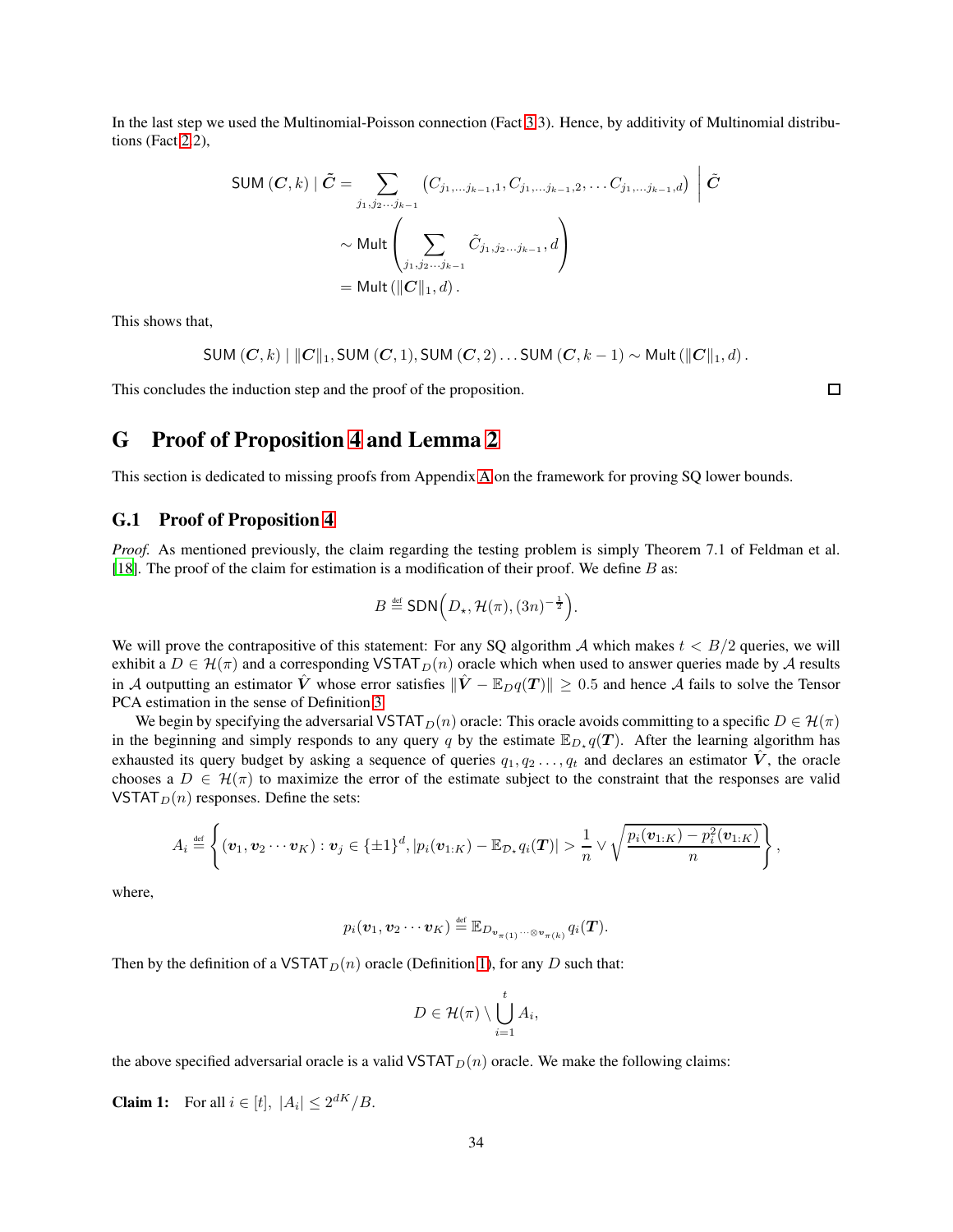**Claim 2:** There exist  $D_1, D_2$  such that,  $D_1, D_2 \in \mathcal{H}(\pi) \setminus \bigcup_{i=1}^t A_i \& \|\mathbb{E}_{D_1}T - \mathbb{E}_{D_2}T\| \geq 1$ .

We first assume the above claims are true and prove Proposition [4.](#page-14-1) By the triangle inequality,

$$
\|\mathbb{E}_{D_1}T - \mathbb{E}_{D_2}T\| \le \|\mathbb{E}_{D_1}T - \hat{V}\| + \|\mathbb{E}_{D_2}T - \hat{V}\| \le 2 \max(\|\mathbb{E}_{D_1}T - \hat{V}\|, \|\mathbb{E}_{D_2}T - \hat{V}\|).
$$

Appealing to Claim 2, we obtain,

$$
\max(||\mathbb{E}_{D_1}T - \hat{V}||, ||\mathbb{E}_{D_2}T - \hat{V}||) \ge \frac{1}{2}.
$$

Hence, we have found a  $D \in \mathcal{D}(\pi)$  and a valid VSTAT  $_D(n)$  oracle such that,

$$
\|\hat{\bm{V}} - \mathbb{E}_D\bm{T}\| \geq \frac{1}{2},
$$

which was the claim of Proposition 2. Finally we provide a proof of the claims made above.

**Proof of Claim 1:** Exactly the same claim has been proved in the proof of Theorem 7.1 in Feldman et al. [\[18](#page-38-0)], so we refer the reader to this paper for the proof.

**Proof of Claim 2:** As the SQ algorithm makes more and more queries, the set of valid choices of D for the oracle becomes smaller. We can track the set of valid choices of  $D$  and the relative distances between them by a sequence of undirected graphs. The initial graph  $G_0 = (V_0, E_0)$  has the vertex set

$$
V_0 = \{(\mathbf{v}_1, \mathbf{v}_2 \cdots, \mathbf{v}_K) : \mathbf{v}_j \in \{\pm 1\}^d, \ \forall \ j \ \in \ [K]\},\
$$

and the edge set:

$$
E_0 = \{[(\boldsymbol{u}_1,\ldots,\boldsymbol{u}_K),(\boldsymbol{v}_1,\ldots,\boldsymbol{v}_K)] : \boldsymbol{u}_i, \boldsymbol{v}_i \in \{\pm 1\}^d, |\langle \boldsymbol{u}_i, \boldsymbol{v}_i \rangle| \leq 2^{-\frac{1}{k}} \cdot d \ \forall \ i \in [K] \}.
$$

Note that for any two connected vertices  $(\boldsymbol{u}_1, \dots, \boldsymbol{u}_K)$  and  $(\boldsymbol{v}_1, \dots, \boldsymbol{v}_K)$ :

$$
\|\mathbb{E}_{D_{\mathbf{u}_{\pi(1)}}\cdots\otimes\mathbf{u}_{\pi(k)}}\boldsymbol{T} - \mathbb{E}_{D_{\mathbf{v}_{\pi(1)}}\cdots\otimes\mathbf{v}_{\pi(k)}}\boldsymbol{T}\|^2 = \frac{1}{d^k}\|\boldsymbol{u}_{\pi(1)}\cdots\otimes\boldsymbol{u}_{\pi(k)} - \boldsymbol{v}_{\pi(1)}\cdots\otimes\boldsymbol{v}_{\pi(k)}\|^2
$$
  
= 
$$
2 - 2\prod_{i=1}^k \frac{\langle\boldsymbol{u}_{\pi(i)}, \boldsymbol{v}_{\pi(i)}\rangle}{d}
$$
  

$$
\geq 2 - 2\cdot\left(\frac{1}{2^{\frac{1}{k}}}\right)^k = 1.
$$

Due to the underlying symmetry between the vertices, it is easy to check that  $G_0$  is a r-regular graph for some  $r \geq 1$ . Hence  $|E_0| = |V_0| \cdot r/2 = r \cdot 2^{Kd-1}$ . After every query  $q_t$ , we update the graph as follows: The new graph  $G_i = (V_i, E_i)$  where  $V_i = V_{i-1} \setminus A_i$  and  $E_i$  is the set of remaining edges after all edges which involved a vertex in  $A_i$  are removed from  $E_{i-1}$ . Since each vertex has at most r edges, we have,

$$
|E_{i-1}| - |E_i| \le r|A_i| \overset{\text{Claim 1}}{\le} \frac{r2^{dK}}{B}.
$$

Hence,

$$
|E_0| - |E_t| \le \frac{r \cdot t \cdot 2^{dK}}{B}
$$

Since  $t < B/2$ ,  $|E_t| > |E_0| - r \cdot 2^{dK-1} = 0$ . Hence  $|E_t| \ge 1$ , that is, the graph after t queries contains at least one remaining edge. The vertices corresponding to this edge yield distributions  $D_1, D_2$  satisfying Claim 2.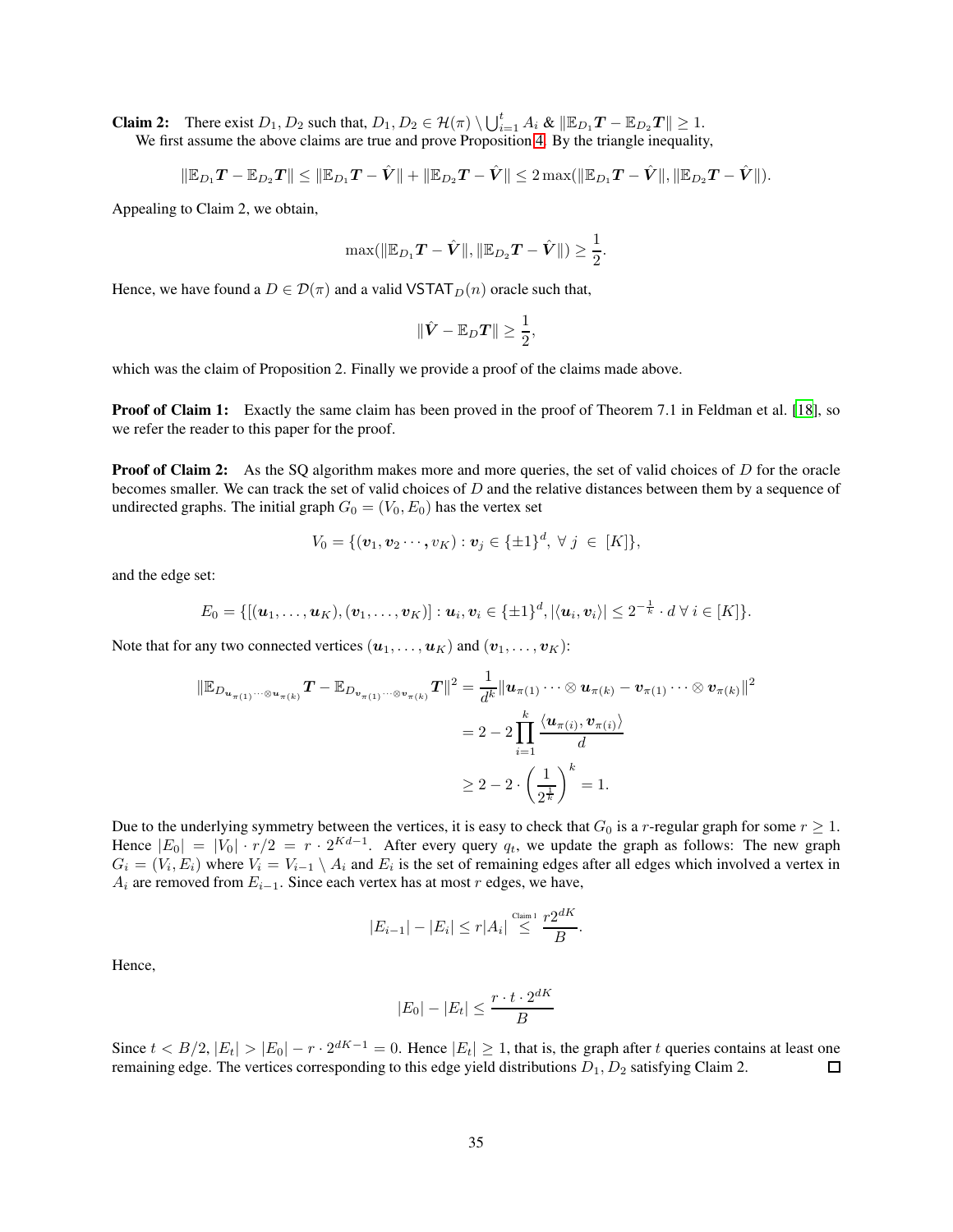### G.2 Proof of Lemma [2](#page-15-1)

*Proof.* In order to show the desired lower bound on  $SDN(D_*, \mathcal{H}(\pi), \epsilon)$ , it is sufficient to verify the implication in Eq. [12](#page-14-2) from Definition [4](#page-14-3) with

<span id="page-35-0"></span>
$$
m = \frac{\epsilon}{4} \cdot \left( \sup_{q: \mathbb{E}_{D_0} q^2(\boldsymbol{T}) = 1} \mathbb{P}_{D \sim \text{Unif}(\mathcal{H})} \left[ |\mathbb{E}_D q(\boldsymbol{T}) - \mathbb{E}_{D_0} q(\boldsymbol{T})| > \frac{\epsilon}{2} \right] \right)^{-1}.
$$

To this goal consider any  $S \subset \mathcal{H}(\pi)$  with  $|S| \geq m^{-1} \cdot |\mathcal{H}(\pi)|$  and any q with  $\mathbb{E}_{D_{\star}} q^2(\mathbf{T}) = 1$ . First we observe that,

$$
\frac{|D \in \mathcal{S}: |\mathbb{E}_{D}q(T) - \mathbb{E}_{D_{*}}q(T)| > \frac{\epsilon}{2}|}{|\mathcal{S}|} \le \frac{|D \in \mathcal{H}(\pi): |\mathbb{E}_{D}q(T) - \mathbb{E}_{D_{*}}q(T)| > \frac{\epsilon}{2}|}{|\mathcal{S}|}
$$

$$
= \frac{|\mathcal{H}(\pi)|}{|\mathcal{S}|} \cdot \mathbb{P}_{D \sim \text{Unif}(\mathcal{H}(\pi))} \left[|\mathbb{E}_{D}q(T) - \mathbb{E}_{D_{*}}q(T)| > \frac{\epsilon}{2}\right]
$$

$$
\le \frac{\epsilon}{4}.
$$
(22)

Consider any  $D \in \mathcal{H}(\pi)$ . Hence, there exist hypercube vectors  $v_1, v_2, \dots v_K \in \{\pm 1\}^d$  such that  $D = D_{\mathbf{v}_{\pi(1)} \otimes v_{\pi(2)}} \dots \otimes v_{\pi(k)}$ . We first prove a worst case upper bound on  $|\mathbb{E}_D q(T) - \mathbb{E}_{D_*} q(T)|$  when  $D_* = D_0$ :

$$
\begin{aligned} |\mathbb{E}_{D}q(\boldsymbol{T})-\mathbb{E}_{D_{0}}q(\boldsymbol{T})|&=\left|\mathbb{E}_{D_{0}}\left(\frac{\mathrm{d}\mathbb{P}_{D}}{\mathrm{d}\mathbb{P}_{D_{0}}}(\boldsymbol{T})-1\right)q(\boldsymbol{T})\right| \\ &\stackrel{\overset{(a)}{\leq}}{\leq}\sqrt{\mathbb{E}_{D_{0}}q^{2}(\boldsymbol{T})}\cdot\sqrt{\mathbb{E}_{D_{0}}\left(\frac{\mathrm{d}\mathbb{P}_{D}}{\mathrm{d}\mathbb{P}_{D_{0}}}(\boldsymbol{T})-1\right)^{2}} \\ &=\sqrt{\mathbb{E}_{D_{0}}\left(\frac{\mathrm{d}\mathbb{P}_{D}}{\mathrm{d}\mathbb{P}_{D_{0}}}(\boldsymbol{T})\right)^{2}-1} \\ &=\left(\mathbb{E}_{D_{0}}\exp\left(\|\boldsymbol{T}\|^{2}-\|\boldsymbol{T}-d^{-\frac{k}{2}}\boldsymbol{v}_{\pi(1)}\otimes\boldsymbol{v}_{\pi(2)}\cdots\otimes\boldsymbol{v}_{\pi(k)}\|^{2}\right)-1\right)^{\frac{1}{2}} \\ &=\left(\mathbb{E}_{D_{0}}\exp\left(2\langle\boldsymbol{T},d^{-\frac{k}{2}}\boldsymbol{v}_{\pi(1)}\otimes\boldsymbol{v}_{\pi(2)}\cdots\otimes\boldsymbol{v}_{\pi(k)}\rangle-1\right)-1\right)^{\frac{1}{2}} \\ &\stackrel{\overset{(b)}{=}}{\cong}\sqrt{e-1}\leq 2. \end{aligned}
$$

In the above display, in the equation marked (a), we applied Cauchy-Schwarz inequality and in the step marked (b), we noted that under  $D_0$ , the entries of T are i.i.d.  $\mathcal{N}(0, 1)$  and used the formula for the Gaussian moment generating function. Hence we have obtained, for any  $D \in \mathcal{H}(\pi)$ 

<span id="page-35-1"></span>
$$
|\mathbb{E}_D q(T) - \mathbb{E}_{D_0} q(T)| \le 2. \tag{23}
$$

An exactly analogous calculation shows that:

$$
|\mathbb{E}_D q(T) - \mathbb{E}_{\overline{D}(\pi)} q(T)| \leq \sqrt{e-1} \leq 2.
$$

We can now verify the implication in Eq. [12:](#page-14-2)

$$
\frac{\sum_{D \in \mathcal{S}} |\mathbb{E}_D q(T) - \mathbb{E}_{D_* q(T)}|}{|\mathcal{S}|} \leq \frac{\epsilon}{2} + \frac{\sum_{D : |\mathbb{E}_D q(T) - \mathbb{E}_{D_* q(T)}| > \frac{\epsilon}{2}} |\mathbb{E}_D q(T) - \mathbb{E}_{D_* q(T)}|}{|\mathcal{S}|} \leq \frac{\epsilon}{2} + \frac{\epsilon}{4} \cdot 2
$$
  
\$\leq \epsilon\$.

In the above display, the step marked (a) is a consequence of Eqs. [22](#page-35-0) and [23.](#page-35-1) This verifies the implication in Eq. [12](#page-14-2) and completes the proof of this lemma. □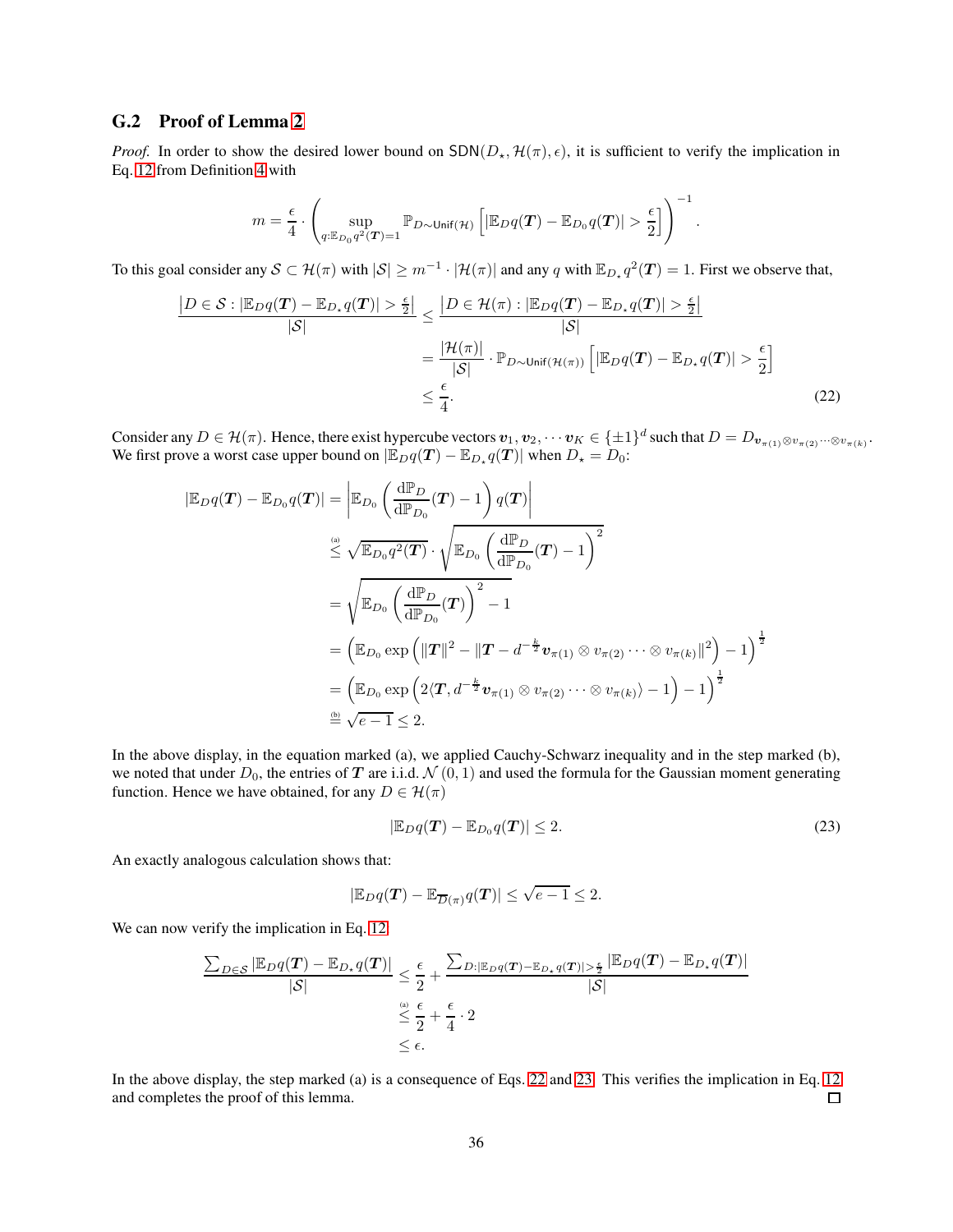### H Fourier Analytic Tools

This section collects some basic facts from Fourier analysis on the Boolean hypercube  $\{\pm 1\}^d$  and the Gaussian Hilbert space  $\mathcal{L}_2(\mathcal{N}(0, I_d))$ . Our reference for all these results is the book of O'Donnell [\[28](#page-39-11)].

# <span id="page-36-1"></span>**H.1** Fourier Analysis on  $\{\pm 1\}^d$

Consider the class of arbitrary functions  $f: \{\pm 1\}^d \mapsto \mathbb{R}$ :

$$
\mathcal{F}_{\text{BOOLEAN}}(d) = \{f: \{\pm 1\}^d \mapsto \mathbb{R}\}.
$$

The following is a orthonormal basis for  $\mathcal{F}_{\text{BOOLEAN}}(d)$ :

BASIS 
$$
(\mathcal{F}_{\text{BOOLEAN}}(d)) = \left\{ z^r \stackrel{\text{def}}{=} \prod_{i=1}^d z_i^{r_i} : r \in \{0,1\}^d \right\}.
$$

The above basis is orthonormal in the following sense:

$$
\mathbb{E}_{\mathsf{Unif}(\pm 1)^d} Z^r Z^s = \begin{cases} 0: & r \neq s \\ 1: & r = s \end{cases}.
$$

Hence given any function  $f \in \mathcal{F}_{\text{BOOLEAN}}(d)$  has a unique representation of the form:

$$
f(\boldsymbol{z}) = \sum_{\boldsymbol{r} \in \{0,1\}^d} \hat{f}(\boldsymbol{r}) \boldsymbol{z}^{\boldsymbol{r}}.
$$

The coefficients  $\hat{f}(\mathbf{r})$  are called the Fourier coefficients of f. This representation satisfies the usual Parseval's identity:

$$
\mathbb{E}_{\mathsf{Unif}(\{\pm 1\}^d)}f^2(\boldsymbol{Z}) = \sum_{\boldsymbol{r}\in\{0,1\}^d} \hat{f}^2(\boldsymbol{r}).
$$

For any  $\lambda \geq 1$ , we define the operator SMOOTH<sub> $\lambda$ </sub>[·] :  $\mathcal{F}_{\text{BOOLEAN}}(d) \rightarrow \mathcal{F}_{\text{BOOLEAN}}(d)$  as follows:

$$
\mathsf{SMOOTH}_{\lambda}[f](\boldsymbol{z}) \stackrel{\text{def}}{=} \sum_{\boldsymbol{r} \in \{0,1\}^d} \hat{f}(\boldsymbol{r}) \cdot \left(\frac{1}{\lambda}\right)^{\|\boldsymbol{r}\|_1} \cdot \boldsymbol{z}^{\boldsymbol{r}}.
$$

The operator  $SMOOTH_{\lambda}[\cdot]$  smooths a function by down weighting the high degree Fourier coefficients. Hypercontractivity Theorems control  $L_q$  norm of the random variable SMOOTH<sub> $\lambda$ </sub>[f](Z) in terms of  $L_p$  norm of  $f(Z)$  where  $\mathbf{Z} \sim$  Unif  $(\{\pm 1\}^d)$  where  $q \geq p$  for a suitable value of  $\lambda$ . Our results use the  $(2, q)$ -Hypercontractivity Theorem stated below.

<span id="page-36-2"></span>**Fact 4** ((2, q)-Hypercontractivity Theorem). *For any*  $f \in \mathcal{F}_{\text{BOOLEAN}}(d)$ *, we have,* 

$$
\mathbb{E}_{\mathsf{Unif}(\{\pm 1\}^d)}\left[\mathsf{SMOOTH}_{\sqrt{q-1}}[f](\boldsymbol{Z})^q\right] \leq \left(\mathbb{E}_{\mathsf{Unif}(\{\pm 1\}^d)}[f^2(\boldsymbol{Z})]\right)^{\frac{q}{2}}.
$$

#### <span id="page-36-0"></span>H.2 Fourier Analysis on the Gauss Space

Consider the functional space  $\mathcal{L}_2$  ( $\mathcal{N}(\mathbf{0}, \mathbf{I}_d)$ ) defined as follows:

$$
\mathcal{L}_2\left(\mathcal{N}\left(\mathbf{0},\mathbf{I}_d\right)\right) \stackrel{\text{def}}{=} \left\{f: \mathbb{R}^d \mapsto \mathbb{R}, \mathbb{E}_{\mathcal{N}(\mathbf{0},\mathbf{I}_d)}f^2(\mathbf{Z}) < \infty\right\}.
$$

The multivariate Hermite polynomials for a complete orthonormal basis for  $\mathcal{L}_2$  ( $\mathcal{N}(\mathbf{0}, \mathbf{I}_d)$ ). These are defined as follows: for any  $c \in \mathbb{N}_0^d$ , define,

$$
H_{\boldsymbol{c}}(\boldsymbol{z}) = \prod_{i=1}^d H_{c_i}(z_i).
$$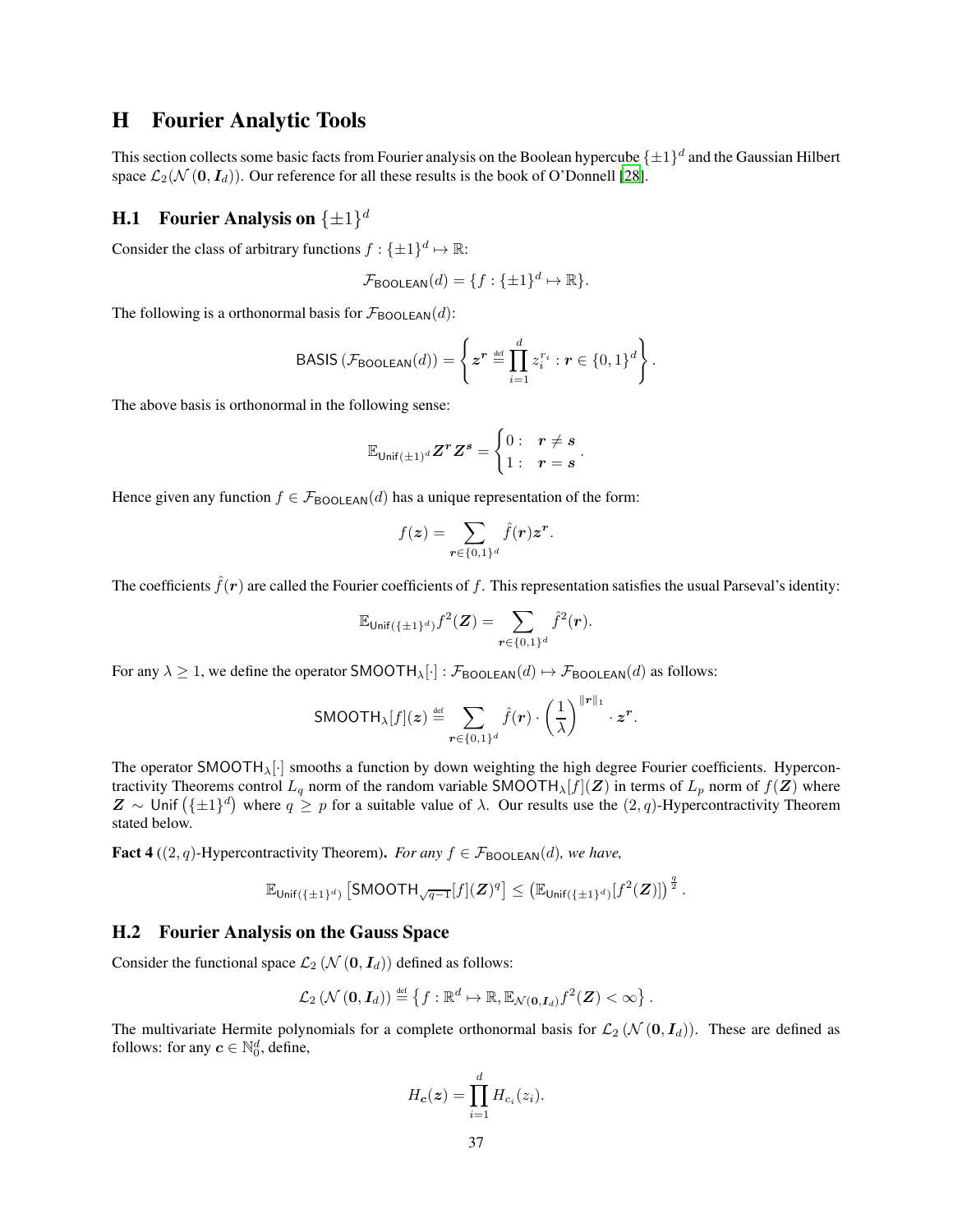In the above display, for any  $k \in \mathbb{N}_0$ ,  $H_k$  are the usual (univariate) orthonormal Hermite polynomials with the property

$$
\mathbb{E}_{\mathcal{N}(0,1)}H_k(Z)H_l(Z)=\begin{cases}0: & k\neq l\\ 1: & k=l\end{cases}.
$$

The orthonormality property is inherited by the multivariate Hermite polynomials and we have,

$$
\mathbb{E}_{\mathcal{N}(\mathbf{0},\mathbf{I}_d)}H_c(\boldsymbol{Z})H_d(\boldsymbol{Z}) = \begin{cases} 0: & c \neq d \\ 1: & c = d \end{cases}
$$

.

Since these polynomials form an orthonormal basis of  $\mathcal{L}_2$  ( $\mathcal{N}(0, I_d)$ ) any  $f \in \mathcal{L}_2$  ( $\mathcal{N}(0, I_d)$ ) admits an expansion of the form:

$$
f(\boldsymbol{z}) = \sum_{\boldsymbol{c} \in (\mathbb{N} \cup \{0\})^d} \hat{f}(\boldsymbol{c}) H_{\boldsymbol{c}}(\boldsymbol{z}).
$$

In the above display  $\hat{f}(c) \in \mathbb{R}$  are the Fourier coefficients of f. They satisfy the usual Parseval's relation:

$$
\sum_{\boldsymbol{c}\in\mathbb{N}_0^d}\hat{f}^2(\boldsymbol{c})=\mathbb{E}_{\mathcal{N}(\boldsymbol{0},\boldsymbol{I}_d)}f^2(\boldsymbol{Z}).
$$

A particular desirable property of the univariate Hermite polynomials is the following: for any  $\mu \in \mathbb{R}$ ,  $k \in \mathbb{N}_0$  we have,

$$
\mathbb{E}_{\mathcal{N}(0,1)} H_k(\mu + Z) = \frac{\mu^k}{\sqrt{k!}}.
$$

This implies the following property of multivariate Hermite polynomials which will be particularly useful for us:

<span id="page-37-6"></span>**Fact 5.** For any  $\mu \in \mathbb{R}^d$  and any  $\mathbf{c} \in \mathbb{N}_0^d$ , we have,

$$
\mathbb{E}_{\mathcal{N}(\mathbf{0}, \boldsymbol{I}_d)} H_k(\boldsymbol{\mu} + \boldsymbol{Z}) = \frac{\boldsymbol{\mu}^c}{\sqrt{c!}}.
$$

*In the above display, we are using the following notation:*

$$
\boldsymbol{\mu}^{\boldsymbol{c}} \stackrel{\text{\tiny def}}{=} \prod_{i=1}^m \mu_i^{c_i}, \ \boldsymbol{c}! \stackrel{\text{\tiny def}}{=} \prod_{i=1}^m (c_i!).
$$

### References

- <span id="page-37-5"></span>[1] Anima Anandkumar, Yuan Deng, Rong Ge, and Hossein Mobahi. Homotopy analysis for tensor PCA. In *Conference on Learning Theory*, pages 79–104, 2017.
- <span id="page-37-0"></span>[2] Animashree Anandkumar, Rong Ge, Daniel Hsu, Sham M Kakade, and Matus Telgarsky. Tensor decompositions for learning latent variable models. *Journal of Machine Learning Research*, 15:2773–2832, 2014.
- <span id="page-37-3"></span>[3] Gerard Ben Arous, Reza Gheissari, and Aukosh Jagannath. Algorithmic thresholds for tensor PCA. *arXiv preprint arXiv:1808.00921*, 2018.
- <span id="page-37-2"></span>[4] Gerard Ben Arous, Song Mei, Andrea Montanari, and Mihai Nica. The landscape of the spiked tensor model. *Communications on Pure and Applied Mathematics*, 72(11):2282–2330, 2019.
- <span id="page-37-1"></span>[5] Quentin Berthet and Philippe Rigollet. Complexity theoretic lower bounds for sparse principal component detection. In *Conference on Learning Theory*, pages 1046–1066, 2013.
- <span id="page-37-4"></span>[6] Vijay Bhattiprolu, Venkatesan Guruswami, and Euiwoong Lee. Sum-of-squares certificates for maxima of random tensors on the sphere. *arXiv preprint arXiv:1605.00903*, 2016.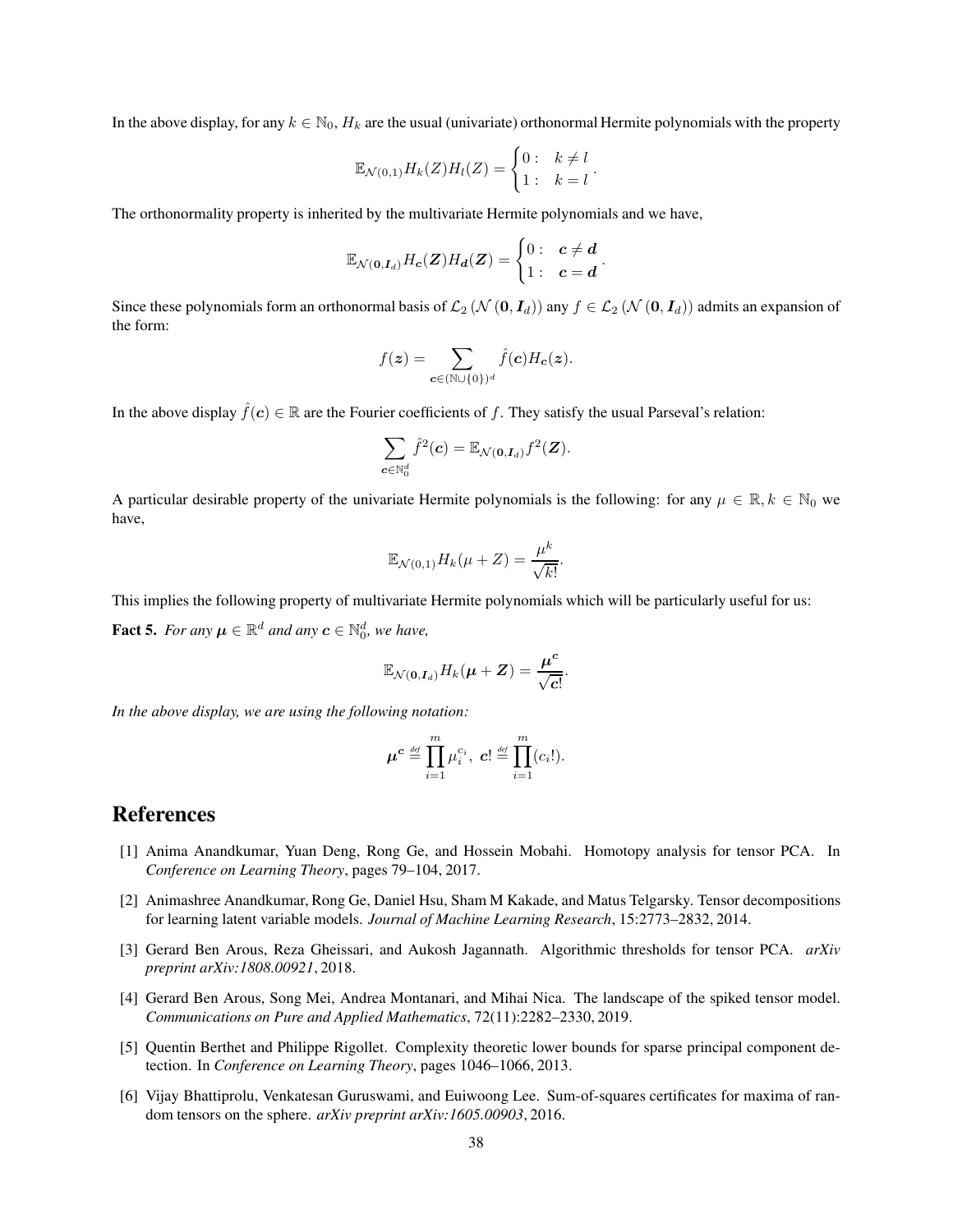- <span id="page-38-15"></span>[7] Giulio Biroli, Chiara Cammarota, and Federico Ricci-Tersenghi. How to iron out rough landscapes and get optimal performances: Replicated gradient descent and its application to tensor PCA. *arXiv preprint arXiv:1905.12294*, 2019.
- <span id="page-38-17"></span>[8] David Blackwell. Conditional expectation and unbiased sequential estimation. *The Annals of Mathematical Statistics*, pages 105–110, 1947.
- <span id="page-38-12"></span>[9] Avrim Blum, Merrick Furst, Jeffrey Jackson, Michael Kearns, Yishay Mansour, and Steven Rudich. Weakly learning DNF and characterizing statistical query learning using Fourier analysis. In *Proceedings of the twentysixth annual ACM symposium on Theory of computing*, pages 253–262, 1994.
- <span id="page-38-11"></span>[10] Matthew Brennan and Guy Bresler. Reducibility and statistical-computational gaps from secret leakage. *arXiv preprint arXiv:2005.08099*, 2020.
- <span id="page-38-13"></span>[11] Matthew Brennan, Guy Bresler, Samuel B Hopkins, Jerry Li, and Tselil Schramm. Statistical query algorithms and low-degree tests are almost equivalent. *arXiv preprint arXiv:2009.06107*, 2020.
- <span id="page-38-5"></span>[12] Ilias Diakonikolas, Daniel M Kane, and Alistair Stewart. Statistical query lower bounds for robust estimation of high-dimensional gaussians and gaussian mixtures. In *2017 IEEE 58th Annual Symposium on Foundations of Computer Science (FOCS)*, pages 73–84. IEEE, 2017.
- <span id="page-38-6"></span>[13] Ilias Diakonikolas, Weihao Kong, and Alistair Stewart. Efficient algorithms and lower bounds for robust linear regression. In *Proceedings of the Thirtieth Annual ACM-SIAM Symposium on Discrete Algorithms*, pages 2745– 2754. SIAM, 2019.
- <span id="page-38-16"></span>[14] Vitaly Feldman. Dealing with range anxiety in mean estimation via statistical queries. In *International Conference on Algorithmic Learning Theory*, pages 629–640, 2017.
- <span id="page-38-14"></span>[15] Vitaly Feldman. A general characterization of the statistical query complexity. In *Conference on Learning Theory*, pages 785–830, 2017.
- <span id="page-38-4"></span>[16] Vitaly Feldman, Elena Grigorescu, Lev Reyzin, Santosh S Vempala, and Ying Xiao. Statistical algorithms and a lower bound for detecting planted cliques. *Journal of the ACM (JACM)*, 64(2):8, 2017.
- <span id="page-38-7"></span>[17] Vitaly Feldman, Cristobal Guzman, and Santosh Vempala. Statistical query algorithms for mean vector estimation and stochastic convex optimization. In *Proceedings of the Twenty-Eighth Annual ACM-SIAM Symposium on Discrete Algorithms*, pages 1265–1277. SIAM, 2017.
- <span id="page-38-0"></span>[18] Vitaly Feldman, Will Perkins, and Santosh Vempala. On the complexity of random satisfiability problems with planted solutions. *SIAM Journal on Computing*, 47(4):1294–1338, 2018.
- <span id="page-38-2"></span>[19] Samuel B Hopkins, Jonathan Shi, and David Steurer. Tensor principal component analysis via sum-of-square proofs. In *Conference on Learning Theory*, pages 956–1006, 2015.
- <span id="page-38-9"></span>[20] Samuel B Hopkins, Tselil Schramm, Jonathan Shi, and David Steurer. Fast spectral algorithms from sum-ofsquares proofs: tensor decomposition and planted sparse vectors. In *Proceedings of the forty-eighth annual ACM symposium on Theory of Computing*, pages 178–191. ACM, 2016.
- <span id="page-38-10"></span>[21] Samuel B Hopkins, Pravesh K Kothari, Aaron Potechin, Prasad Raghavendra, Tselil Schramm, and David Steurer. The power of sum-of-squares for detecting hidden structures. In *2017 IEEE 58th Annual Symposium on Foundations of Computer Science (FOCS)*, pages 720–731. IEEE, 2017.
- <span id="page-38-8"></span>[22] Samuel Brink Klevit Hopkins. *Statistical Inference and the Sum of Squares Method*. PhD thesis, Cornell University, 2018.
- <span id="page-38-1"></span>[23] Iain M Johnstone et al. On the distribution of the largest eigenvalue in principal components analysis. *The Annals of statistics*, 29(2):295–327, 2001.
- <span id="page-38-3"></span>[24] Michael Kearns. Efficient noise-tolerant learning from statistical queries. *Journal of the ACM (JACM)*, 45(6): 983–1006, 1998.